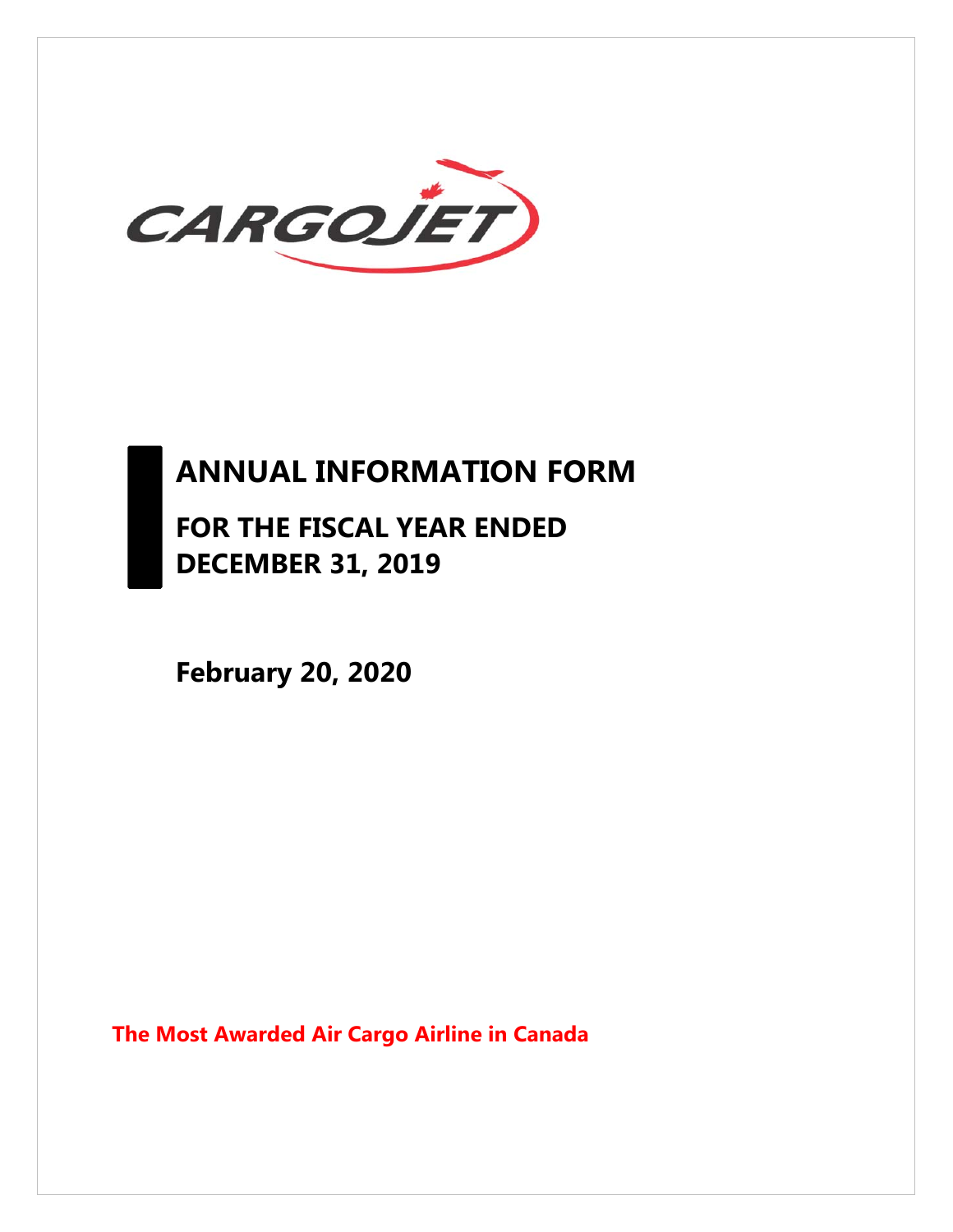## **TABLE OF CONTENTS**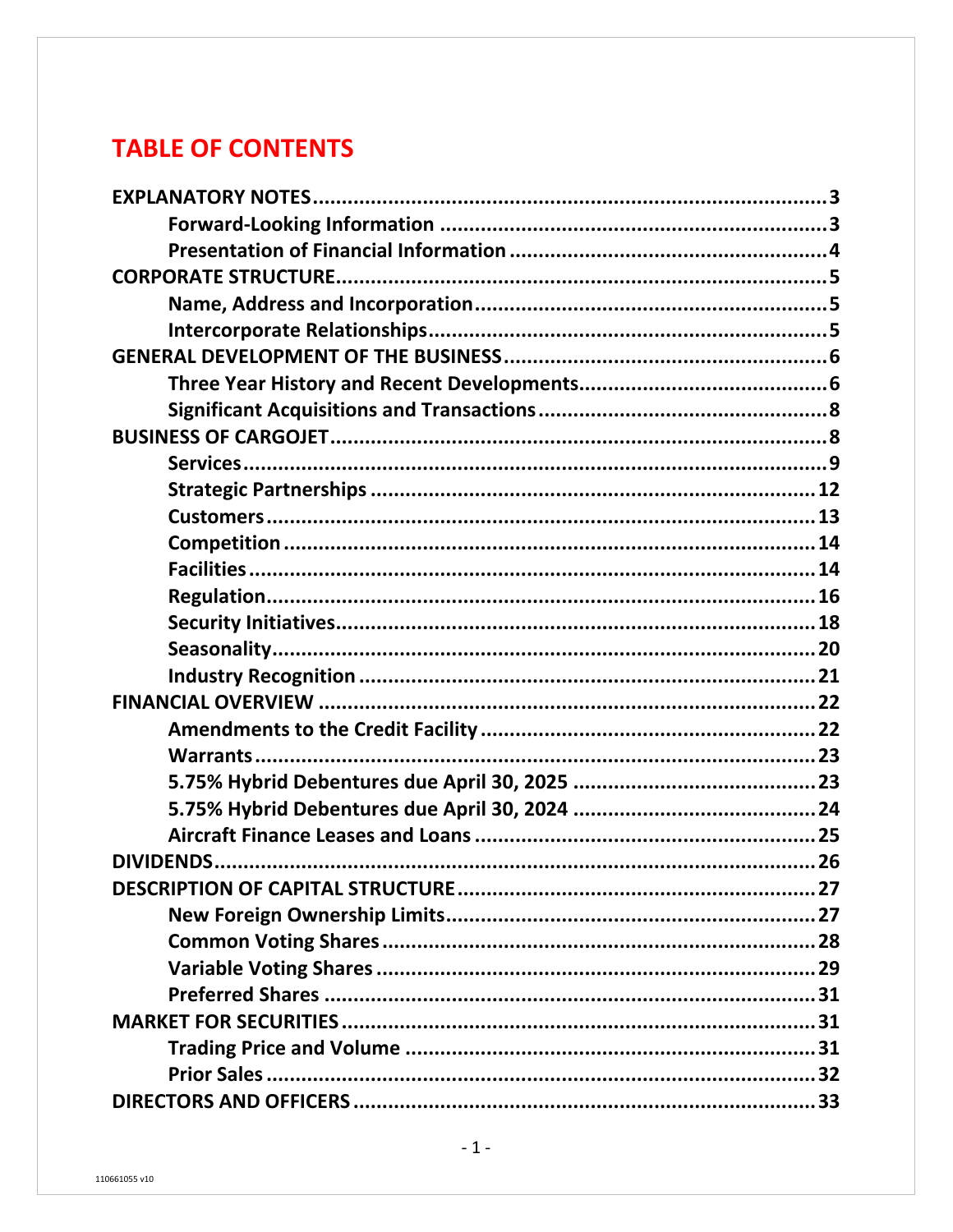| Executive Officers Who Do Not Serve as Directors 34                  |  |
|----------------------------------------------------------------------|--|
| Cease Trade Orders, Bankruptcies, Penalties or Sanctions35           |  |
|                                                                      |  |
|                                                                      |  |
|                                                                      |  |
|                                                                      |  |
|                                                                      |  |
|                                                                      |  |
|                                                                      |  |
|                                                                      |  |
|                                                                      |  |
|                                                                      |  |
|                                                                      |  |
| <b>INTEREST OF MANAGEMENT AND OTHERS IN MATERIAL TRANSACTIONS 54</b> |  |
|                                                                      |  |
|                                                                      |  |
|                                                                      |  |
|                                                                      |  |
|                                                                      |  |
|                                                                      |  |
|                                                                      |  |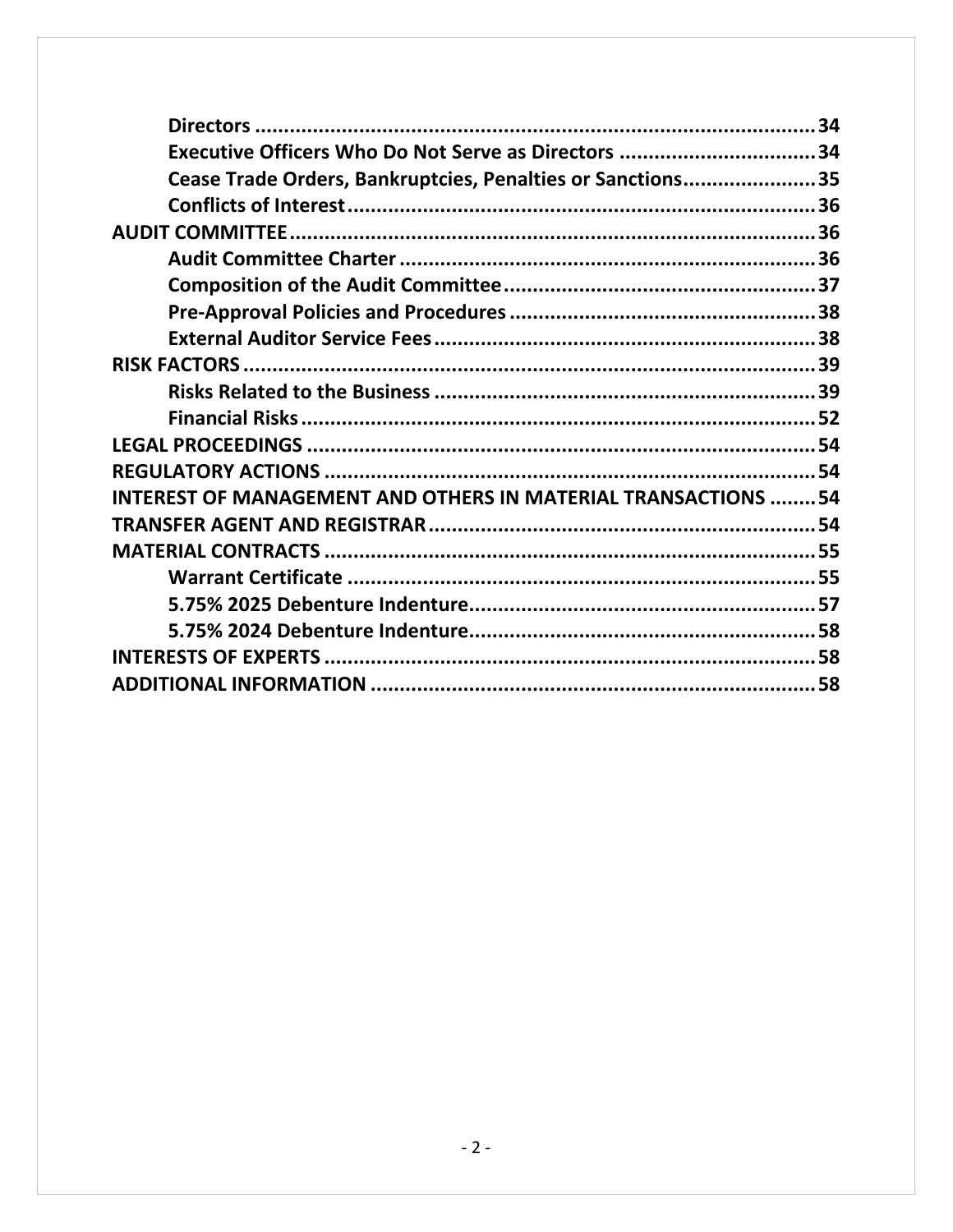### **EXPLANATORY NOTES**

Unless otherwise stated, the information in this annual information form (the "**Annual Information Form**") is current as at December 31, 2019. Unless otherwise noted or the context otherwise indicates, "Cargojet", the "Company" and "our" refers to Cargojet Inc. and its subsidiaries. All currency amounts in this Annual Information Form are stated in Canadian dollars, unless otherwise indicated.

#### **Forward‐Looking Information**

Certain statements made in this Annual Information Form are "forward‐looking information" within the meaning of applicable Canadian securities legislation. Forward-looking information includes, but is not limited to, statements with respect to the Company's current and future business strategies, plans, expectations, intentions, products and services, results, performance, planned 2020, 2021 and 2022 operating fleet, and relations with suppliers, customers and employees. In certain cases, forward-looking information can be identified by the use of words such as "plans", "expects" or "does not expect", "is expected", "budget", "scheduled", "estimates", "forecasts", "intends", "anticipates" or "does not anticipate", or "believes", or variations of such words and phrases or statements that certain actions, events or results "may", "could", "would", "might" or "will be taken", "occur" or "be achieved", including references to assumptions.

Forward‐looking information, by its nature, is based on current estimates and certain material expectations and assumptions made by Cargojet, including those described herein and is subject to important risks and uncertainties. Forward‐looking information cannot be relied upon due to, amongst other things, changing external events and general uncertainties of the business. Forward‐looking information in this Annual Information Form includes without limitation, anticipated financial performance, business prospects, strategies, regulatory developments, exchange rates, interest rates, tax laws, the sufficiency of budgeted capital expenditures in carrying out planned activities, the continued and timely development of infrastructure, the availability and cost of labour and services and the ability to obtain financing on acceptable terms, market conditions and potential timing delays, among other variables. Although Cargojet considers these estimates, expectations and assumptions to be reasonable based on current information and in light of its experience and perception of historical trends, current conditions and expected future development, there can be no assurance that such estimates, expectations and assumptions will prove to be correct.

Forward‐looking information is subject to known and unknown risks, uncertainties and other factors that may cause the actual results, level of activity, performance, achievements, future events or developments to differ materially from those expressed or implied by such forward‐ looking information, including, without limitation, the following factors, which are discussed in greater detail in the "Risk Factors" section of this Annual Information Form: loss of key contracts, restrictions of existing indebtedness and finance lease obligations reducing flexibility, the Canada ‐ US "Open Skies" agreement, competition, ability to realize the anticipated financial and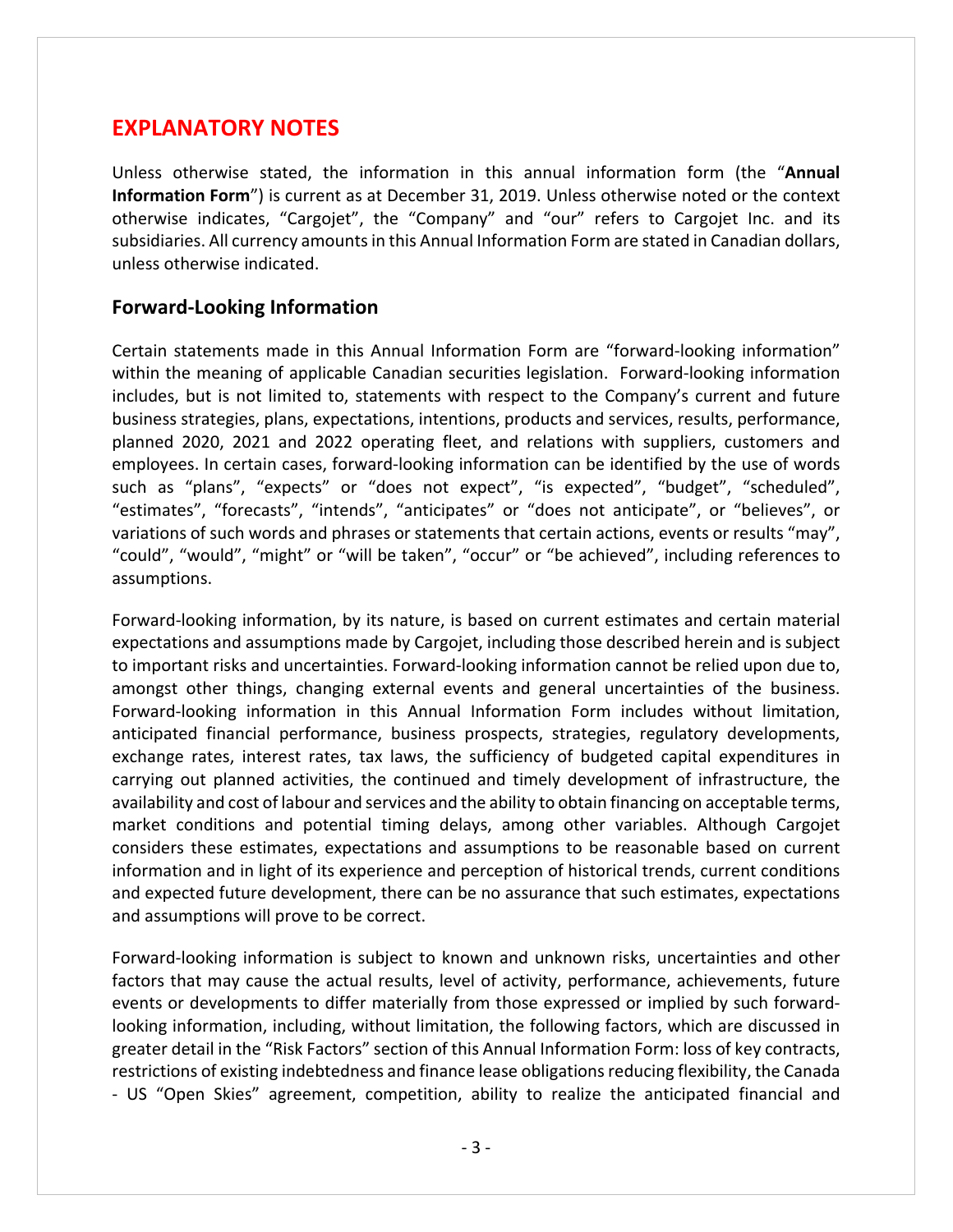strategic benefits of the agreements with Amazon, government regulations relating to aviation, transportation, environmental, labour, employment and other laws, treaties and regulations, availability of adequate insurance and the associated cost, the Company's dependence on technology and threats to the Company's cyber security, maintaining leased and owned aircraft and availability of future aircraft (and financing therefor), fixed costs, fuel prices and availability, costs related to mechanical and maintenance problems and replacement of equipment and parts, foreign exchange fluctuations, the ability of the Company to maintain profitability and manage growth, industry risk and economic sensitivity, terrorism, dependence on key personnel and skilled labour, labour relations, severe weather patterns or natural or manmade disasters, seasonal fluctuations, dependence of the Company on international trade, future sales of Voting Shares by directors and officers of the Company, income tax matters, increase in interest rates, potential future legal proceedings, the loss of interline partnerships and alliances, the Company's dependence on key supplies and suppliers, ability to maintain dividends, and potential volatility of the price of our Voting Shares. Additional risks and uncertainties are discussed in the Company's materials filed with the Canadian securities regulatory authorities from time to time. While these factors should be considered carefully, they are not intended to represent a complete list of the factors that could affect us and there may be other factors beyond the Company's control that cause actions, events or results not to be as anticipated, estimated or intended.

The purpose of the forward‐looking information is to provide the reader with a description of management's current expectations regarding the Company's financial performance and may not be appropriate for other purposes. Accordingly, readers should not place undue reliance on forward‐looking information. There can be no assurance that forward‐looking information will prove to be accurate, as actual results and future events could differ materially from those anticipated in such statements. Forward‐looking information is provided as of the date of this Annual Information Form (or as of the date otherwise stated to be made) and are subject to change after such date. The Company disclaims any intention or obligation to update or revise any forward‐looking information, whether to reflect new information, future events or otherwise, except as required under applicable securities laws. The forward‐looking information contained in this Annual Information Form is expressly qualified by this cautionary statement.

#### **Presentation of Financial Information**

All references in this Annual Information Form to "Fiscal 2019", "Fiscal 2018" and "Fiscal 2017" are to the Company's fiscal years ended December 31, 2019, 2018 and 2017, respectively.

This Annual Information Form should be read in conjunction with the audited consolidated financial statements and notes thereto and related management's discussion and analysis of financial condition and results of operations ("**MD&A**") for Fiscal 2019 and Fiscal 2018. The audited consolidated financial statements have been prepared in accordance with generally accepted accounting principles in Canada ("**GAAP**"), as set out in the CPA Canada Handbook ‐ Accounting ("**CPA Handbook**"), which incorporates International Financial Reporting Standards ("**IFRS**") as issued by the International Accounting Standards Board ("**IASB**"), except for any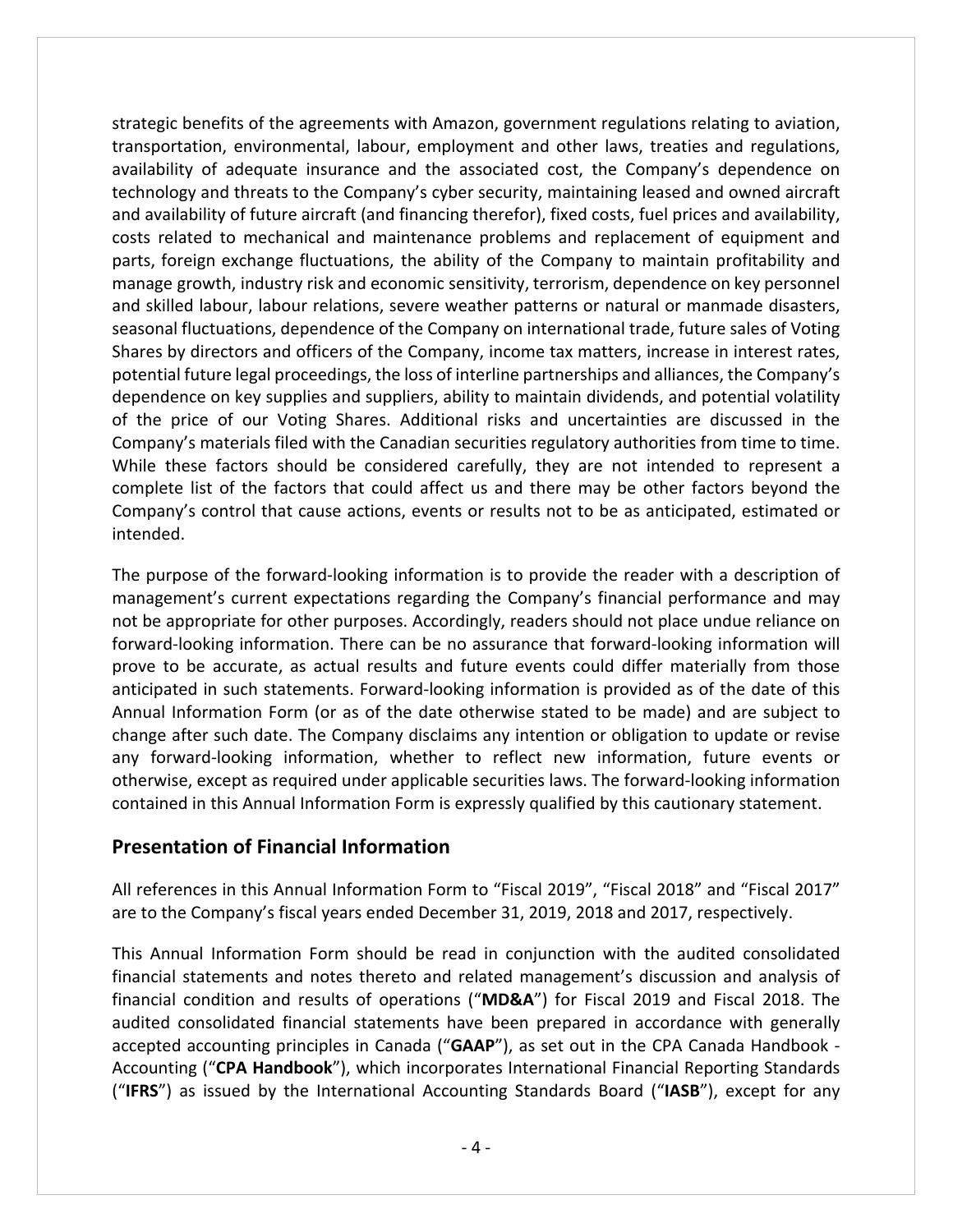financial information specifically denoted otherwise. The annual financial statements, quarterly financial statements, press releases and additional information relating to Cargojet filed with regulatory authorities are available under the Company's profile on SEDAR at www.sedar.com and at our corporate website at www.cargojet.com.

## **CORPORATE STRUCTURE**

#### **Name, Address and Incorporation**

Cargojet Inc. was incorporated under the *Business Corporations Act* (Ontario) (the "**OBCA**") on April 7, 2010 and isthe successor to Cargojet Income Fund (the "**Fund**"), following the completion of the conversion of the Fund from an income trust to a public corporation by way of a court‐ approved statutory plan of arrangement (the "**Arrangement**") under Section 182 of the OBCA completed on January 1, 2011.

The head and registered office address of the Company is 2281 North Sheridan Way, Mississauga, Ontario L5K 2S3. The following chart illustratesthe corporate structure of the Company (including jurisdiction of establishment or incorporation of the various entities and percentage ownership of voting securities) as of the date hereof.

#### **Intercorporate Relationships**

On January 1, 2020, the Company completed an internal corporate reorganization to simplify its corporate structure. The following diagram illustrates the operating subsidiaries of the Company as of the date hereof.

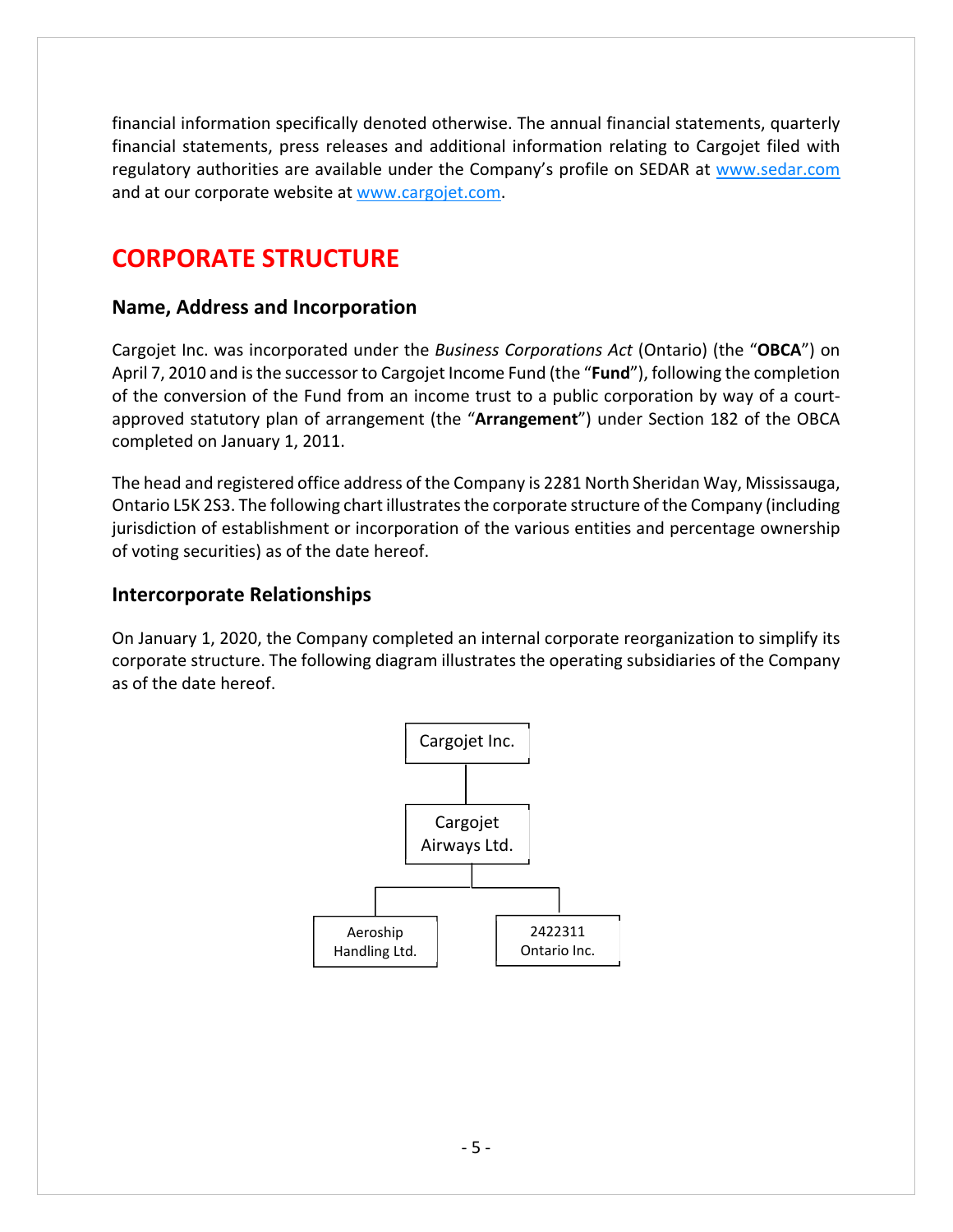## **GENERAL DEVELOPMENT OF THE BUSINESS**

### **Three Year History and Recent Developments**

Cargojet is Canada'sleading provider of time sensitive overnight air cargo services and caries over 8,000,000 pounds of cargo weekly. Cargojet's business is comprised of the following:

- Operating a domestic air cargo network between fourteen major Canadian cities each business day.
- Providing dedicated aircraft to customers on an Aircraft, Crew, Maintenance and Insurance ("**ACMI**") basis, operating between points in Canada, North America, South America and Europe.
- Operating scheduled international routes for multiple cargo customers between the USA and Bermuda, and between Canada and Germany.
- Providing dedicated aircraft to customers on an *adhoc* charter basis operating between points in Canada, the USA and other international destinations.

Cargojet operates its business utilizing its fleet of all‐cargo and passenger aircraft. Cargojet's domestic air cargo network consolidates cargo received from numerous customers and transports such cargo to the appropriate destination in a timely and safe manner. Cargojet continually monitors key performance indicators and uses this information to reduce costs and improve the efficiency of its services.

Cargojet's strategy is to create sustained value and profitability and is based on the following priorities:

- Business development in local and international markets,
- Growth in the revenue streams by increasing customer base,
- Revenue improvement and cost reductions,
- Excellence in corporate culture, and
- Strengthening management by hiring and training.

#### **In 2019:**

- Revenues increased to \$487 million from \$455 million in the previous year (7.0%) due to the continued strong demand from our existing customers on the domestic network and growth in the ACMI business.
- On October 31, 2019 the Company issued a redemption notice pursuant to the 4.65% convertible debenture indenture dated September 15, 2016 (the "**4.65% Debenture Indenture**") to redeem all of the outstanding 4.65% Debentures on December 31, 2019. All but \$2,139,000 principal amount of the outstanding 4.65% Debentures were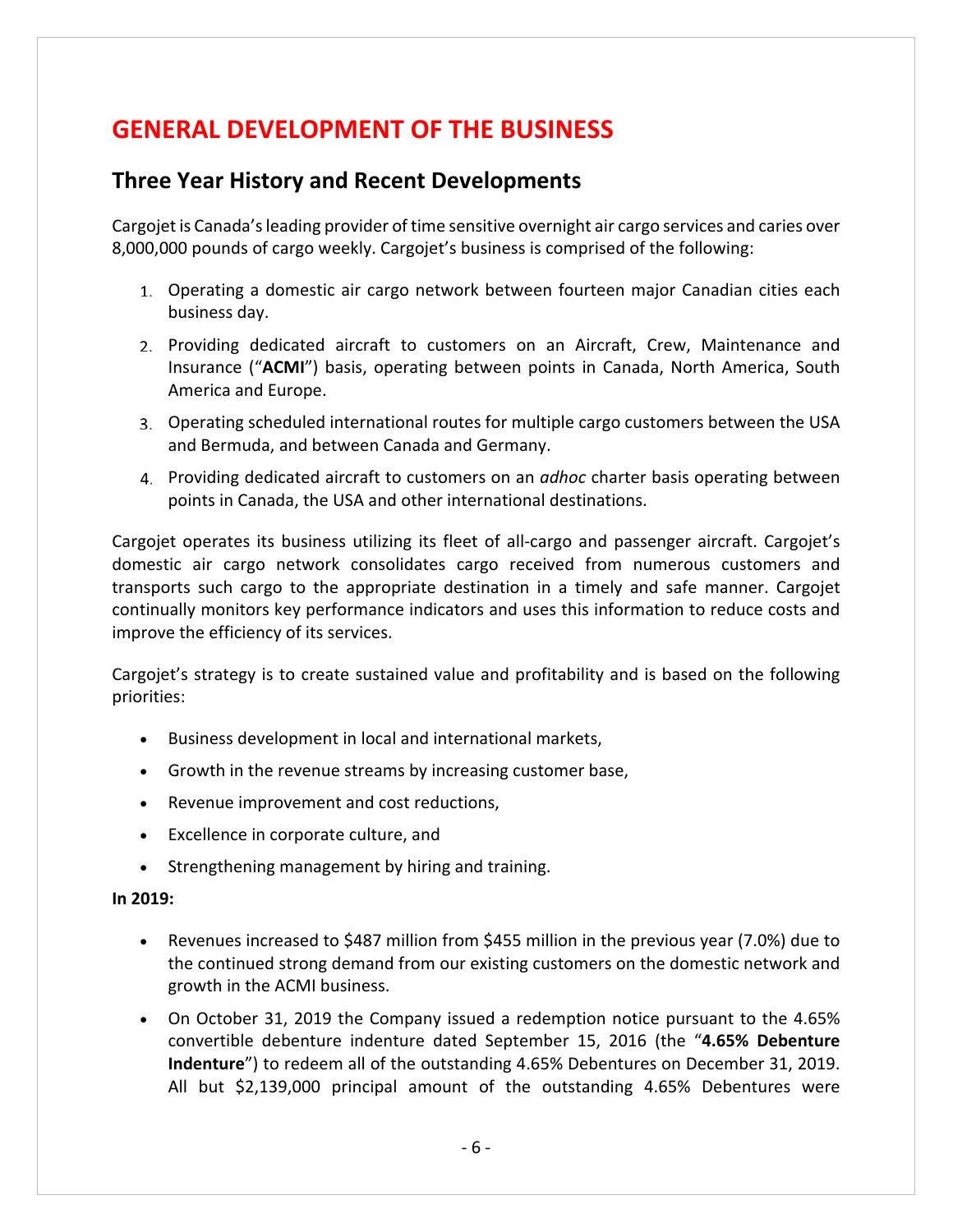converted to Common Voting Shares by the holders thereof pursuant to the 4.65% Debenture Indenture. The remaining \$2,139,000 of the outstanding 6.5% Debentures were redeemed by issuing 22,196 Common Voting Shares of the Company and paying accrued and unpaid interest in cash to the holders thereof.

- On September 30, 2019, Cargojet began operating a new scheduled ACMI route to USA and Mexico. Under this arrangement Cargojet operates six (6) flights per week with a dedicated B767‐300 aircraft. Annual revenues are expected to be approximately \$11 million.
- On August 23, 2019, Cargojet entered into a new strategic agreement with Amazon in connection with Amazon and Cargojet's existing commercial agreement for overnight air cargo services and charters and Amazon's utilization of those services to support fast delivery for Amazon customers in Canada. See "*Significant Acquisitions and Transactions – Strategic Agreement with Amazon*" below.
- On May 8, 2019, Cargojet's Common Voting Shares and Variable Voting Shares began trading on the Toronto Stock Exchange (the "**TSX**") under a single ticker designated "CJT" and were designated for purposes of trading on the TSX and reporting in brokerage accounts under the single designation of "Common and Variable Voting Shares" of Cargojet. This change was intended to facilitate investment by non‐Canadians and improve the liquidity of the Variable Voting Shares.

#### **In 2018:**

- On November 24, 2018, Cargojet began operating a new scheduled ACMI route to the USA and Mexico. Under this arrangement Cargojet operates six (6) flights per week with a dedicated B767‐300 aircraft. Annual revenues are approximately \$10 million.
- On July 16, 2018, Cargojet began operating a new scheduled ACMI route between Canada and the USA. Under this arrangement Cargojet operates five (5) flights per week with a dedicated B757‐200 aircraft. Annual revenues are approximately \$6 million.
- On February 2, 2018, Cargojet began operating its own co-load flights for various airline and other customers twice a week between Canada, Peru and Colombia, and one additional flight per week to Germany. These flights replace similar flights operated under the ACMI contract for another Canadian airline that expired on December 31, 2017. In 2019 Cargojet discontinued these routes due to falling customer demand.

#### **In 2017:**

 On April 23, 2017, Cargojet began operating a new scheduled ACMI route between Canada and the USA under a three year contract. Cargojet currently operates three separate routes between Canada and the USA under the same contract. These flights operate throughout the year on each business night.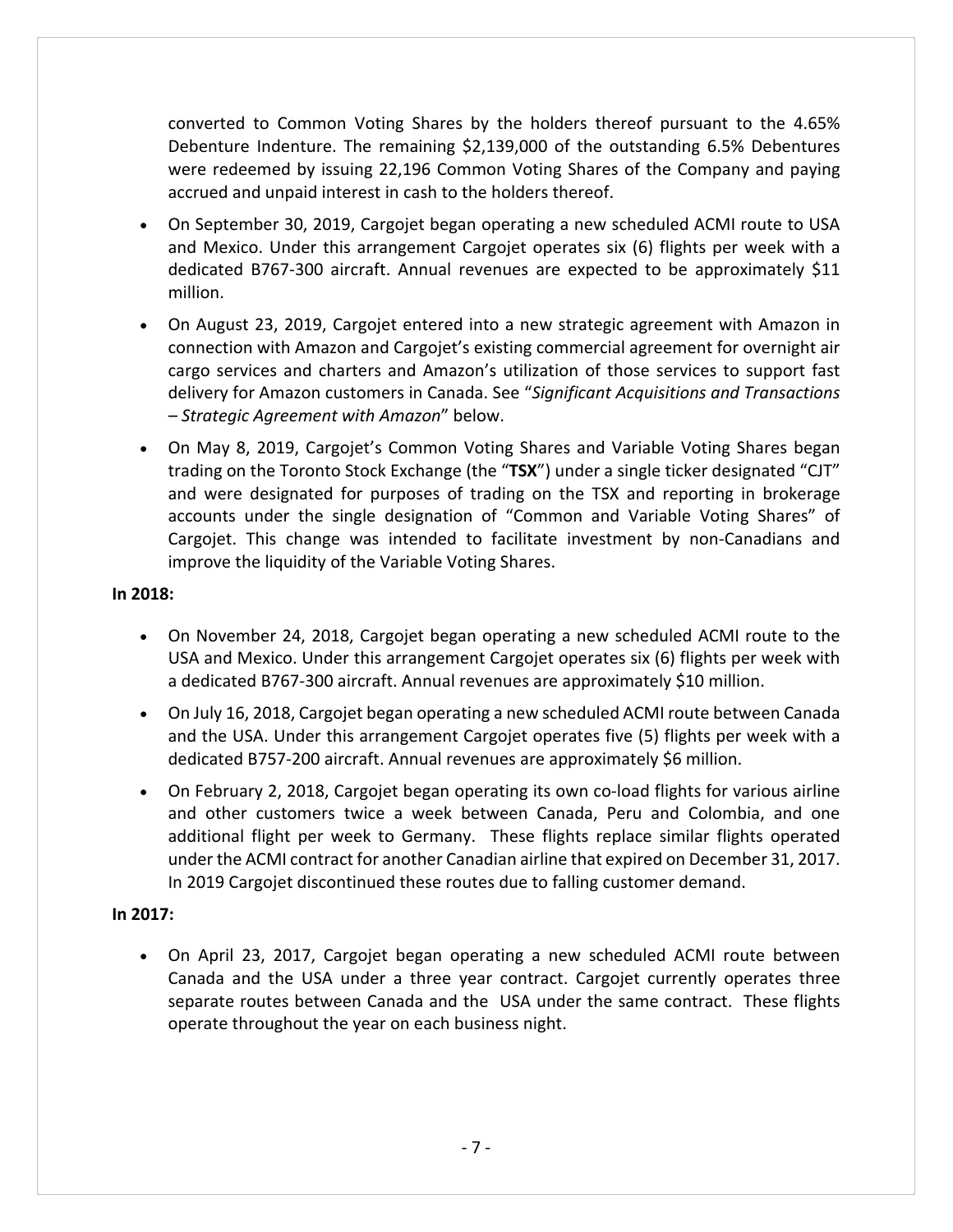## **Significant Acquisitions and Transactions**

### **Strategic Agreement with Amazon**

On August 23, 2019, Cargojet entered into the previously announced new strategic agreement with Amazon.com NV Investment Holdings LLC (the "**Warrantholder**"), an affiliate of Amazon.com.ca, Inc. ("**Amazon**"), as a key air cargo carrier for Amazon's middle mile transportation in Canada. The strategic agreement is in connection with Amazon's and Cargojet's existing commercial agreement for overnight air cargo services and charters and Amazon's utilization of those services to support fast delivery for Amazon customers in Canada. Under the new strategic agreement, the Company has issued warrants (the "**Warrants**") to the Warrantholder to purchase Variable Voting Shares of the Company that vest, subject to certain conditions and terms, based on the achievement of certain commercial milestones related to Amazon's business with the Company.

In connection with the issuance of the Warrants, Amazon was granted certain rights, including customary anti‐dilution protections, registration and information rights, and is subject to customary voting and resale restrictions and standstill provisions. See "*Financial Overview – Warrants*" for information about the Warrants and see the Company's material change report, dated August 23, 2019, filed under the Company's profile on SEDAR at www.sedar.com.

#### **Acquisition of a handling business**

Cargojet purchased all assets and assumed all lease arrangements of a ground handling and ground support equipment ("GSE") company at Mirabel International Airport in Quebec effective January 31, 2019. This transaction is in accordance with the approach adopted in all other stations across the country as it allows the Company to have more efficient, reliable and secure services for its network.

In 2017, Cargojet initiated efforts to insource its ground handling operations in all the branches from its third party providers to have better control and more secured services for its expanding network. The Company invested approximately \$30 million dollars on acquiring handling equipment and hired additional handling staff. The Company has replaced the majority of the handling service providers by December 31, 2019.

## **BUSINESS OF CARGOJET**

Cargojet is Canada's leading provider of time sensitive overnight air cargo services and carries over 8,000,000 pounds of cargo weekly. Cargojet operatesits network across North America each business night, utilizing a modern fleet of aircraft. Management believes that Cargojet carries approximately 90% of Canada's domestic air cargo volume. Cargojet has a unique position in an industry benefiting from positive economic tailwinds, including the rapid growth of e-commerce. Another key factor in the success of Cargojet lies in its long‐standing customer relationships and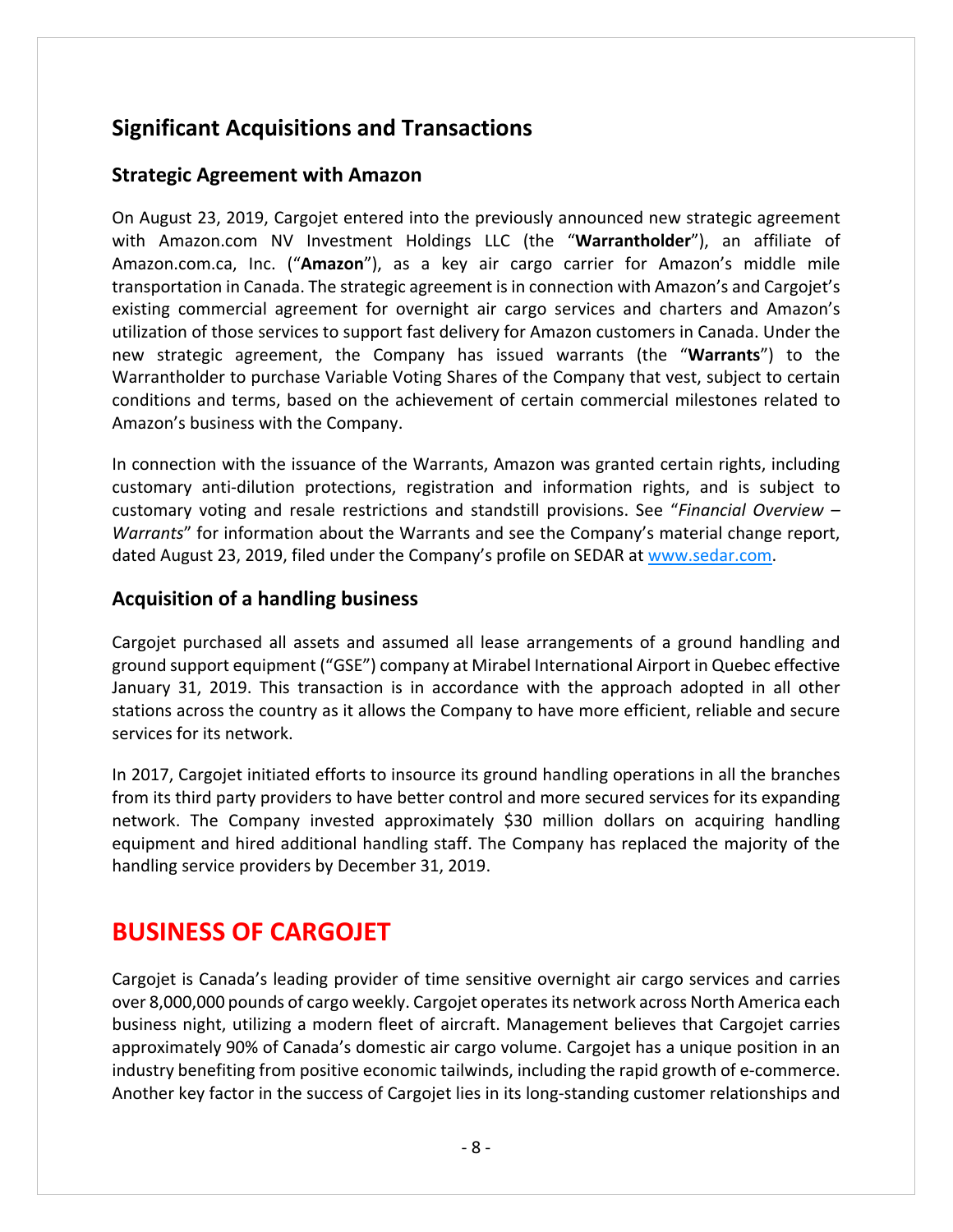long-term contracts (approximately 75% of domestic volumes are under contract). Cargojet provides service to over 400 customers that are comprised of Canada's major courier companies, retailers, freight forwarders, manufacturers, specialty shippers and international airlines. The Company has a successful track record of completing accretive acquisitions and strategic partnerships and the pursuit of such future opportunities continues to be a core component of Cargojet's overall growth strategy. Cargojet continues to focus its strategies on developing opportunities in both the domestic and global markets, while improving margins through optimization of fleet, network and operational controls.

### **Services**

### **Overnight Network**

Cargojet offers its overnight air cargo service between fourteen major cities across Canada each business night. Customers pre‐purchase a guaranteed space and weight allocation on Cargojet's network and a corresponding guaranteed daily revenue amount is paid to Cargojet for this space and weight allocation. Remaining capacity is sold on an *ad hoc* basis to contract and non‐contract customers. Overflow/oversell traffic is regularly sold to ensure maximum space and revenue capture.

Within its overnight network, Cargojet also provides domestic air cargo services for a number of international airlines between points in Canada that connect such airlines' gateways to Canada. This revenue helps to support lower demand legs and provides a revenue opportunity with little incremental cost, as Cargojet provides domestic capacity to these international airlines through its existing, regularly scheduled flight network. See "*Customers*" below.

The following map illustrates the major cities within Canada serviced by Cargojet's overnight network.

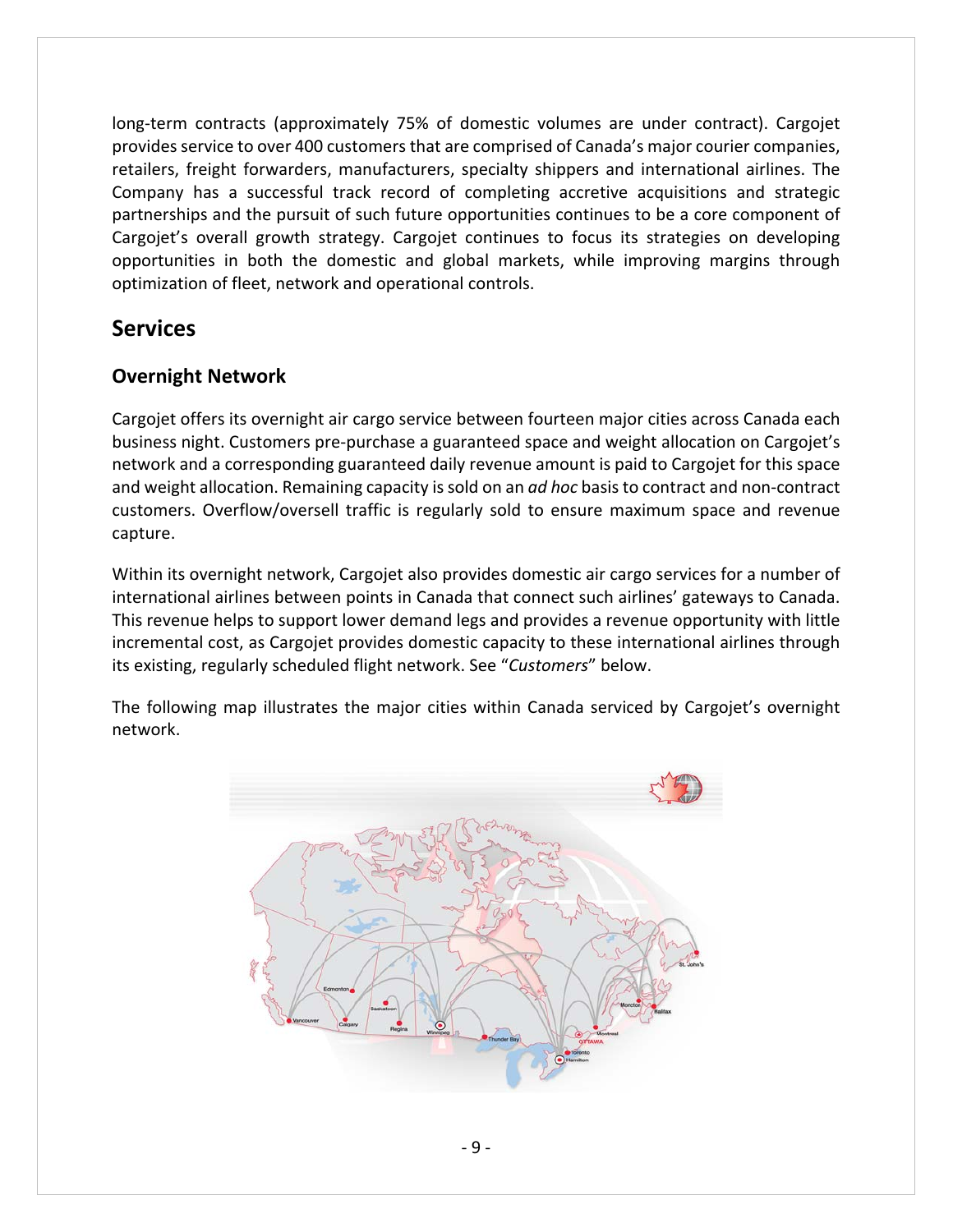#### **International Air Cargo Services**

Cargojet operates an international route operating between Newark, New Jersey, USA and Hamilton, Bermuda. This provides a five‐day per week air cargo service for multiple customers and is patterned after the domestic business that Cargojet has built in Canada. Customer contracts contain minimum daily revenue guarantees and the ability to pass through increases in fuel costs. See "*General Development of the Business*" for information.

#### **Dedicated Aircraft Charter**

To further enhance its revenues, Cargojet offers a specialty charter service typically in the daytime and on weekends. The charter business targets livestock shipments, military equipment movements, emergency relief supplies and virtually any large shipments requiring immediate delivery across North America, Mexico, South America, Caribbean and Europe. During pre‐ Christmas peak volume seasons, Cargojet also offers dedicated aircraft to its major courier customersto handle increased United States‐Canada premium overnight traffic. Aircraft charters are typically priced inclusive of all costs of operating the flight, including fuel, navigation fees, cargo handling and all other commercial activities.

#### **Dedicated ACMI Contracts**

Cargojet provides and operates dedicated aircraft on an ACMI basis. This service involves providing a dedicated aircraft on a dedicated route where the customer is responsible for all costs of the operation including fuel, navigation fees, landing fees, cargo handling and all other commercial activities. Minimum guaranteed revenues are part of the contract. See "*General Development of the Business*" for information.

### **Cargojet Fleet**

The table below sets forth Cargojet's operating fleet as at December 31, 2017, 2018 and 2019, as well as Cargojet's planned operating fleet for 2020, 2021 and 2022: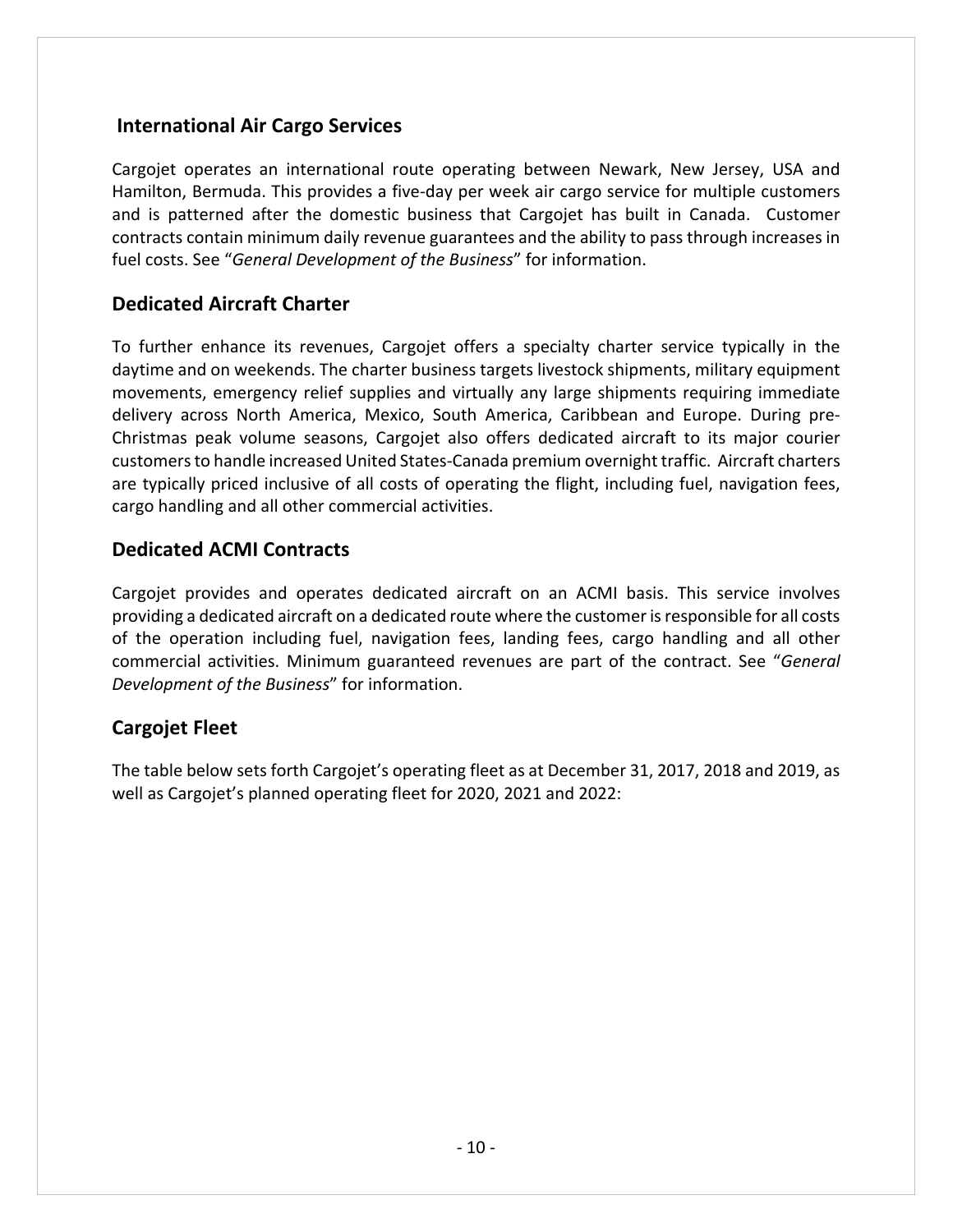|                                            | Leased | <b>Number of Aircraft in Service</b> |                |                |                |                |                |                |         |       |
|--------------------------------------------|--------|--------------------------------------|----------------|----------------|----------------|----------------|----------------|----------------|---------|-------|
|                                            |        | Average                              | Actual         |                | Plan           |                |                | <b>Maximum</b> | Range   |       |
| or<br><b>Type of Aircraft</b><br>Owned     |        | Age                                  | December 31    |                | December 31,   |                |                | Payload        | (miles) |       |
|                                            |        |                                      | 2017           | 2018           | 2019           | 2020           | 2021           | 2022           | (Ibs.)  |       |
| B767-300 $(1)$ Freighter                   | Leased | 26                                   | 6              | 7              | 8              | 8              | 8              | 8              | 125,000 | 6,000 |
| B767-300 $(2)$ Freighter                   | Owned  | 25                                   | 3              | 4              | 4              | 5              | 5              | 5              | 125,000 | 6,000 |
| B767-200 $(3)$ Freighter                   | Owned  | 19                                   |                | ٠              |                | 2              | 2              | 2              | 100,000 | 5,000 |
| $B767 - 200(4)$ Freighter                  | Leased | 34                                   | 1              | 1              | 1              | ۰              | -              | -              | 100,000 | 5,000 |
| B757-200 <sup>(5)</sup> Freighter          | Owned  | 29                                   | 5              | 8              | 8              | 8              | 8              | 8              | 80,000  | 3,900 |
| B757-200 Freighter                         | Leased | n/a                                  | 1              | -              |                |                |                |                | 80,000  | 3,900 |
| B767-200 <sup>(7)</sup> Passenger          | Owned  | 23                                   |                | -              | 1              | 1              | 1              | 1              | 100,000 | 5,000 |
| B727-200 <sup>(6)</sup> Freighter          | Owned  | n/a                                  | 3              | 1              |                |                |                |                | 60,000  | 1,800 |
| Challenger 601 <sup>(8)</sup><br>Passenger | Owned  | 32                                   | $\overline{2}$ | $\overline{2}$ | $\overline{2}$ | $\overline{2}$ | $\overline{2}$ | $\overline{2}$ | 6,000   | 3,300 |
| Total Aircraft <sup>(9)</sup>              |        |                                      | 21             | 23             | 24             | 26             | 26             | 26             |         |       |

Notes:

- 1. Four B767‐300 aircraft are currently financed under a single Master Capital Lease Agreement ("MLA"). A fifth aircraft was acquired in October 2017, under a lease agreement with a term of six years and a purchase option in favour of Cargojet to purchase the aircraft after three years at a pre‐determined price. Cargojet expects to exercise the purchase option in October 2020. In December 2017, Cargojet purchased a B767‐300 aircraft as feedstock for cargo conversion in 2018. In March 2018, Cargojet entered into a sale lease‐back arrangement to facilitate the cargo conversion and financing of this aircraft, under terms similar to its other leased aircraft that was leased with terms of six years with a purchase option in favour of Cargojet after three years at a pre-determined price, Cargojet expects to exercise the purchase option in October 2021. In April 2018, Cargojet purchased one B767‐300 aircraft under a lease term of five years and a purchase option in favour of Cargojet to purchase the aircraft at the end of three years at a pre-determined price, Cargojet expects to exercise the purchase option in December 2021. In October 2018, Cargojet purchased one B767‐300 converted freighter aircraft under a lease term of five years and a purchase option in favour of Cargojet to purchase the aircraft at the end of the lease term at a pre‐determined price, Cargojet expects to exercise the purchase option in November 2023.
- 2. The four B767‐300 aircraft in operation at December 31, 2019 are owned by Cargojet. In October 2019, Cargojet purchased an additional B767‐300 aircraft and two spare engines. This aircraft is under conversion with an expected delivery date of Q3 2020 and has been included in the table above.
- 3. In August 2018 Cargojet purchased two B767‐200 aircraft as feed stock for future conversion and engine replacements. One of the aircraft is converted and redelivered into operation in February 2020. The second aircraft is also inducted into cargo conversion with expected delivery date in Q3 2020. This aircraft is also included in the table above based on its expected date for entry into operations. In July 2019 Cargojet purchased one B767‐200 converted freighter aircraft which is currently under lease to third party along with a spare engine, this aircraft has not been included in the table above.
- 4. The B767‐200 aircraft in operation at December 31, 2019 is under a lease that terminates in May 2020.
- 5. The eight B757‐200 aircraft in operation at December 31, 2019 are owned by Cargojet. In November 2017, Cargojet purchased an additional B757‐200. Cargojet plans to operate this aircraft through a third party as a passenger charter but eventually convert the aircraft to a cargo aircraft. This aircraft is not currently operational and has not been included in the table above.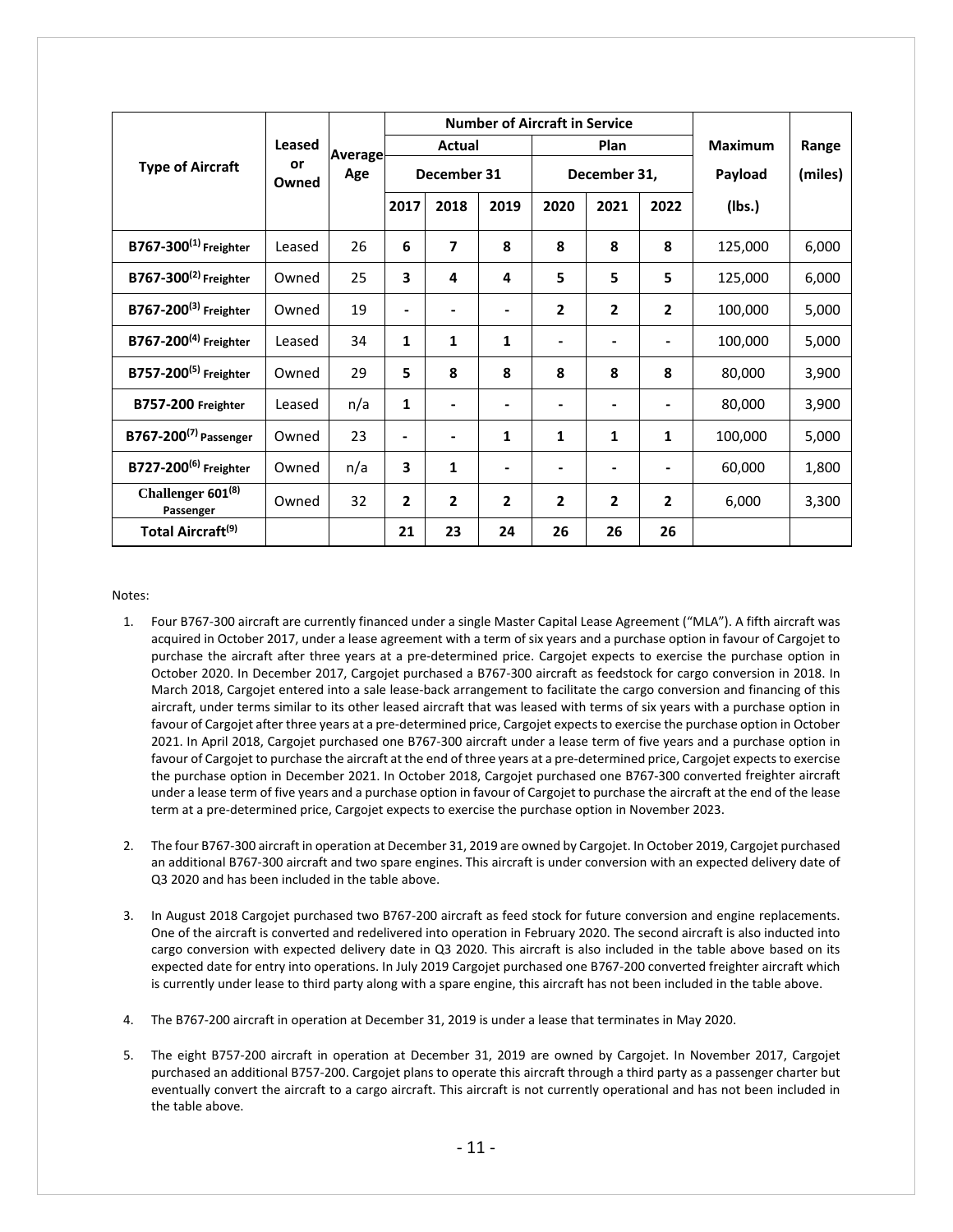- 6. Cargojet hassold the remaining one B727‐200 aircraft in January 2019 due to network growth and regulatory requirements that will prevent the aircraft from being flown in North America.
- 7. Cargojet purchased one B767‐200 aircraft in July 2018. Cargojet has entered in to a charter agreement with a third party to operate and manage this aircraft to provide the aircraft for passenger charter services. This aircraft entered operations in Q2 2019.
- 8. Cargojet has entered into a charter agreement with a third party to operate and manage two aircraft to provide passenger charter services.
- 9. In April 2019, Cargojet purchased two B747‐400 aircraft as engine replacements. These aircraft have not been included in the table above.

All aircraft meet Transport Canada and FAA Stage III noise abatement guidelines enabling unrestricted operation across North America. Total monthly lease payments for Cargojet's aircraft lease is approximately \$0.5 million and the lease agreement is in good standing.

All aircraft are maintained under Transport Canada and the manufacturers' approved maintenance programs incorporating periodic service checks. Cargojet's B767‐300, B767‐200, and B757‐200 aircraft are also required to undergo comprehensive heavy maintenance checks every 24 months. Cargojet is recognized by Transport Canada as an "Approved Maintenance Organization" and all aircraft maintenance service is performed in house except for the heavy maintenance checks.

#### **Specialized Skill and Knowledge**

Cargojet operates in an industry that requires specialized skills and knowledge. Cargojet employs individuals who possess specific technical knowledge and experience in the areas of aircraft operation, aircraft maintenance, flight planning, flight dispatch, crew planning, crew training, ground handling and commercial airline cargo management. Cargojet has not experienced material difficulty in recruiting and retaining appropriate staff to carry out its operations.

### **Strategic Partnerships**

#### **Strategic Agreement with Amazon**

In August 2019, the Company entered into a strategic agreement with Amazon in connection with Amazon's and Cargojet's existing commercial agreement for overnight air cargo services and charters and Amazon's utilization of those servicesto support fast delivery for Amazon customers in Canada. See "*General Development of the Business – Significant Acquisitions and Transactions – Strategic Agreement with Amazon*" and "*Financial Overview – Warrants*" and see the Company's material change report, dated August 23, 2019, filed under the Company's profile on SEDAR at www.sedar.com.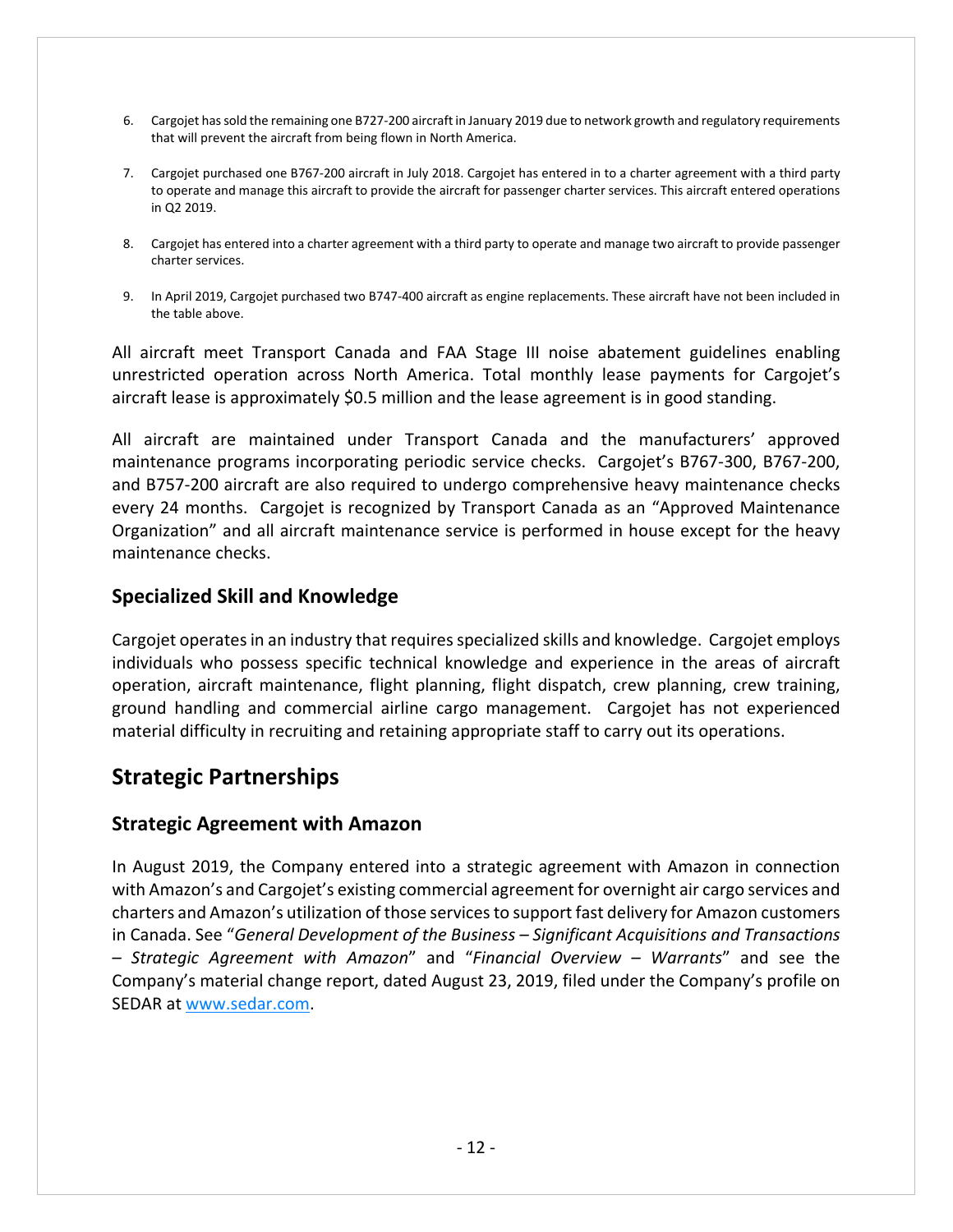### **Canada Post Group of Companies**

The Company provides comprehensive Canada‐wide air cargo services for the CPGOC (as defined below), including Purolator Inc.'s national air cargo network. On February 19, 2014, Cargojet entered into a Master Services Agreement ("**MSA**") with the Canada Post Group of Companies including Purolator Inc. ("CPGOC"). Pursuant to the MSA, Cargojet provides CPGOC with domestic air cargo network services ("DACNS") for an initial seven-year term with three 36-month renewal options held by CPGOC. The Company started providing preliminary services under the CPGOC contract in the middle of March 2015. The full services under the contract began on April 1, 2015. Adjustments to planned and available capacity were subsequently undertaken in order to more closely align capacity to actual demand and reduce operating costs. Changes to the Company's route and cost structures were successfully implemented in the fourth quarter of 2015. On October 23, 2017, Cargojet and CPGOC agreed to extend the term of the MSA. Pursuant to the extension, the parties elected to exercise the first 36 month renewal term. As a result, the current term of the MSA now continues until March 31, 2025.

### **Customers**

A key factor in the success of Cargojet lies in its long‐standing customer relationships and long‐ term contracts with its customer base (approximately 75% of domestic volumes are under contract). Cargojet provides service to over 400 customers that are comprised of Canada's major courier companies, retailers, freight forwarders, manufacturers, specialty shippers and international airlines. Cargojet continues to focus its strategies on developing opportunities in both the domestic and global markets, while improving margins through optimization of fleet, network and operational controls. Cargojet also handles the time sensitive shipment needs of customers including pharmaceutical, perishable, seafood, agriculture, hi‐tech, garment, precious metals and chemical companies. Cargojet's ten largest customers accounted for approximately 81% of revenues in 2019 and 79% of revenues in 2018. Management believes that Cargojet is the exclusive overnight air cargo provider to most of its customers on Canadian routes.

During the twelve‐month period ended December 31, 2019, the Company had sales to three customers that represented 60.7% of the total revenues (December 31, 2018 – 60.3%). These sales are provided under service agreements that expire over various periods to April 2025. All of these customers had sales in excess of 10% of total revenues during 2019 and 2018.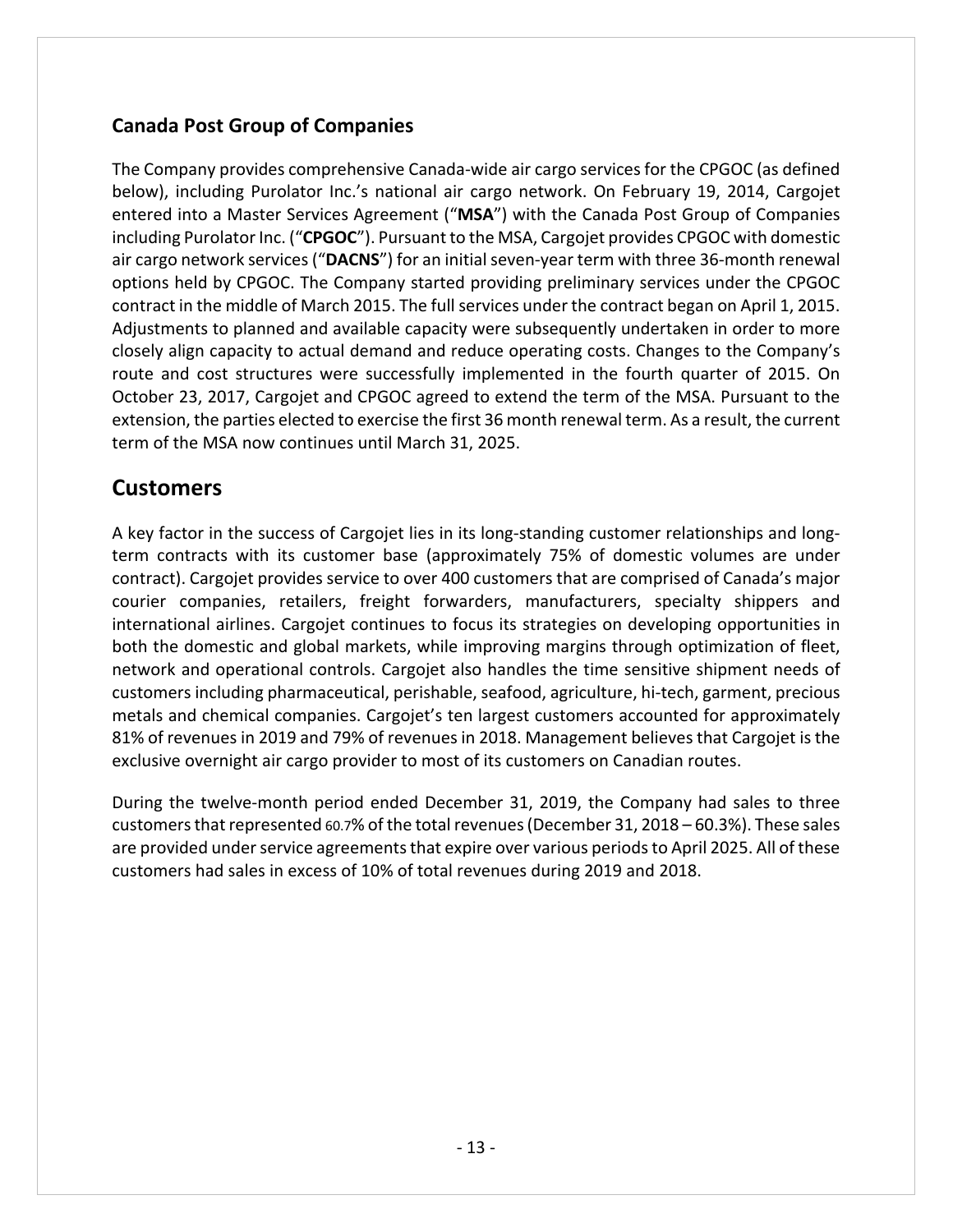The following charts illustrate revenue by types of cargo services on Cargojet's network for Fiscal 2019 and Fiscal 2018, and fuel and other surcharges:



## **Competition**

Cargojet faces competition within its market from a mix of dedicated air cargo providers and motor carriers, express companies and passenger airlines offering air cargo services using the cargo hold of their aircraft. Cargojet's nearest competitor is Morningstar Air Express Inc. Canadian domestic airlines offer air cargo services on their passenger flights by using excess belly cargo capacity of their aircraft. However, their networks and service standards do not provide a competitive alternative for customers in the time sensitive overnight air cargo market. These commercial airlines do not have the capability of handling heavy, palletized cargo nor are they able to handle specialty or perishable freight. See "*Risk Factors – Competition – The Company operates in a highly competitive environment and faces increasing competition in North America and internationally*".

### **Facilities**

As Cargojet provides air cargo services across Canada, offices and locations have been strategically located at airports in each of the fourteen city centers to meet customer's needs and requirements. All of Cargojet's facilities are leased, with the exception of its aircraft hangar**s** in Hamilton, Ontario which is owned. Eight of these facilities are bonded by Canada Customs allowing international cargo to terminate or transit through the warehouse facility. Cargojet's facilities across Canada are equipped with cargo handling equipment in addition to aircraft handling equipment. Hamilton isthe main hub of Cargojet's operations and is equipped to handle all types of cargo starting with truck offload to transfer and on‐load onto aircraft.

The terms of Cargojet's main facilities leases are summarized below.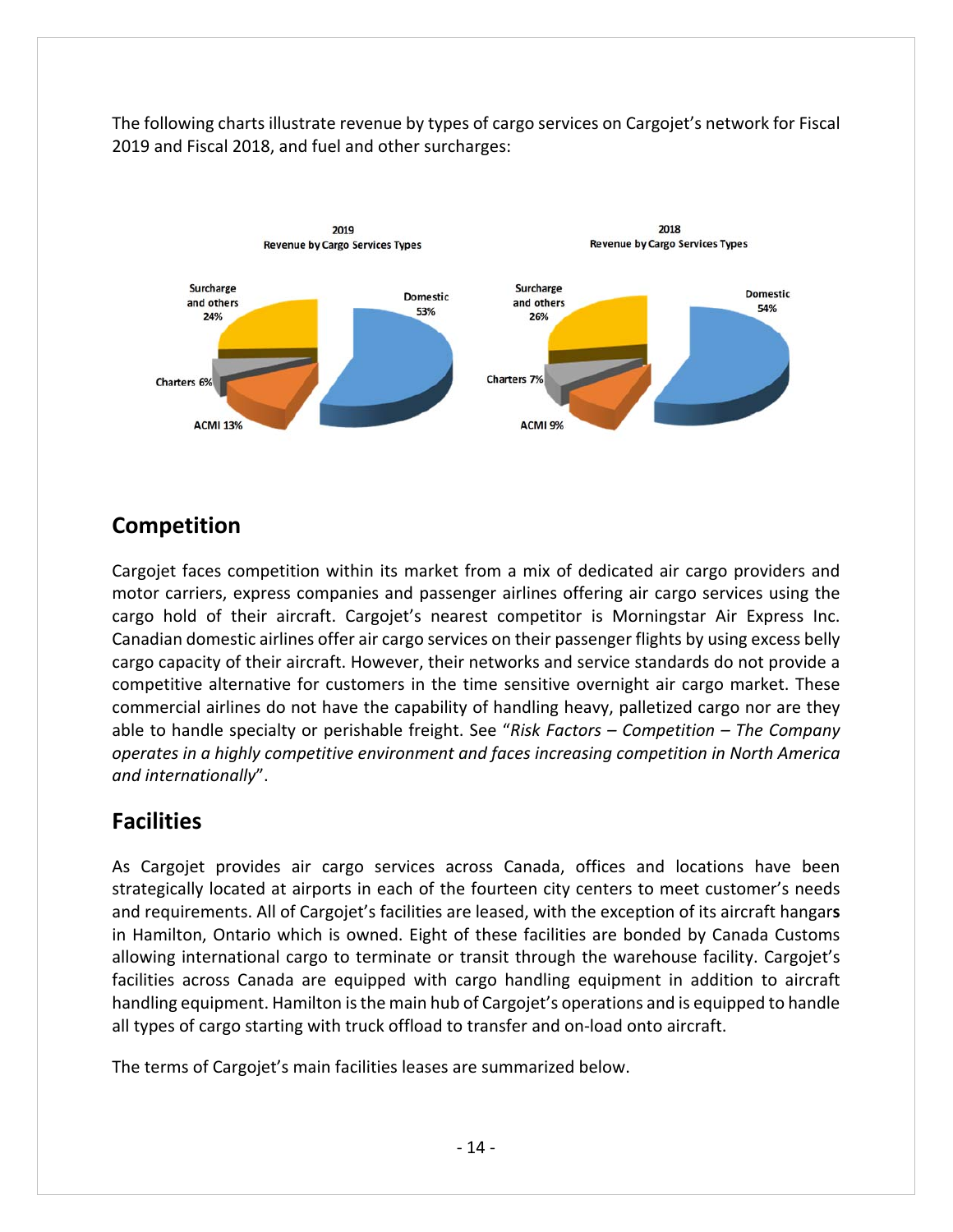| <b>Facility</b>                               | <b>Expiration Date</b> | <b>Remaining Renewal Option</b> |  |
|-----------------------------------------------|------------------------|---------------------------------|--|
| Mississauga, ON (Cargojet<br>new head office) | April 30, 2032         | None                            |  |
| Hamilton Cross Dock and<br>Land Lease, ON     | July 31, 2036          | None                            |  |
| Ottawa, ON                                    | April 30, 2020         | None                            |  |
| Montreal, QB                                  | May 31, 2024           | three five-year renewal         |  |
|                                               |                        | options                         |  |
| Mirabel, QB                                   | November 30, 2024      | None                            |  |
| Halifax, NS                                   | April 30, 2023         | None                            |  |
| Moncton, NB                                   | March 31, 2020         | None                            |  |
| Winnipeg, MB                                  | April 30, 2020         | None                            |  |
| Calgary, AB                                   | October 20, 2022       | None                            |  |
| Edmonton, AB                                  | August 31, 2022        | None                            |  |
| Richmond, BC                                  | March 31, 2020         | None                            |  |
| Richmond, BC                                  | May 12, 2020           | One five-year renewal option    |  |
| Saskatoon, SK                                 | March 31, 2020         | One five-year renewal option    |  |
|                                               |                        | Two five-year renewal           |  |
| St. John's, NL                                | January 5, 2037        | options                         |  |
| Regina, SK                                    | May 1, 2020            | None                            |  |
|                                               |                        | Three five-year renewal         |  |
| Regina, SK                                    | November 30, 2025      | options                         |  |

Total monthly lease payments for Cargojet's material leases and offices and warehouses associated therewith are approximately \$800,000 and all of the lease agreements are in good standing.

In 2019, the Company acquired an aircraft hangar of approximately 4,129 square meters and associated space at the John C. Munro Hamilton International Airport for a consideration of \$6.7 million.

The Company and the John C. Munro Hamilton International Airport entered into an arrangement in respect of the airport's \$12 million Air Cargo Logistics Facility, for which construction began in the third quarter of 2014. The Company contributed \$4.75 million and exchanged a building owned by it for its share of the facility. The facility was completed in June 2015 and Cargojet took possession immediately afterwards. The Company occupies approximately half of the 77,000 square foot facility for both office and dedicated warehouse space. The Air Cargo Logistics Facility wasfunded through a joint partnership between the federal and Ontario governments and Trade Port International Corporation, the operator of the airport, with support from Hamilton's municipal government.

In 2017 the Company entered into a lease with St. John's International Airport Authority for 14,808 square meters of airside lands at an annual rate of \$0.1 million for a period of 21 years. The Company constructed a cross-dock facility for its use during the term of the lease at the cost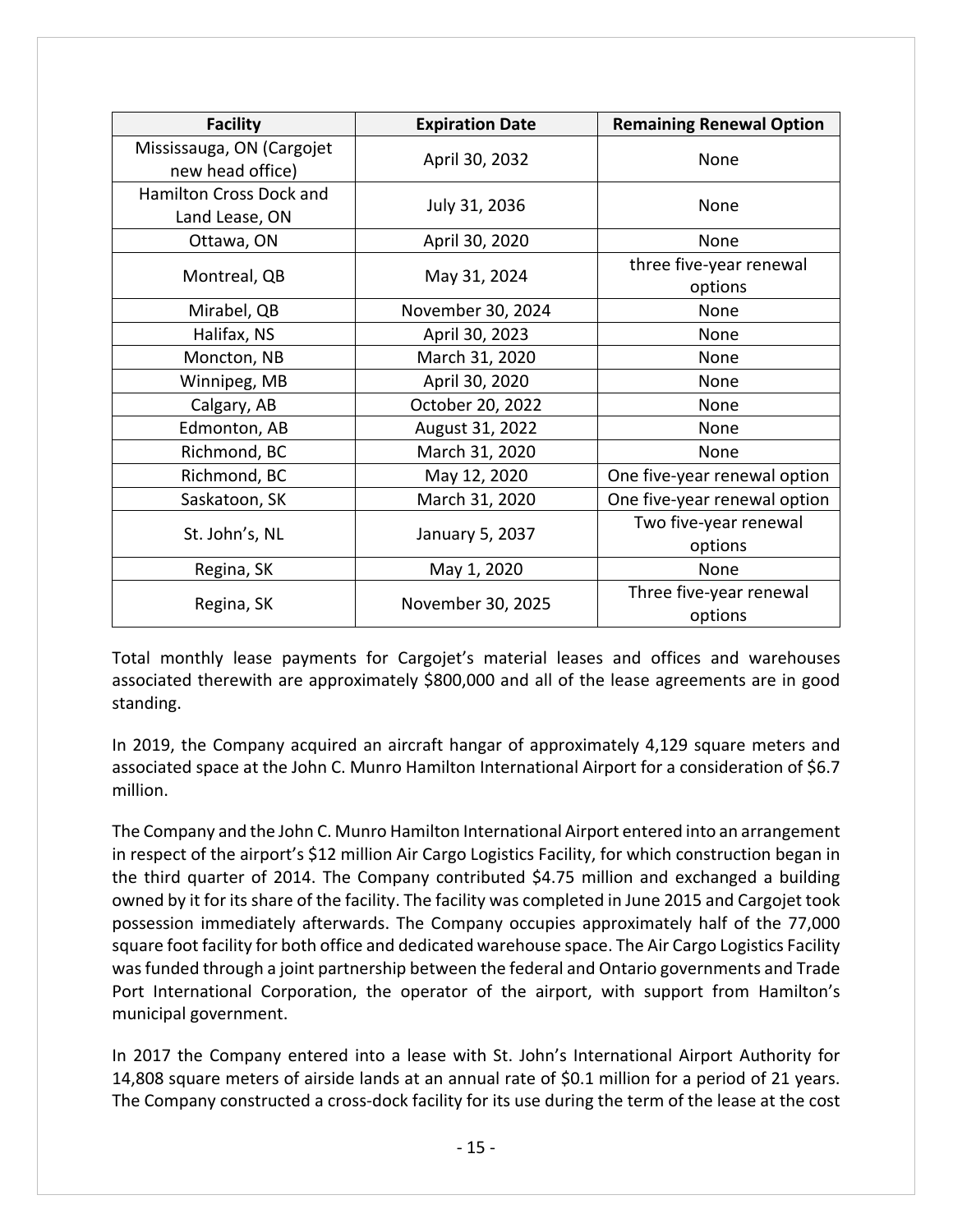of \$8.7 million, the title of which will transfer to the airport authority at the expiration or early termination of this lease in accordance with the terms thereof.

## **Regulation**

### **Domestic Services**

Transport Canada and the Canadian Transportation Agency (the "**CTA**") regulate the transportation industry in Canada. Cargojet holds Air Operators Certificates issued by Transport Canada for the operation of its aircraft. It is also licensed by the CTA to operate domestic, transborder and international all-cargo and passenger operations. Cargojet has successfully passed periodic audits by both Transport Canada and the CTA and maintains excellent relationships with both regulatory bodies. Since 1996, air navigation services in Canada have been provided by NAV Canada, a privatized company. In addition, all major Canadian airports are operated by local airport authorities that are also privatized companies.

Cargojet is also a member in good standing of the International Air Transport Association (the "**IATA**"), the Air Transport Association of Canada (the "**ATAC**"), the Canadian International Freight Forwarders Association, the International Air Cargo Association and the Canadian Courier & Logistics Association.

Under the *Canada Transportation Act* (the "**Act**"), there is free market entry provided a carrier can show that: (i) it is "Canadian", defined in the Act as being controlled in fact by "Canadians" (as discussed in greater detail below); (ii) it can operate safely; (iii) it is suitably insured; and (iv) it meets the minimum financial requirements set out in the *Air Transportation Regulations*.

Prior to the adoption of the *Transportation Modernization Act (Canada)* (the "**TMA**"), the Act required that at least 75% of the licensed holder's voting interests (or such lesser percentage as the Governor in Council may have specified by regulation) be owned and controlled by Canadians. On June 27, 2018, certain provisions of the TMA became effective and amended, among other things, the definition of "Canadian" under section 55(1) of the Act to increase foreign ownership limits in Canadian air carriers from 25% to 49%, provided that no single non‐ Canadian holds more than 25% of the voting interests and provided that non‐Canadian airservice providers do not, in the aggregate, hold more than 25% of the voting interestsin a Canadian airline. Cargojet intends to amend and restate its articles of incorporation to increase the foreign ownership limits on its Voting Shares at the 2020 annual and special meeting of shareholders in conformity with the definition of "Canadian" under the Act, as amended by the TMA. For more information, see "*Description of Capital Structure – Variable Voting Shares – Exercise of Voting Rights*".

In February 1995, a new air services agreement, the Open Skies Agreement, was implemented between Canada and the United States, replacing the previous bilateral agreement, which restricted market access. This new agreement gave Canadian air carriers unlimited route rights to provide "own aircraft" services between Canada and the United States. The carriage of local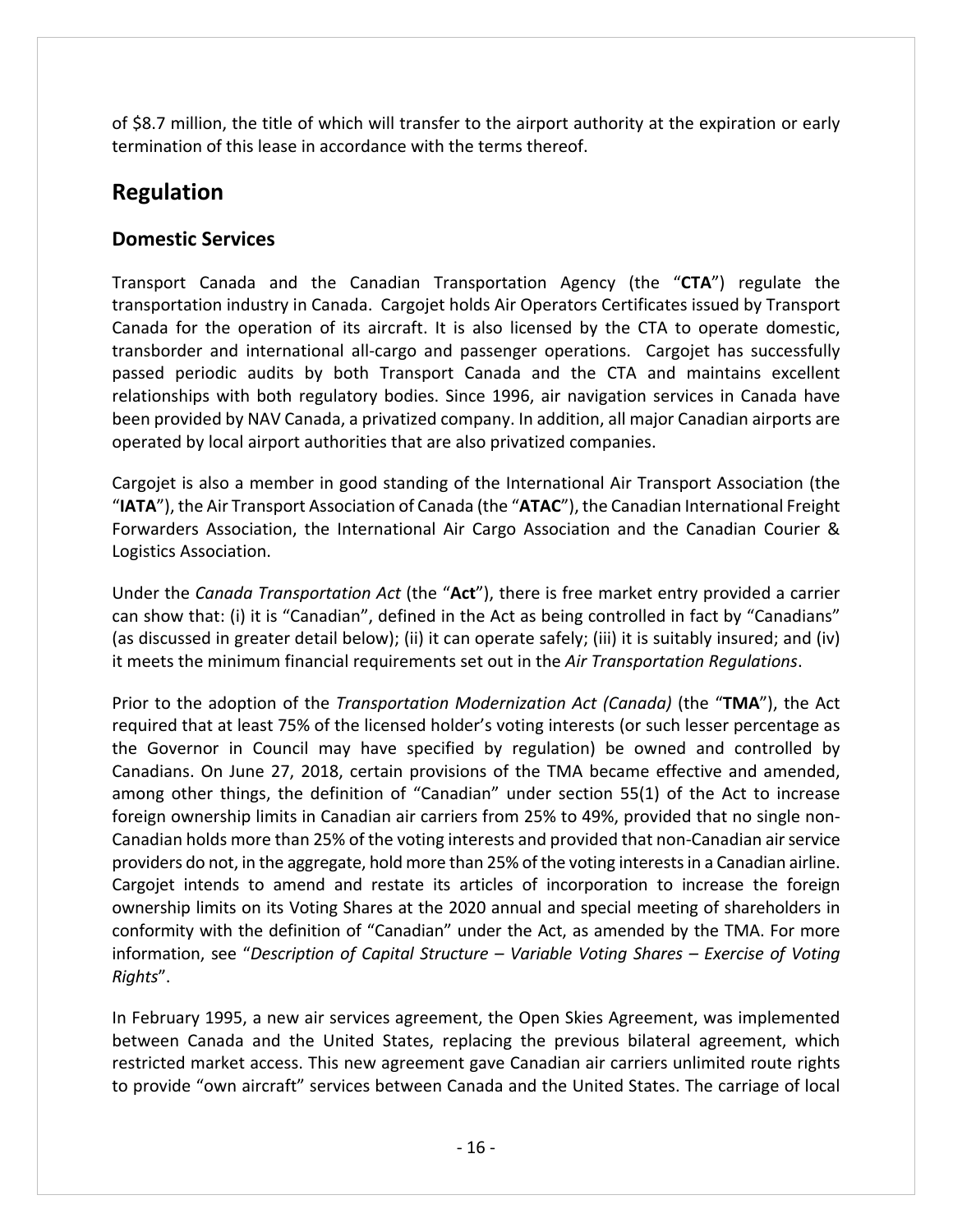traffic between points within one country by carriers of the other country continues to be prohibited.

### **International Services**

Scheduled international air services are regulated by the Canadian and foreign governments involved. The Minister of Transport has the authority to designate which Canadian air carriers may serve scheduled international routes. International route rights are obtained through bilateral negotiations between Canada and foreign countries. Bilateral agreements provide for the rights which may be exercised over agreed routings and the conditions, under which the carriers may operate, including, among others, the number of carriers which may operate, the capacity and/or flight frequencies that may be provided and the controls over tariffs to be charged. Most bilateral agreements to which Canada is a party provide for the designation of more than one Canadian carrier, while some provide for the designation of only one Canadian air carrier. In general, bilateral agreements between Canada and European countries are more liberal in terms of controls on capacity and flight frequencies than those between Canada and Asian countries.

In February 2001, the Minister of Transport announced the launch of an international air services policy review to address competition in the international market with the release of a consultation document for stakeholder review and comment. The objective of this review was to liberalize Canada's policy for scheduled international air services, including how Canada approaches the negotiation and management of air traffic rights with other countries. In May 2002, the Minister of Transport introduced a liberalized multiple designation policy applicable to scheduled international air services by Canadian carriers (excluding services to the United States). Amendments negotiated between Canada and the United States reinforced the restriction of cabotage and does not allow United States carriers to establish domestic flight routes within Canada and Canadian carriers, including Cargojet, to establish domestic routes within the United States.

On November 27, 2006, Transport Canada'sinternational air transportation policy called the Blue Sky Policy was announced by the Government of Canada to help further connect Canadians to each other and to the world. The Government of Canada's international air policy is encouraging the development of new markets, new services and greater competition. For travelers, this means more choices in terms of destinations, flights and routes. Canada's 2002 multiple designation policy will continue to apply. This policy facilitates both the designation of all Canadian carriers wishing to operate scheduled services in international markets and the allocation of rights in cases where designations are limited and/or unused under our bilateral agreements.

In addition to holding valid Canadian operating certificates, Cargojet also holds a valid Foreign Air Operators Certificate issued by the U.S. Federal Aviation Authority and is licensed by the U.S. Department of Transportation to operate all cargo and passenger operations in and out of the United States. The CTA licenses do not expire once issued, but are subject to revocation or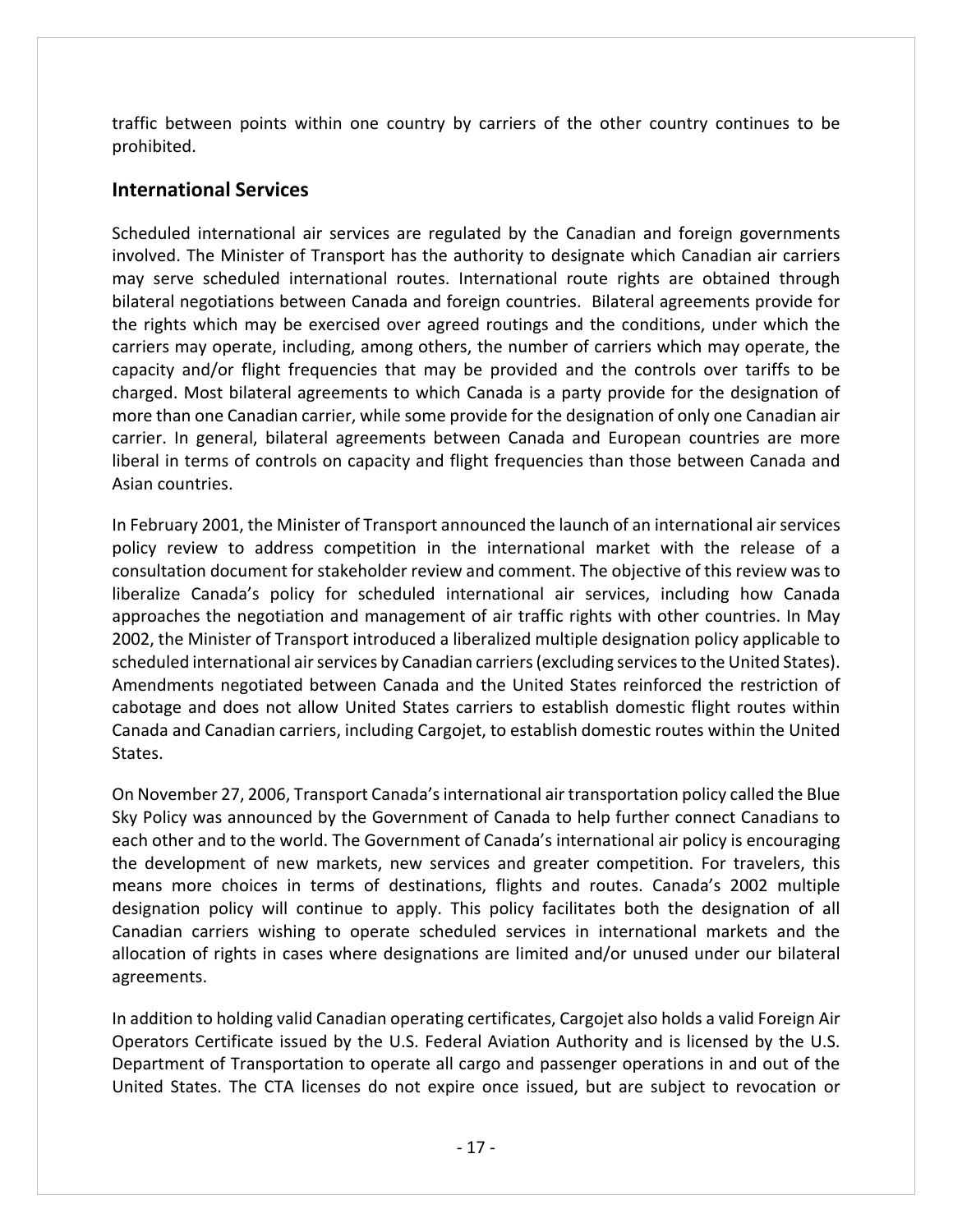suspension in certain circumstances in accordance with the provisions of the Act and regulations made thereunder. Each year, Cargojet is required to submit a declaration of continuance of qualifications to the CTA to maintain its license. The United States of America Department of Transportation license is renewed annually in April of each year. In addition, the United States of America Federal Aviation Administration Foreign Air Operators Certificate does not expire but is subject to revocation or suspension in certain circumstances in accordance with U.S. Federal Aviation Authority regulations.

### **Charter Services**

Charter operations are generally not covered by bilateral agreements, although charter services are covered under the Canada‐U.S. Open Skies Agreement. Canadian government policy permits any Canadian carrier to operate charter services between Canada and any point in the world subject to prior approval of the Canadian and other appropriate regulatory authorities.

### **Security Initiatives**

Cargojet is committed to the security of its operations, employees and assets. The Company works with the other stakeholders in the aviation industry, as well as regulators, airports, industry associations, service providers and other third parties, to ensure that the appropriate security measures are implemented in an efficient and effective manner.

Cargojet maintains a Security Program that is in compliance with Transport Canada regulations, the regulatory bodies of other countries such as the U.S. Transportation Security Administration (TSA) as well as IATA in conjunction with their IATA Operational Safety Audit (IOSA) program. Cargojet continues to be compliant with the specific standards and communication protocols required by all countries in which Cargojet operates.

Transport Canada held Advisory Group on Aviation Security (AGAS) Meetingsin 2019 and January 2020, which provided a forum to discuss the following topics:

- · Overview of Security Risks and Threats
- · AVSEC Update
- · World Economic Form Update
- · AVESC Operations
- · Compliance Trends and Oversight
- · Bill C‐49 ‐ CATSA Screening Services
- · Cybersecurity Program for Aviation
- · Regulatory and policy Highlights
- · International Issues; and
- · Transport Canada Security Clearance (TSC) Update (RAIC Processing Timelines).

Transport Canada held an All‐Cargo and Mail Working Group Meeting in 2019, which provided a forum to discuss upcoming regulatory changes to aviation security: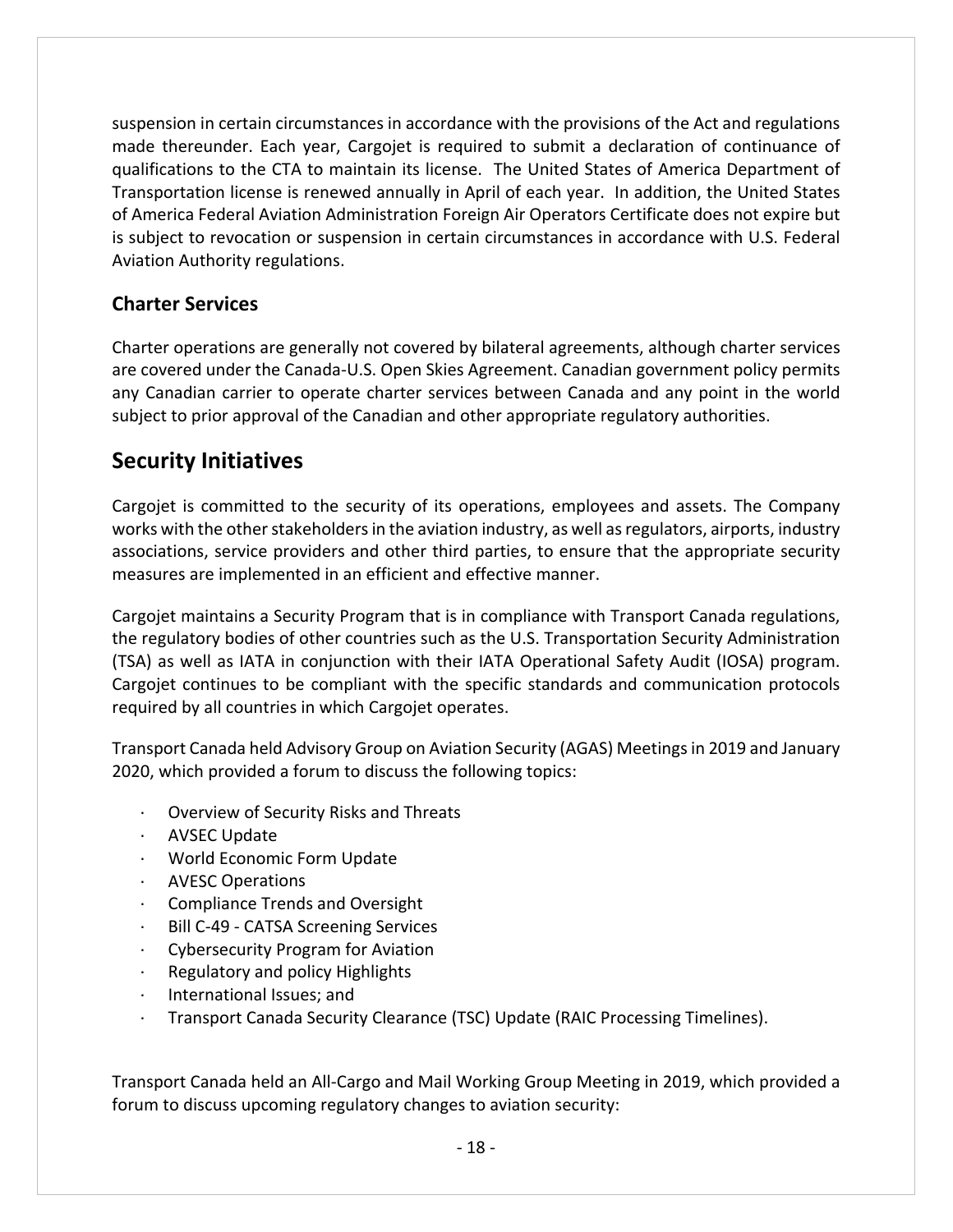**Phase 1 ‐ International and Transborder All‐Cargo Flights:** Transport Canada plansto implement screening requirements for cargo transported on international and transborder all‐cargo flights by 2021; cargo will need to be secured using an approved Transport Canada screening method.

**Phase 2 ‐ Domestic All‐Cargo Flights:** Through the working group Transport Canada will work towards establishing enhancements to the security of cargo transported on domestic all‐cargo flights by 2023.

Transport Canada held a National certification program for Explosive Detection Dog and Handler Teams (EDDHTs) Working Group Meeting in 2019.

 Currently Explosives Detection Dog and Handler Teams(EDDHT) are only actively used for incident response at airports under Canadian Aviation Security legislation. Transport Canada (TC) is expanding EDDHT capabilities by developing a robust regulatory instrument/framework for a national certification of Explosives Detection Dog and Handler Teams (EDDHT) to screen cargo, destined for passenger flights initially. The new certification program will meet Canada's existing aviation security screening requirements and will harmonize with international standards to allow for mutual recognition with our international aviation partners, and a free flow of goods in the future. Demand for EDDHT screening within the aviation security environment is likely to increase over the next 3‐5 years. While the certification program isstarting with screening of air cargo destined for passenger flights, it is foreseen to expand into other aviation security screening areas over time. One such area of foreseen expansion is the screening of all‐cargo and mail flights.

#### **Amendment TSA ACISP 18‐01 (Air Cargo Advanced Screening (ACAS) Program):**

The TSA has amended the All‐Cargo International Security Program (ACISP) to contain security measures that address emerging security vulnerability. Applicable changes to the ACISP included a new Chapter 9 (Air Cargo Advanced Screening ACAS). Carriers were expected to be in compliance with the electronic submission of air cargo data by June 2019. Cargojet is 100% compliant with this requirement.

#### **Pre‐Load Air Cargo Targeting (PACT)**

Transport Canada isstarting the Pre‐load Air Cargo Targeting (PACT) pilot to improve the security and screening capability of the supply chain used to transport cargo into Canada.

PACT is supported by the International Civil Aviation Organization (ICAO), World Customs Organization (WCO) and the global air cargo industry. It adds another layer of security to the cargo transport system.

Cargojet has voluntarily applied to participate in the Pre‐load Air Cargo Targeting (PACT) pilot.

Participation in PACT benefits industry in a variety of ways, several advantages include: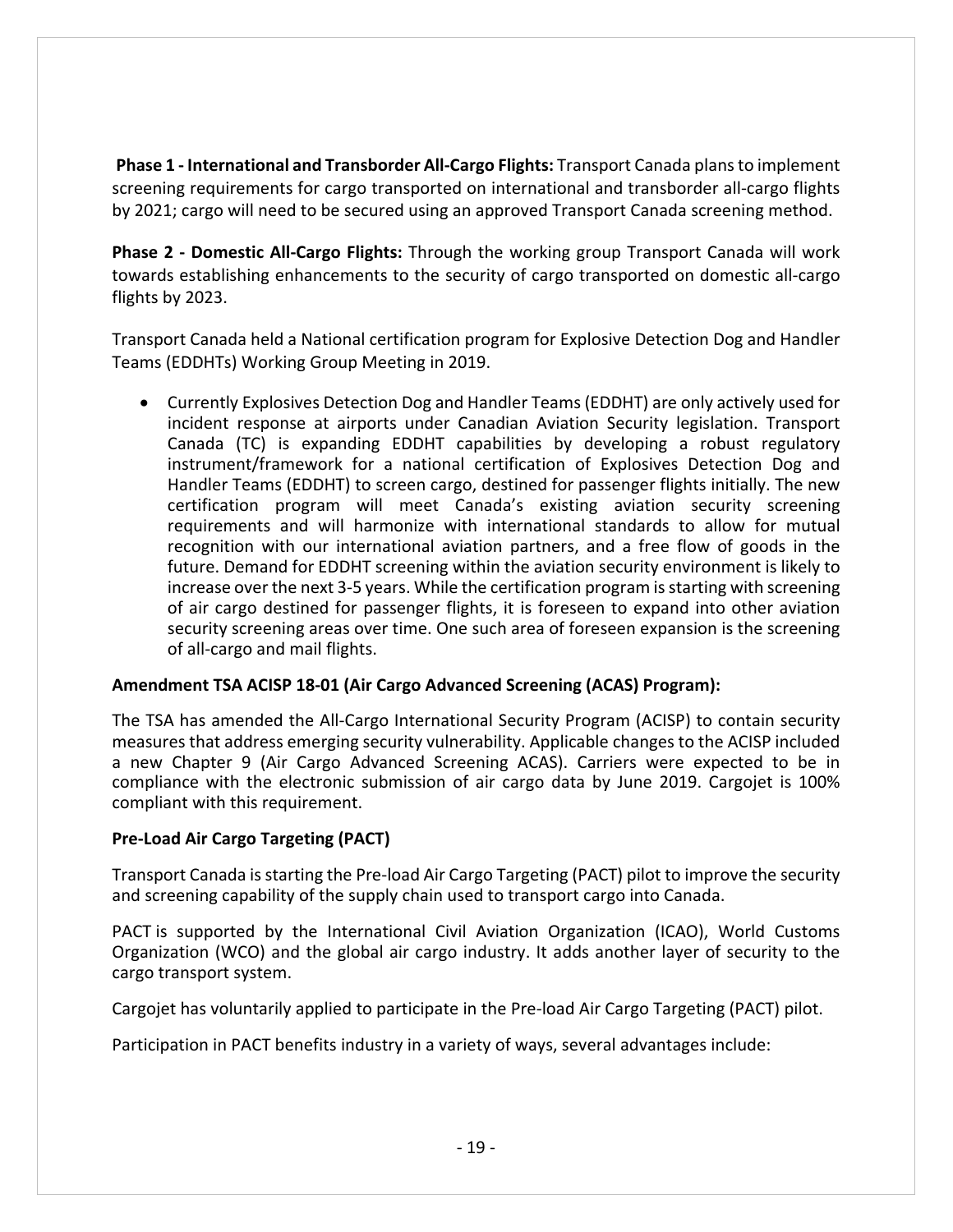- Assisting in establishing the procedures to enable Canada to implement a PLACI program that will enhance safety and security. Participation will enable the refinement of techniques to enable the mitigation of risk.
- Participating in PACT will enable the testing and evaluation of innovations and tools, which will make the PACT highly effective/efficient when it transitions into full program.
- Opportunity for industry and Government of Canada (GoC) to collaborate in the development of requirements and accountability for air cargo security

#### **Customs‐Trade Partnership Against Terrorism (C‐TPAT)**

Cargojet is approved participant of the C‐TPAT program. Cargojet is committed to a safe and secure global supply chain and supports the United States border security and continued free flow of international trade by being a participant in this U.S. program.

C‐TPAT is but one layer in U.S. Customs and Border Protection's (CBP) multi‐layered cargo enforcement strategy. Through this program, CBP works with the trade community to strengthen international supply chains and improve United States border security.

Cargojet remains vigilant in its Security Program and utilizes its membership in ATAC, Transport Canada's Air Cargo Security Technical Committee and the National Air Cargo Security Training & Awareness Committee to share best practice and monitor regulatory changes.

### **Seasonality**

Traditionally, Cargojet has experienced its best operating results in the third and fourth quarters of each year. Shipping activity is usually the best in the fourth quarter as a result of the holiday season and is usually the lowest in the first quarter. Accordingly, the seasonal nature of the business of Cargojet will affect the reported quarterly financial results of operations of Cargojet.

### **Employees**

As at December 31, 2019, Cargojet employed approximately 1,126 employees: 152 in administration; 258 in airline operations; 141 in Maintenance; and 575 in cargo operations. This number is not indicative of the total number of employees at any time throughout the year as the business of Cargojet is affected by seasonal peak experienced in the fourth quarter when the hourly employees may be at maximum due to recruitment on a needs basis. On average, during Fiscal 2019, Cargojet employed approximately 962 employees: 127 in administration; 192 in airline operations; 119 in Maintenance; and 519 in cargo operations. Cargojet has also established a succession plan to have a pool ready of trained managers.

On October 19, 2012, the Company's pilots were certified as a bargaining union by the Canadian Industrial Relations Board ("**CIRB**"). As at December 31, 2019, 181 of the Company's pilots are certified as a bargaining union by the CIRB. The National Automobile, Aerospace, Transportation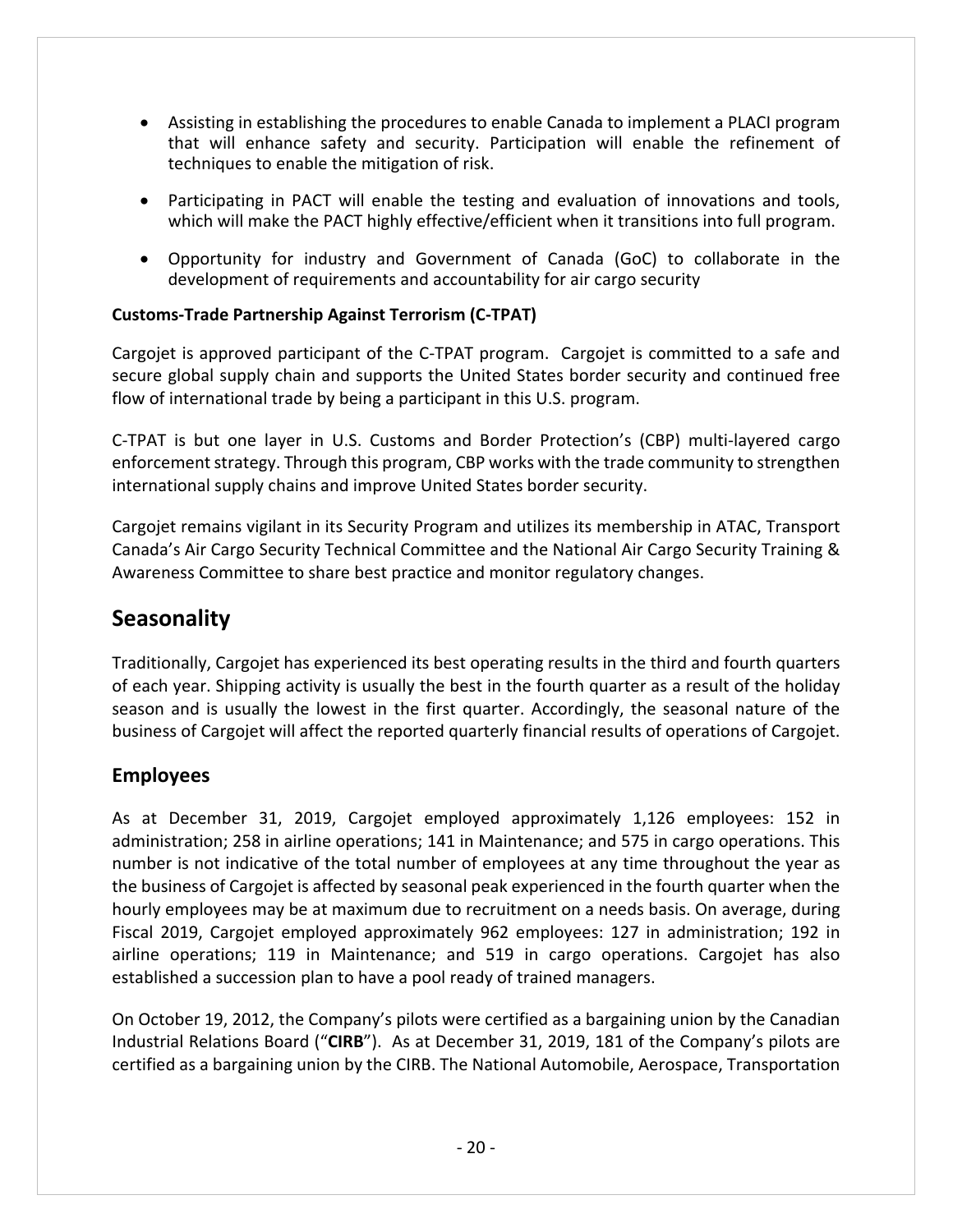and General Workers Union of Canada (CAW – Canada) was certified as the bargaining agent for the Company's pilots.

The Company renewed its five year collective agreement with the pilots. The contract was ratified on July 28, 2018 and became effective as of July 1, 2018 and contains no‐strike/no‐lockout provision covering re–negotiation at the end of the 5 year term.

On May 21, 2019, the Company and UNIFOR agreed to bring in changes in the terms of the agreement to meet the requirements of the Transportation Canada fatigue regulations. The changes include the extension of the contract for three more years until June 30, 2026, workload scheduling and introduction of a new incentive program.

On June 1, 2015, the CIRB certified Unifor as the bargaining agent for all cargo agents and load planners of the Company at the Halifax International Airport, consisting of 16 employees. The employees sought to have the union decertified as their bargaining agent in 2018. Such application was approved on October 22, 2018 by the CIRB.

None of Cargojet's other employees are unionized and Cargojet has never experienced a work stoppage. Management believes that it maintains a strong and positive relationship with its employees.

### **Industry Recognition**

Cargojet continues to receive industry recognition for performance. In 2019, Cargojet was once again awarded the Shipper's Carrier of Choice Award by Canadian Shipper magazine. Cargojet's total aggregate score was 168.46 which was measured against the overall 2018 benchmark of excellence of 153/54. Cargojet is the only Canadian Air Cargo carrier to receive this honour for the seventeenth year.

In August 2019, Cargojet announced the successful recertification of its ISO 9001 Quality Standard Accreditation, for the seventeenth consecutive year. Cargojet is the only air cargo carrier in Canada with this accreditation. This accreditation reinforces the continuity of the value added, safe, on time and reliable service Cargojet provides to its customers on a daily basis.

In September 2019, Cargojet announced the renewal of its IATA Operational Safety Audit ("**IOSA**") registration. IOSA is an internationally recognized and accepted evaluation system designed to assess the operational management and control systems of an airline. IOSA uses internationally recognized quality audit principles to conduct audits in a standardized and consistent manner. Cargojet is very proud to be the only Canadian air cargo carrier that is a full member of IATA.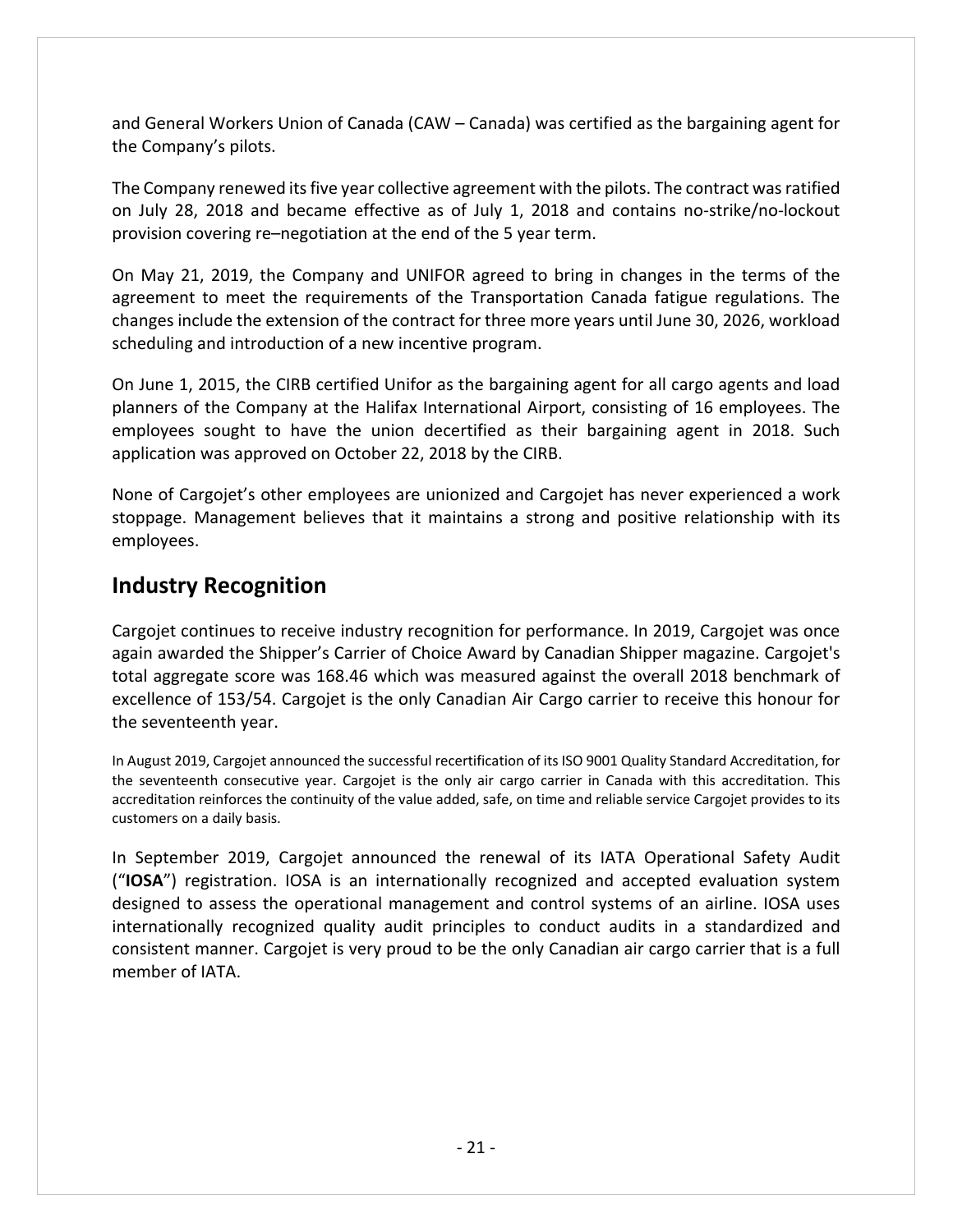## **FINANCIAL OVERVIEW**

### **Amendments to the Credit Facility**

The Company, through its subsidiary Cargojet Airways Ltd., as borrower, has a committed \$400 million credit facility (the "**Credit Facility**") with a syndicate of financial institutions (collectively, the "**Lenders**"), in respect of which Royal Bank of Canada acts as administrative Agent. On April 8, 2019, the Company amended the Credit Facility in order to, inter alia, (i) amend the pricing grid applicable to all loans, (ii) increase the leverage ratio, and (iii) extend the maturity date to April 8, 2024. On October 28, 2019 the Company further amended its facility to extend the maturity date of the facility until October 28, 2024 and amend the pricing grid limit applicable to all loans.

The Credit Facility can be extended annually with the consent of the Lenders, and bears interest, payable monthly (in the case of prime/base rate loans) or at the end of the applicable interest period (in the case of the LIBOR/Bankers' Acceptances), at the Royal Bank's (the administrative agent) prime lending rate / US base rate plus a spread ranging from 75 basis points to 175 basis points, or at LIBOR/Bankers' Acceptances for a relevant interest period plus a spread ranging from 175 basis points to 275 basis points, as applicable, in each case, dependent on the currency of the advance and certain financial ratios of the Company. No scheduled repayments of the principal amount are required under the Credit Facility prior to maturity.

Amounts drawn on the Credit Facility may be advanced to the Company and its subsidiaries by way of intercompany loans. The Credit Facility will be used primarily to finance the working capital requirements and capital expenditures of the Company and its subsidiaries.

The Credit Facility is secured by, *inter alia*, the following: (i) general security agreement constituting a first ranking security interest over all personal property of Cargojet Airways Ltd., as borrower, subject to certain permitted encumbrances (including those of aircraft financing parties); (ii) guarantee and postponement of claim supported by a general security agreement constituting a first ranking security interest over all personal property of the Company and its other material subsidiaries subject to certain permitted encumbrances; (iii) charge over real property of the Company at the John C. Munro Hamilton International Airport; (iv) security over certain aircraft owned by the Company or its material subsidiaries which are not subject to the security interest of other aircraft financing parties; and (v) assignment of insurance proceeds.

Advances under the Credit Facility are repayable without any prepayment penalties.

The Credit Facility is subject to customary terms and conditions for borrowers of this nature, including, namely, limits on incurring additional indebtedness, granting liens, selling assets or making investments without the consent of the Lenders, and certain restrictions on the Company's ability to pay dividends. The Credit Facility is also subject to the maintenance of a minimum fixed charge coverage ratio and a total adjusted leverage ratio.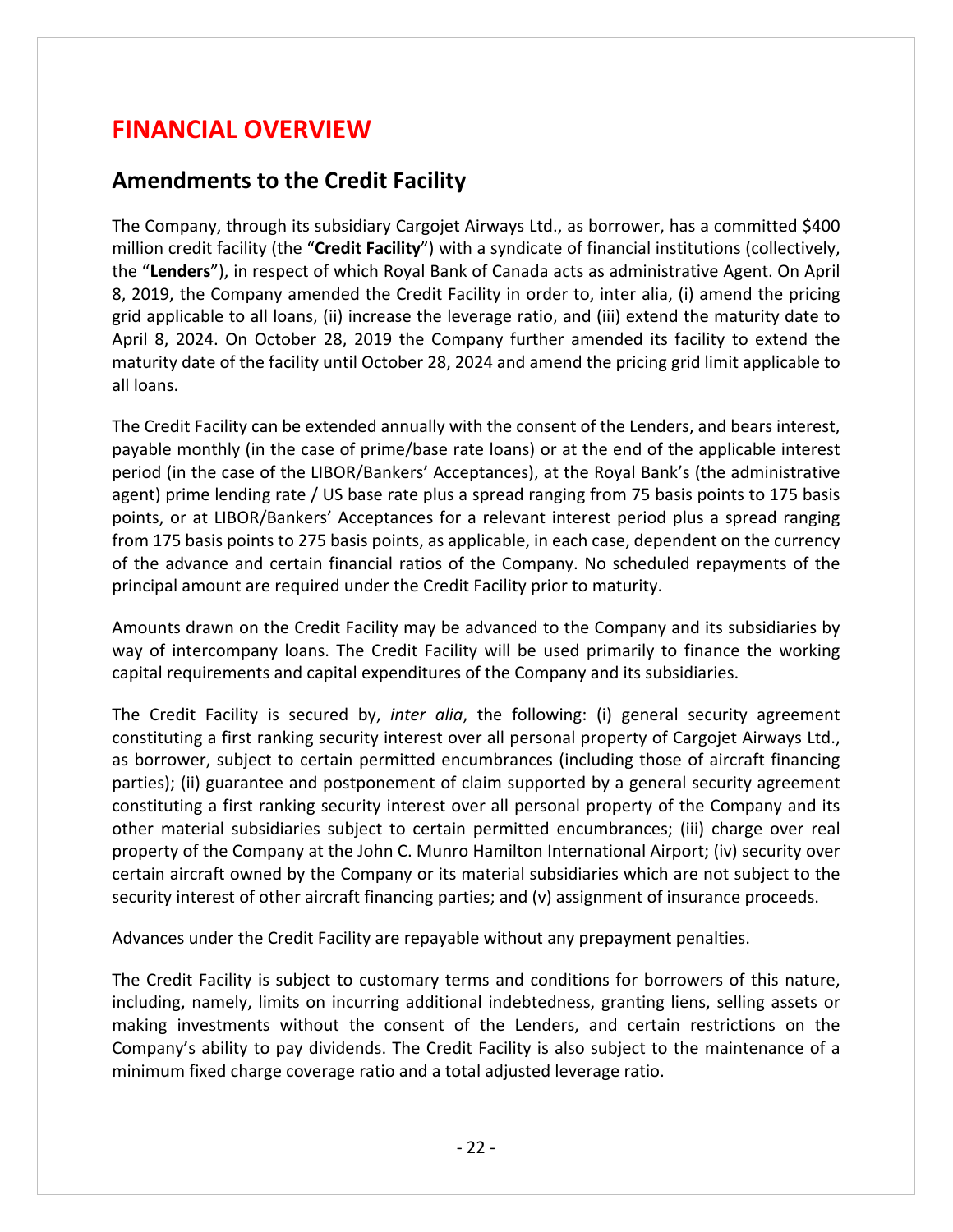### **Warrants**

As part of the strategic agreement with Amazon, the Company has issued to the Warrantholder the Warrants, in two tranches. The first tranche of the Warrants entitles the Warrantholder to acquire up to 1,589,231 Variable Voting Shares of the Company, representing 9.9% of the Common Voting Shares and Variable Voting Shares (collectively, the "**Voting Shares**"), including vested options and outstanding restricted share units, on a post-exercise basis as of the date of issuance of the Warrants, subject to satisfaction of vesting conditions and certain anti‐dilution adjustments (the "**First Tranche Warrants**"). The exercise price of the First Tranche Warrants of \$91.78 is based on the 30‐day volume weighted average trading price ("**VWAP**") of the Voting Shares immediately prior to the date of the issuance of the Warrants. 401,331 First Tranche Warrants vested immediately on issuance of the Warrants, and the remaining First Tranche Warrants will vest in specified increments over a period of six and a half years, with vesting tied to the delivery by Amazon of up to \$400 million in business volumes during the same term.

The second tranche of the Warrants entitles the Warrantholder to acquire up to 802,650 Variable Voting Shares of the Company, representing 5.0% of the Voting Shares on a fully‐diluted and post‐exercise basis as of the date of issuance of the Warrants, subject to satisfaction of vesting conditions and certain anti‐dilution adjustments (the "**Second Tranche Warrants**"). The exercise price of the Second Tranche Warrants will be based on the 30‐day VWAP determined at the earlier of**:** (a) the second anniversary of the date of issuance of the Warrants and (b) the date on which the First Tranche Warrants are fully vested. The Second Tranche Warrants will vest in specified increments over a period of seven and a half years, with vesting tied to the delivery by Amazon of up to an additional \$200 million in business volumes during the same term.

The First Tranche Warrants and the Second Tranche Warrants together represent a right to acquire in the aggregate up to 2,391,881 Variable Voting Shares of the Company, representing 14.9% of the Voting Shares on a fully-diluted and post-exercise basis as of the date of issuance of the Warrants, assuming full vesting. See "*Material Contracts –Warrant Certificate*" for information on the Warrants and see the Company's material change report, dated August 23, 2019, filed under the Company's profile on SEDAR at www.sedar.com.

## **5.75% Hybrid Debentures due April 30, 2025**

In April 2019, the Company issued \$115,000,000 of 5.75% listed senior unsecured hybrid debentures (the "**5.75% 2025 Debentures**"). The 5.75% 2025 Debentures are direct, senior unsecured obligations of the Company and rank subordinate to all existing and future senior secured and other secured indebtedness of the Company, and rank *pari passu* to all existing and future senior unsecured, and other unsecured and unsubordinated indebtedness of the Company. The 5.75% 2025 Debentures rank *pari passu* with the Company's 5.75% listed senior unsecured hybrid debentures due April 30, 2024 (the "**5.75% 2024 Debentures**").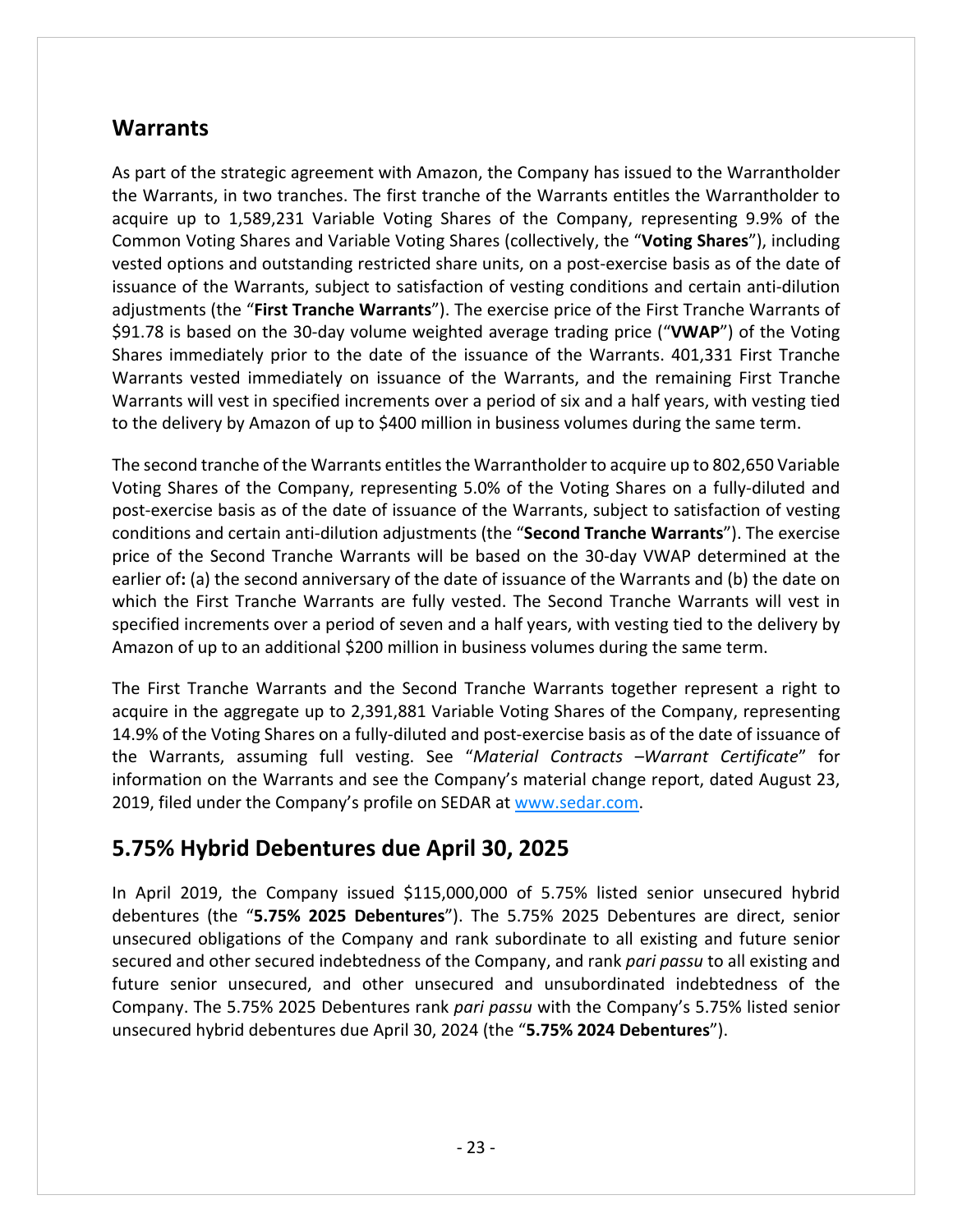The 5.75% 2025 Debentures bear interest at a rate of 5.75% per annum, payable semiannually in arrears on April 30 and October 31 of each year. The 5.75% 2025 Debentures will mature on April 30, 2025.

The 5.75% 2025 Debentures will not be redeemable by the Company prior to April 30, 2023. On or after April 30, 2023 and prior to April 30, 2024, the 5.75% 2025 Debentures may be redeemed by the Company, in whole or in part from time to time, on not more than 60 days and not less than 40 days prior notice at a redemption price equal to 102.875% of the principal amount of the 5.75% 2025 Debentures redeemed plus accrued and unpaid interest, if any, up to but excluding the date set for redemption. On and after April 30, 2024 and prior to the Maturity Date, the 5.75% 2025 Debentures may be redeemed in whole or in part at the option of the Company on not more than 60 days and not lessthan 40 days prior notice at a price equal to their principal amount plus accrued and unpaid interest, if any, up to but excluding the date set for redemption. The Company hasthe option to satisfy its obligationsto repay the principal amount of the 5.75% 2025 Debentures, plus accrued and unpaid interest, due at redemption or maturity by issuing and delivering that number of freely tradeable Common Voting Shares and/or Variable Voting Shares, as applicable, in accordance with the terms of the indenture governing the 5.75% 2025 Debentures. See "*Material Contracts – 5.75% 2025 Debenture Indenture*" for more information on the 5.75% 2025 Debentures.

## **5.75% Hybrid Debentures due April 30, 2024**

In November 2018, the Company issued \$86,250,000 of 5.75% 2024 Debentures. The 5.75% 2024 Debentures are direct, senior unsecured obligations of the Company and rank subordinate to all existing and future senior secured and other secured indebtedness of the Company, and rank *pari passu* to all existing and future senior unsecured, and other unsecured and unsubordinated indebtedness of the Company. The 5.75% 2024 Debentures rank *pari passu* with the Company's 5.75% 2025 Debentures.

The 5.75% 2024 Debentures bear interest at a rate of 5.75% per annum, payable semiannually in arrears on April 30 and October 31 of each year. The 5.75% 2024 Debentures will mature on April 30, 2024.

The 5.75% 2024 Debentures will not be redeemable by the Company prior to April 30, 2022. On or after April 30, 2022 and prior to April 30, 2023, the 5.75% 2024 Debentures may be redeemed by the Company, in whole or in part from time to time, on not more than 60 days and not less than 40 days prior notice at a redemption price equal to 102.875% of the principal amount of the 5.75% 2024 Debentures redeemed plus accrued and unpaid interest, if any, up to but excluding the date set for redemption. On and after April 30, 2023 and prior to the Maturity Date, the 5.75% 2024 Debentures may be redeemed in whole or in part at the option of the Company on not more than 60 days and not lessthan 40 days prior notice at a price equal to their principal amount plus accrued and unpaid interest, if any, up to but excluding the date set for redemption. The Company hasthe option to satisfy its obligationsto repay the principal amount of the 5.75% 2024 Debentures, plus accrued and unpaid interest, due at redemption or maturity by issuing and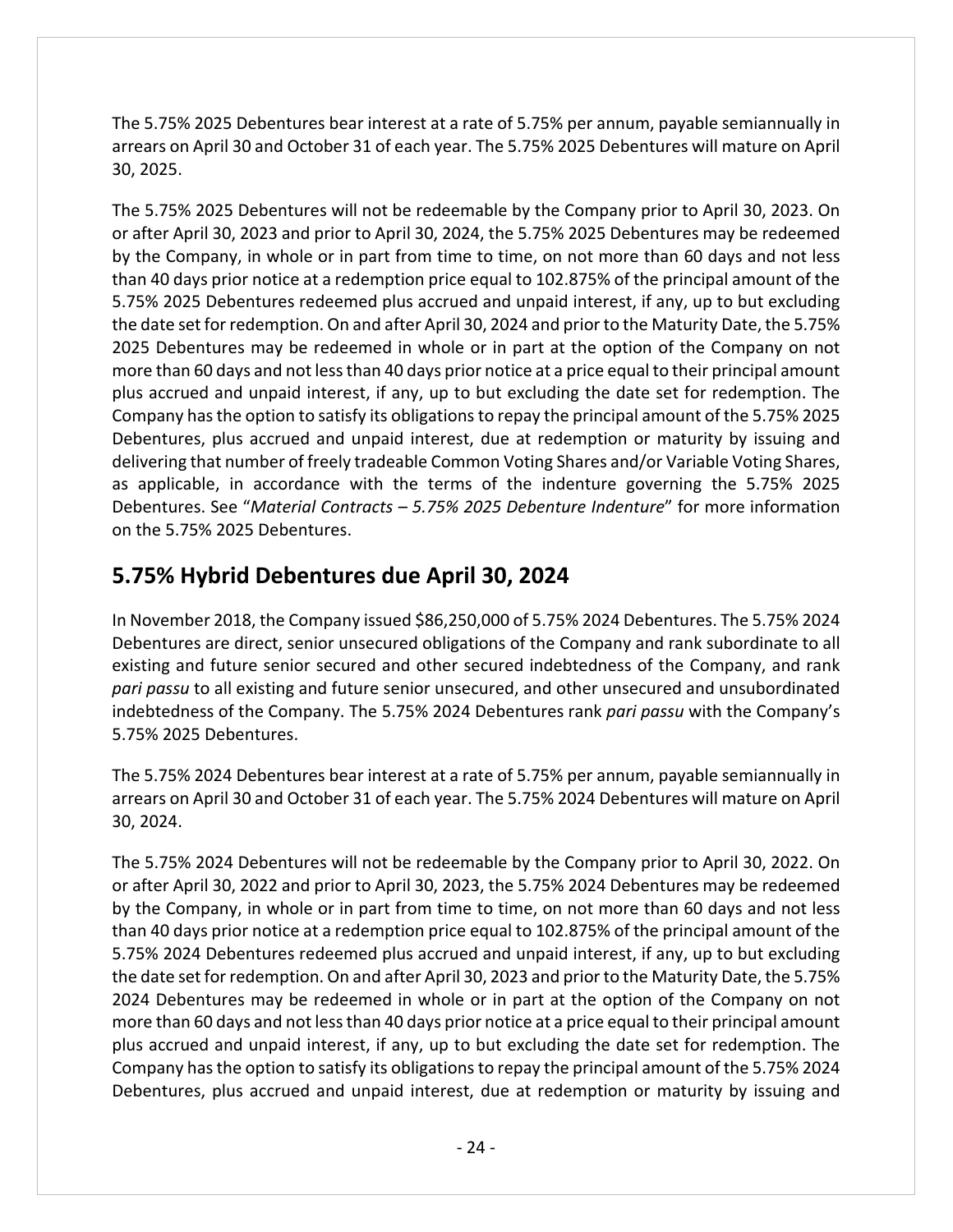delivering that number of freely tradeable Common Voting Shares and/or Variable Voting Shares, as applicable, in accordance with the terms of the indenture governing the 5.75% 2024 Debentures. See *"Material Contracts – 5.75% 2024 Debenture Indenture*" for more information on the 5.75% 2024 Debentures.

### **Aircraft Finance Leases and Loans**

In 2014, the Company entered into a Master Capital Lease Agreement ("**MLA**") and two aircraft loan agreements (the "**Loan Agreements**") with a Canadian equipment leasing and financing company. The Company completed four finance leases to acquire four B767‐300 aircraft under the MLA in the aggregate amount of \$120 million and refinanced two B757‐300 aircraft owned by the Company under the Loan Agreements in the aggregate amount of \$25.5 million. The Company is required to purchase the aircraft financed under the MLA at the end of the term of each advance at a predetermined price.

The amounts advanced under the MLA and the Loan Agreements were advanced in two tranches, A and B, each with its own schedule of principal and interest payment. The estimated effective interest rate in respect of the MLA and Loan Agreements ranges from 7.35% to 7.37%.

Under the MLA and the Loan Agreements, the Company paid arrangement fees in an amount equal to 0.75% of the amounts advanced and additional fees equal to the positive difference between the price of a certain number of Common Voting Shares on the Toronto Stock Exchange ("**TSX**") on the date of or immediately prior to the date of the MLA or the Loan Agreements as the case may be and the 20 day volume weighted average closing price for such share as of the date preceding the date on which the lessor demands the payment by a written notice, provided that such notice can only be given on a day after the first anniversary of the applicable agreement and before the fourth anniversary of such agreement. In September 2015, the Company entered into a total return swap agreement with a financial institution to manage its exposure if these options are exercised.

The Company also paid success fees in the amount equal to 1.5% of the amount advanced under the MLA and the Loan Agreements to an independent investment banking firm for its services towards completion of these transactions.

In September 2016, the Company received a written demand to pay the share based compensation option under the MLA and Loan Agreements and paid \$4.6 million in full satisfaction thereof.

On October 7, 2016, the Company prepaid the entire outstanding amount of the Loan Agreements including the prepayment fees. The prepayment resulted in a pre-tax loss of \$1.5 million including prepayment fees and unamortized transaction costs and recorded them as a loss on the extinguishment of debt.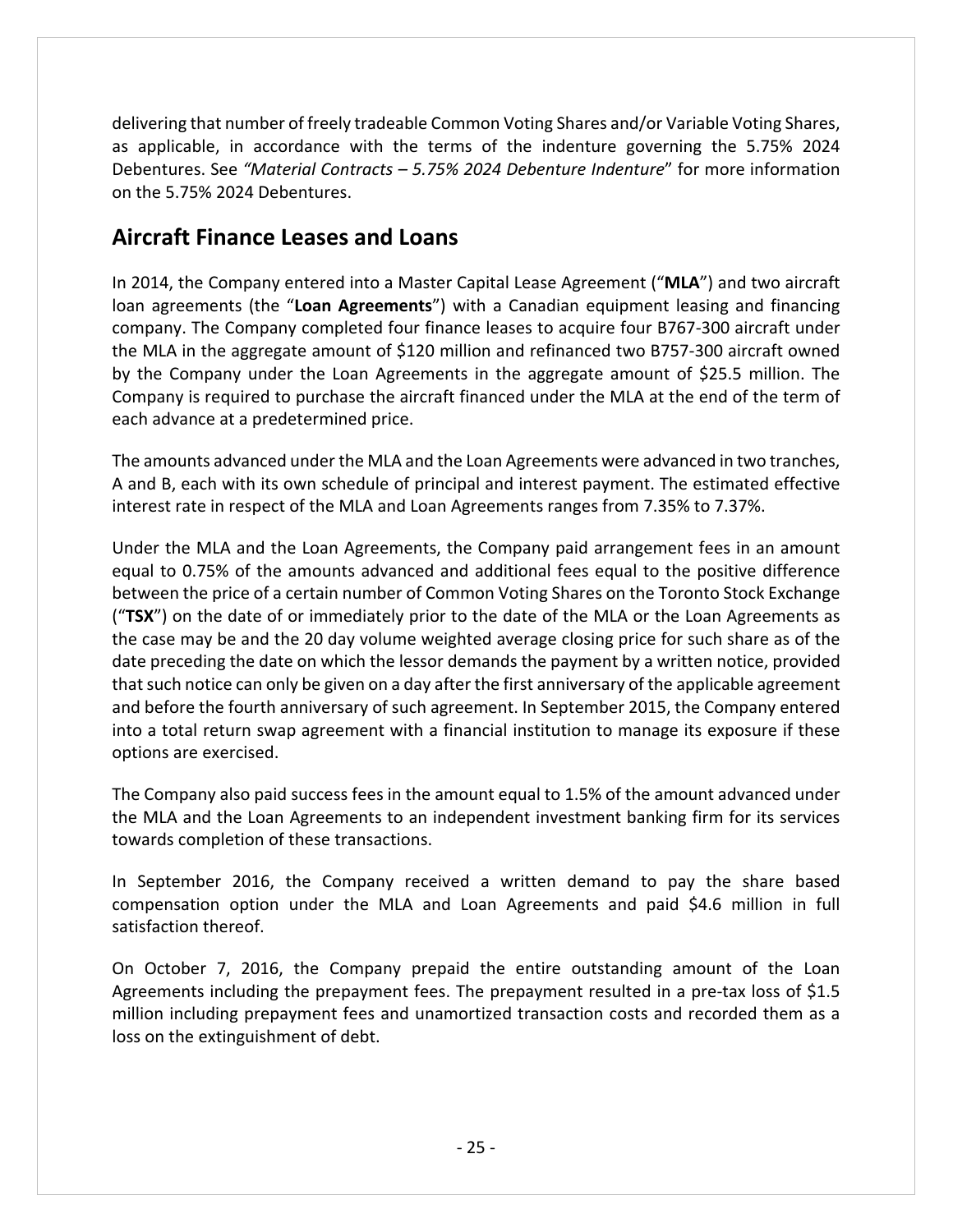The Company entered into a finance lease arrangement in March 2015 for one Boeing 767‐300 aircraft that included a bargain purchase option. On March 27, 2018, the Company exercised the bargain purchase option and paid the entire outstanding amount thereof.

The Company entered into a finance lease arrangement in October 2017 for one Boeing 767‐300 aircraft that included a bargain purchase option. This lease is deemed to be maturing on the exercise date of the bargain purchase option in October 2020. The estimated effective interest rate for this lease is 6.63%.

During Fiscal 2018, the Company entered into a finance lease arrangement and a sale and lease back arrangement for one Boeing 767‐300 aircraft that included a bargain purchase option. This lease is deemed to mature on the exercise date of the bargain purchase option in October 2021. The estimated effective interest rate for this lease is 6.5%.

In 2018, the Company also entered into finance lease arrangements for two additional Boeing 767‐300 aircraft that included bargain purchase options. The lease for the first aircraft is deemed to mature on the exercise date of the bargain purchase option in November 2023 and the effective interest rate is 5.95%. The lease for the second aircraft is deemed to mature on the exercise date of the bargain purchase option within 3 years of the aircraft re-delivery date from conversion in early 2019 or at the end of the 5 year lease term.

## **DIVIDENDS**

The Company declared aggregate cash dividends of \$0.9360 per Voting Share for Fiscal 2019, \$0.8480 per Voting Share for Fiscal 2018, and \$0.7700 per Voting Share for Fiscal 2017. Cash dividends declared by the Company were based on all amounts received by the Company, including interest, dividends, redemption proceeds, and purchase for cancellation proceeds, returns of capital and repayments of indebtedness net of reasonable expenses, as determined by the board of directors of the Company (the "**Board**").

The declaration and payment of future dividends will be at the discretion of the Board, are subject to restrictions under our Credit Facility and may be affected by various other factors, including our earnings, levels of indebtedness, financial condition and legal or contractual restrictions. Subject to financial results, capital requirements, available cash flow and any other factors that the Board may consider relevant, it is the intention of the Board of Directors to declare a quarterly dividend on an ongoing basis. The amount and timing of the payment of any dividends are not guaranteed and are subject to the discretion of the Board. See "*Risk Factors — Financial Risks — Declaration of Dividends – There can be no assurance that dividends will be distributed on a regular basis or at all*". Cargojet has no immediate plan to change its dividend policy.

The Company's Credit Facility restricts its ability to declare dividends in certain circumstances. For instance, the Company may not declare or pay dividends or other distributions if a default exists under the Credit Facility and the Company may not increase the dividend rate on its common shares in respect of any particular fiscal quarter from the dividend rate declared in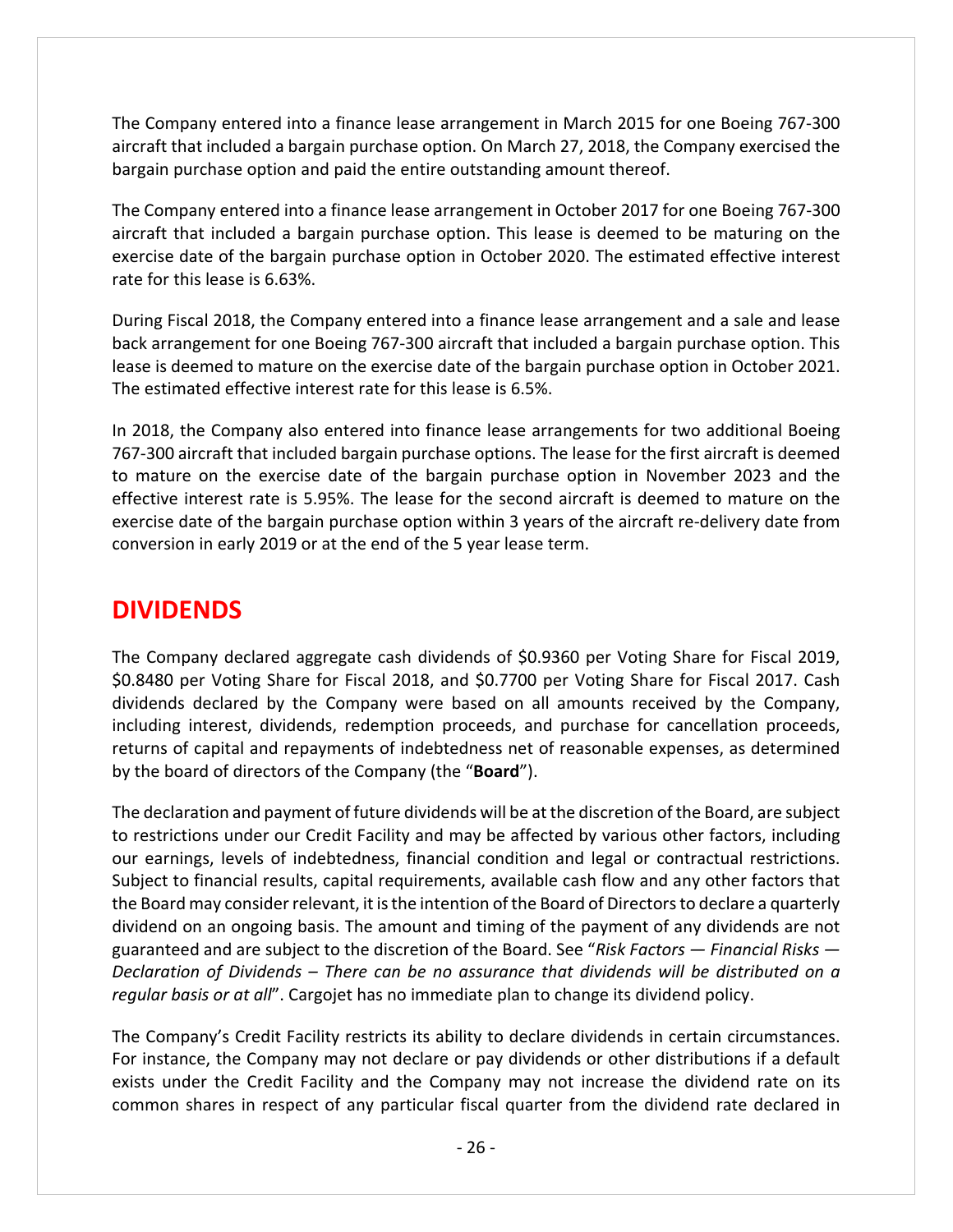respect of the immediately prior fiscal quarter where the amount, if any, by which all distributions made during such prior fiscal quarter and the three immediately preceding fiscal quarters would exceed 75% of the aggregate amount of free cash flow for such period of four fiscal quarters.

The MLA also restricts the declaration of dividends by the Company. Accordingly, except with the prior consent of the lessor thereunder, the Company shall not increase the amount of the dividend per share to be declared in respect of the then current fiscal quarter from the dividend rate declared in respect of the immediately prior fiscal quarter where the amount, if any, by which all distributions made during such fiscal quarter and the three immediately preceding fiscal quarters exceeds 75% of the aggregate amount of free cash flow for such period of four fiscal quarters.

## **DESCRIPTION OF CAPITAL STRUCTURE**

Cargojet Inc. is authorized to issue an unlimited number of no par value Common Voting Shares, an unlimited number of no par value Variable Voting Shares and an unlimited number of preferred shares (the "**Preferred Shares**"). The Common Voting Shares and Variable Voting Shares are traded on the Toronto Stock Exchange (the "**TSX**") under the single ticker "CJT". As at December 31, 2019, there were 15,575,084 Voting Shares issued and outstanding, consisting of the Company's Common Voting Shares and Variable Voting Shares, and no Preferred Shares issued and outstanding.

The summary below describes the rights, privileges, restrictions and conditions attached to the Common Voting Shares, Variable Voting Shares and Preferred Shares. This summary does not purport to be complete and is subject to, and is qualified in its entirety by, the Articles of Incorporation and Arrangement of Cargojet Inc. (the "**Articles**"), a copy of which is available under the Company's profile on SEDAR at www.sedar.com and on the Company's corporate website at www.cargojet.com.

### **New Foreign Ownership Limits**

On June 27, 2018, certain provisions of the *Transportation Modernization Act* (Canada) became effective and amended, among other things, the definition of "Canadian" under section 55(1) of the *Canada Transportation Act* (the "**CTA**") to increase foreign ownership limits in Canadian air carriers from 25% to 49%, provided that no single non‐Canadian holds more than 25% of the voting interests and provided that non‐Canadian air service providers do not, in the aggregate, hold more than 25% of the voting interests in a Canadian airline (the "**CTA Amendments**").

The CTA Amendments increased the overall maximum level of non‐Canadian ownership and control of voting interests in an air carrier to 49%, while also introducing and prescribing maximum ownership levels of 25% respectively for:

• any single non-Canadian holder, either individually or in affiliation with any other person;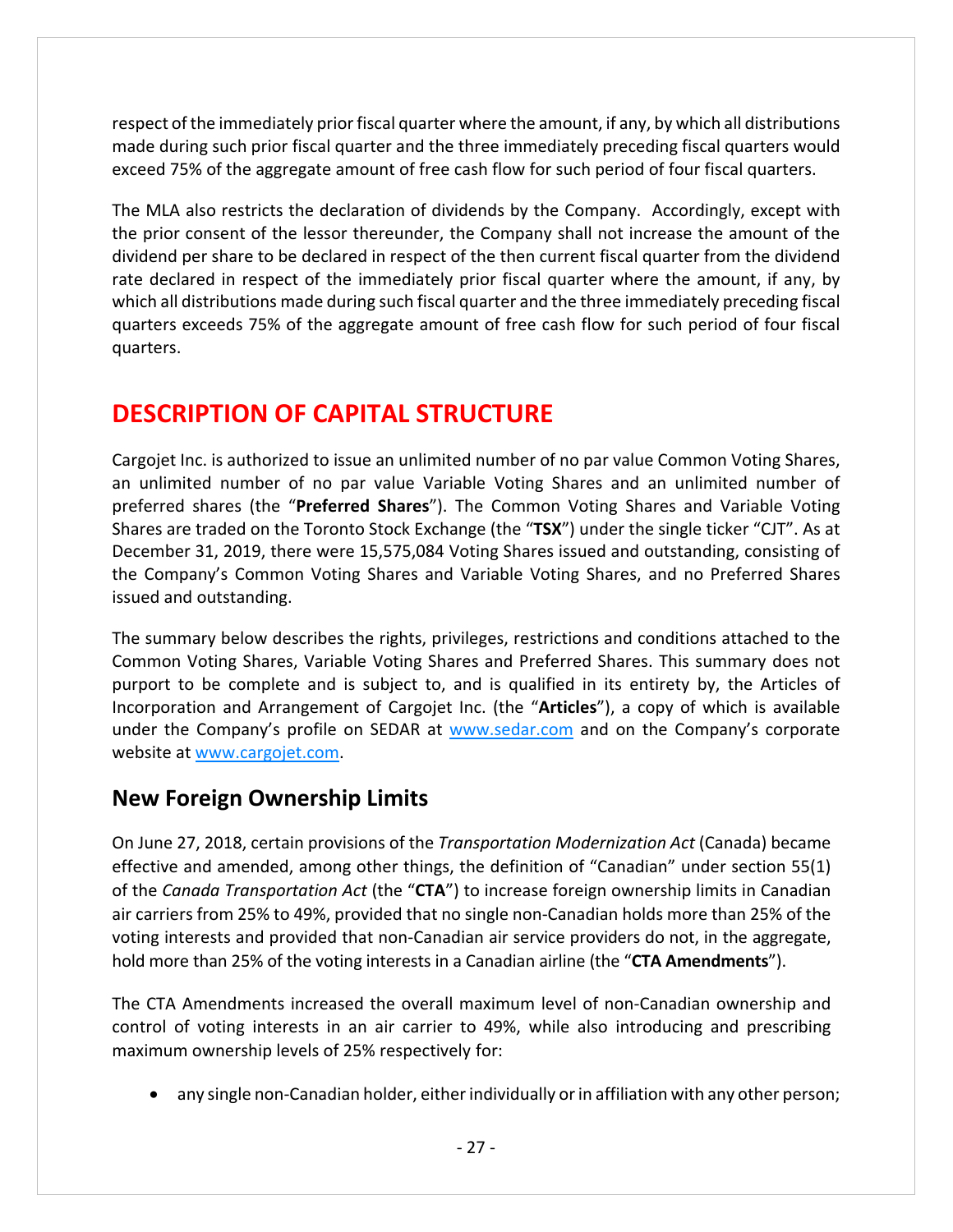and

■ any one or more non-Canadian holders authorized to provide an air service in any jurisdiction (in the aggregate), either individually or in affiliation with any other person.

In response to these new legislative thresholds, the Company intends to amend its Articles to:

- increase the current single 25% proportional voting limitation with respect to the Variable Voting Shares as a class to 49%;
- add a 25% voting limitation to any single non-Canadian holder, either individually or in affiliation with any other person; and
- add a 25% aggregate voting limitation to all non-Canadian holders authorized to provide an air service, either individually or in affiliation with any otherperson.

The proposed amendments to the Articles (the "**Amendments**") will be subject to the approval of shareholders at the annual and special meeting of the Company to be held on March 30, 2020. Additional information regarding the CTA Amendments and the Amendments will be contained in the Company's management information circular (the "**Circular**") in respect of the annual and special meeting of the Company to be held on March 30, 2020.

## **Common Voting Shares**

### **Exercise of Voting Rights**

The holders of Common Voting Shares will be entitled to receive notice of, and to attend and vote at all meetings of shareholders, except those at which holders of a specific class are entitled to vote separately as a class under the OBCA. Each Common Voting Share shall confer the right to one vote at all meetings of shareholders.

### **Dividends**

Subject to the rights, privileges, restrictions and conditions attached to any class of the Company's shares ranking prior to the Common Voting Shares, holders of Common Voting Shares are entitled to receive any dividends that are declared by the Board at the times and for the amounts that the Board may, from time to time, determine. The Common Voting Shares and Variable Voting Shares shall rank equally as to dividends on a share‐for‐share basis. All dividends declared shall be declared in equal or equivalent amounts per share on all Voting Shares then outstanding, without preference or distinction.

#### **Subdivision or Consolidation**

No subdivision or consolidation of the Common Voting Shares shall occur unless simultaneously, the Variable Voting Shares are subdivided or consolidated in the same manner so as to maintain and preserve the respective rights of the holders of each of these classes of shares.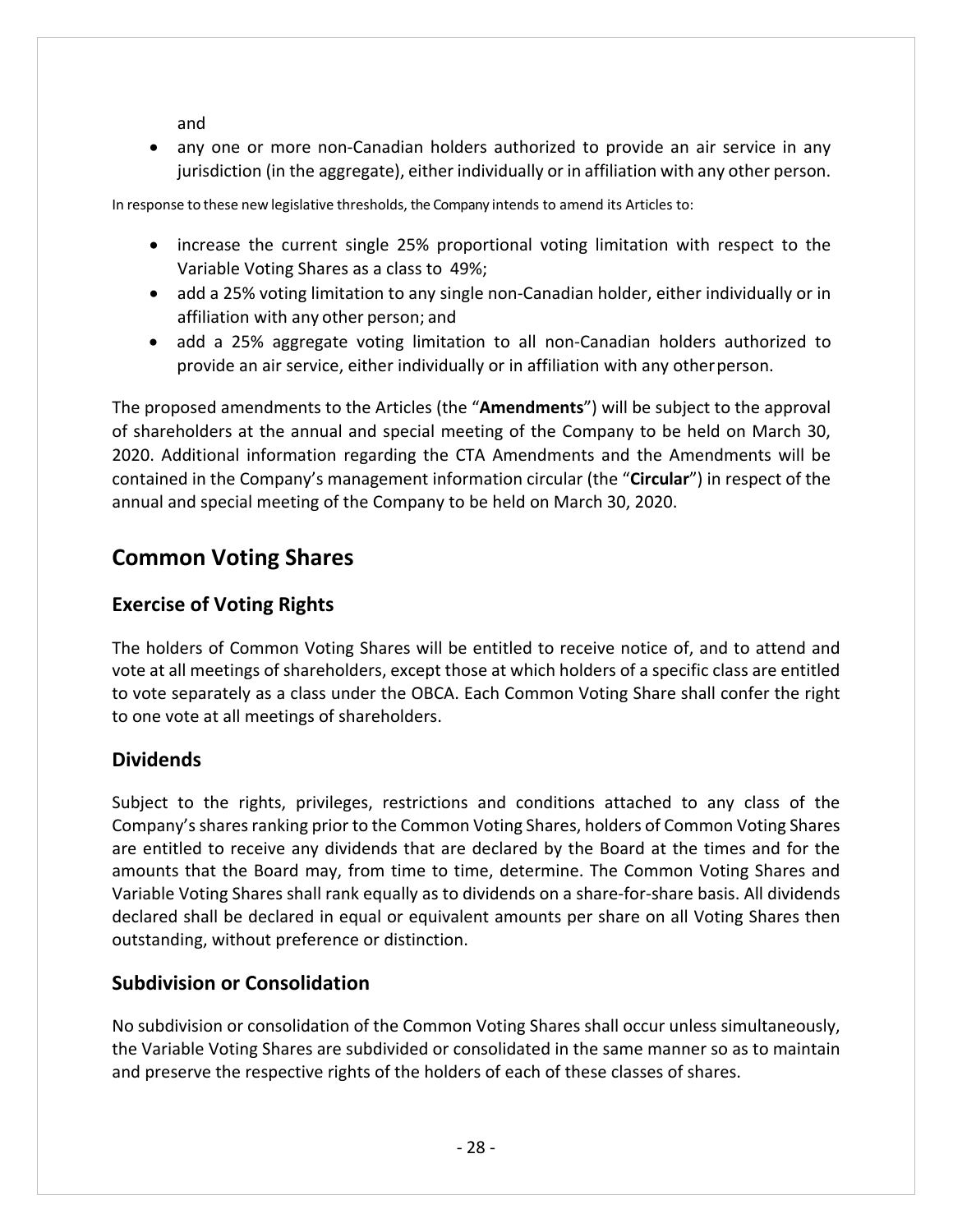### **Rights in the Case of Liquidation, Winding‐Up or Dissolution**

Subject to the rights, privileges, restrictions and conditions attached to any class of Cargojet shares ranking prior to the Common Voting Shares, in the case of liquidation, dissolution or winding-up of Cargojet, the holders of Voting Shares are entitled to receive the Company's remaining property and are entitled to share equally, share‐for‐share, in all distributions of such assets.

### **Constraints on Share Ownership and Conversion of Common Voting Shares to Variable Voting Shares**

Each Common Voting Share may only be held, beneficially owned and controlled, directly or indirectly, by Canadians. An issued and outstanding Common Voting Share shall be converted into one Variable Voting Share, automatically and without any further act of the Company or the holder, if such Common Voting Share becomes held, beneficially owned or controlled, directly or indirectly, other than by way of security only, by a person who is not a Canadian.

## **Variable Voting Shares**

### **Exercise of Voting Rights**

The holders of Variable Voting Shares will be entitled to receive notice of, to attend and vote at all meetings of shareholders, except those at which the holders of a specific class are entitled to vote separately as a class under the OBCA.

Each Variable Voting Share carries one vote per share held, except where (i) the number of outstanding Variable Voting Shares exceeds 25% of the total number of all issued and outstanding Voting Shares, or (ii) the total number of votes cast by or on behalf of the holders of Variable Voting Shares at any meeting on any matter on which a vote is to be taken exceeds 25% of the total number of votes cast at such meeting.

If either of the above‐noted thresholds is surpassed at any time, the vote attached to each Variable Voting Share in such circumstances shall decrease automatically without further act or formality to equal the maximum permitted vote per Variable Voting Share such that (a) in the circumstance described in paragraph (i) above, the Variable Voting Shares as a class shall be restricted to 25% of the aggregate votes attached to all issued and outstanding Voting Shares and (b) in the circumstance described in paragraph (ii) above, the number of votes cast by all holders of Variable Voting Shares at such shareholders' meeting, shall be 25% of the total number of votes cast at such meeting.

On June 27, 2018, certain provisions of the TMA became effective and amended, among other things, the definition of "Canadian" under section 55(1) of the Act to increase foreign ownership limits in Canadian air carriers from 25% to 49%, provided that no single non-Canadian holds more than 25% of the voting interests and provided that non‐Canadian air service providers do not, in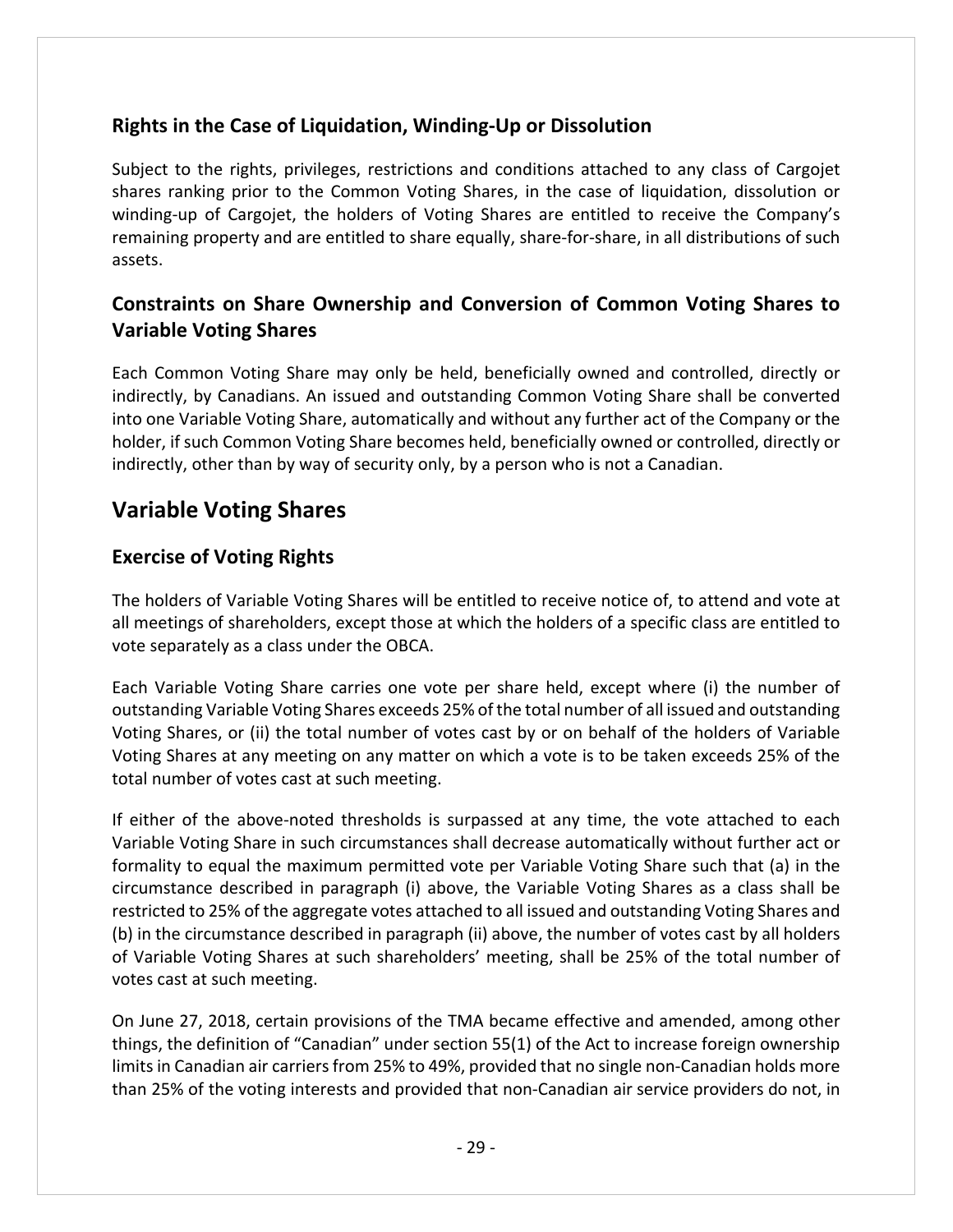the aggregate, hold more than 25% of the voting interests in a Canadian airline. Cargojet intends to amend and restate its Articles to increase the foreign ownership limits on its Voting Shares at the 2020 annual and special meeting of shareholders in conformity with the definition of "Canadian" under the Act, as amended by the TMA.

### **Dividends**

Subject to the rights, privileges, restrictions and conditions attached to any other class of the Company's shares ranking prior to the Variable Voting Shares, the holders of Variable Voting Shares are entitled to receive any dividends that are declared by the Board at the times and for the amounts that the Board may, from time to time, determine. The Variable Voting Shares shall rank equally with the Common Voting Shares as to dividends on a share‐for‐share basis. All dividends shall be declared in equal or equivalent amounts per share on all Voting Shares then outstanding, without preference or distinction.

#### **Subdivision or Consolidation**

No subdivision or consolidation of the Variable Voting Shares shall occur unless simultaneously, the Common Voting Shares are subdivided or consolidated in the same manner so as to maintain and preserve the relative rights of the holders of each of these classes of shares.

### **Rights in the Case of Liquidation, Winding‐Up or Dissolution**

Subject to the rights, privileges, restrictions and conditions attached to the other classes of Cargojet Inc.'s shares ranking prior to the Variable Voting Shares, in the case of liquidation, dissolution or winding‐up of the Company, the holders of Voting Shares are entitled to receive Cargojet's remaining property and are entitled to share equally, share‐for‐share, in all distributions of such assets.

### **Constraints on Share Ownership and Conversion of Variable Voting Shares to Common Voting Shares**

Each Variable Voting Share may only be held, beneficially owned or controlled, directly or indirectly, by non‐Canadians. An issued and outstanding Variable Voting Share shall be converted into one Common Voting Share, automatically and without any further act of the Company or the holder, if (i) such Variable Voting Share becomes held, beneficially owned and controlled, directly or indirectly, by a Canadian; or if (ii) a holder of a Variable Voting Share subsequently becomes a member of any class of persons who is not restricted under the laws of Canada from owning shares of the Company or a specified percentage (or part) of the Company's issued and outstanding shares.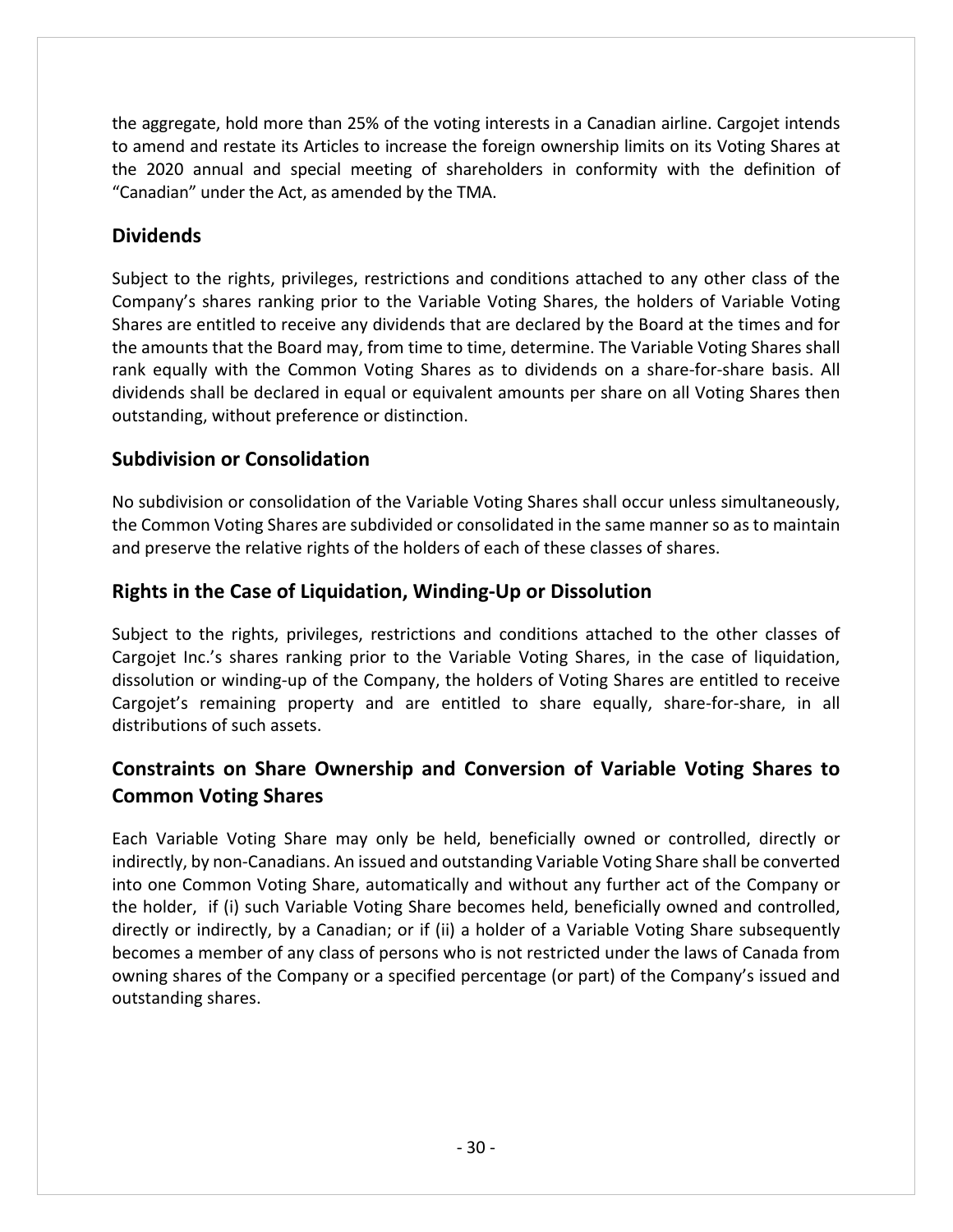### **Preferred Shares**

The holders of Preferred Shares are not entitled as such to any voting rights at any meeting of the shareholders, subject to applicable law.

The Board may at any time fix the rights, privileges, restrictions and conditions attached to any series of Preferred Shares in respect of which series no Preferred Shares are then issued and outstanding, provided only that in all circumstances the Preferred Shares of each series shall rank on a parity with the Preferred Shares of every other series with respect to dividends and to the return of capital.

Unless otherwise fixed by the Board, the Preferred Shares shall be entitled to a preference over the Common Voting Shares and the Variable Voting Shares, and over any other shares of Cargojet ranking junior to the Preferred Shares with respect to priority in the payment of dividends and in the distribution of assets in the event of the liquidation, dissolution or winding‐up of Cargojet, whether voluntary or involuntary, or any other distribution of the assets of Cargojet among its shareholders for the purpose of winding‐up its affairs.

If any cumulative dividends or amounts payable on a return of capital are not paid in full, the Preferred Shares of all series shall participate rateably in respect of such dividends, including accumulations, if any, in accordance with the sums that would be payable on such shares if all such dividends were declared and paid in full, and in respect of any repayment of capital in accordance with the sums that would be payable on such repayment of capital if all sums so payable were paid in full; provided, however, that in the event of there being insufficient assets to satisfy in full all such claims, the claims of the holders of the Preferred Shares with respect to repayment of capital shall first be paid and satisfied and any assets remaining thereafter shall be applied towards payment of claims in respect of dividends.

The Preferred Shares of any series may also be given such other preferences over the Common Voting Shares and the Variable Voting Shares and any other share ranking junior to the Preferred Shares.

The Amendmentsto the Articles of the Company, as described in "*New Foreign Ownership Limits*" above, if approved by shareholders at the annual and special meeting of the Company to be held on March 30, 2020, would remove Preferred Shares from the authorized capital of the Company. There are currently no Preferred Shares issued and outstanding.

## **MARKET FOR SECURITIES**

### **Trading Price and Volume**

Effective May 8, 2019, Cargojet's Common Voting Shares and Variable Voting Shares began trading on the TSX under a single ticker designated "CJT" and were designated for purposes of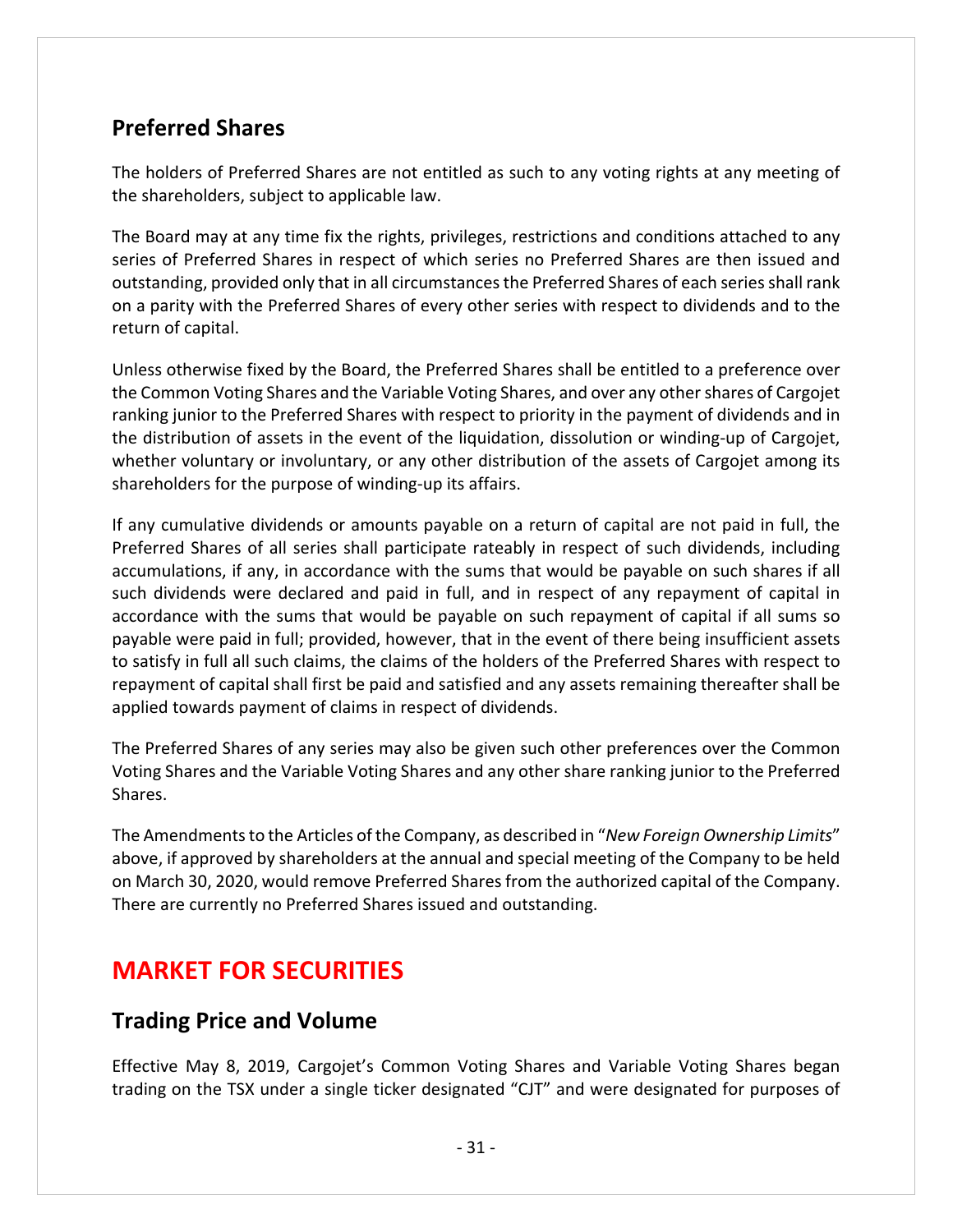trading on the TSX and reporting in brokerage accounts under the single designation of "Common and Variable Voting Shares" of Cargojet. During Fiscal 2019, the Voting Shares, the 5.75% 2024 Debentures and the 5.75% 2025 Debentures were listed on the TSX under the symbols "CJT", "CJT.DB.D" and "CJT.DB.E" respectively.

The following table sets forth the monthly ranges of high and low closing prices on the TSX, as well as total monthly volumes on the TSX, of the Common and Variable Voting Shares, the Voting Shares, the 5.75% 2024 Debentures and the 5.75% 2025 Debentures for the periods indicated:

|           | Voting Shares <sup>(1)</sup> |           |           | 5.75% Hybrid Debentures (2024) |           |           |  |
|-----------|------------------------------|-----------|-----------|--------------------------------|-----------|-----------|--|
| 2019      | High (5)                     | Low $(5)$ | Volume    | High (5)                       | Low $(5)$ | Volume    |  |
| January   | 73.89                        | 71.86     | 652,158   | 101.87                         | 101.18    | 1,517,000 |  |
| February  | 81.82                        | 79.68     | 823,329   | 103.44                         | 102.33    | 1,483,000 |  |
| March     | 82.41                        | 80.61     | 1,488,305 | 102.21                         | 101.44    | 1,628,000 |  |
| April     | 79.95                        | 78.33     | 715,268   | 101.96                         | 101.31    | 1,633,000 |  |
| May       | 80.76                        | 78.81     | 1,425,187 | 101.90                         | 101.47    | 855,000   |  |
| June      | 84.67                        | 83.16     | 541,368   | 102.21                         | 101.92    | 714,000   |  |
| July      | 92.14                        | 89.94     | 794,812   | 102.88                         | 102.47    | 1,108,000 |  |
| August    | 94.37                        | 91.75     | 870,440   | 103.14                         | 102.61    | 1,620,000 |  |
| September | 99.98                        | 97.99     | 802,960   | 103.82                         | 103.74    | 938,000   |  |
| October   | 95.71                        | 93.51     | 943,470   | 103.06                         | 102.95    | 1,351,000 |  |
| November  | 100.39                       | 98.33     | 1,241,950 | 102.98                         | 102.84    | 959,000   |  |
| December  | 103.34                       | 101.28    | 734,558   | 103.05                         | 102.72    | 2,420,000 |  |

|           | 5.75% Hybrid Debentures (2025) |           |            |  |
|-----------|--------------------------------|-----------|------------|--|
| 2019      | High $(5)$                     | Low $(5)$ | Volume     |  |
| January   |                                |           |            |  |
| February  |                                |           |            |  |
| March     |                                |           | -          |  |
| April     | 100.30                         | 99.89     | 17,493,000 |  |
| May       | 100.76                         | 100.50    | 8,328,000  |  |
| June      | 100.69                         | 100.53    | 3,269,000  |  |
| July      | 101.78                         | 101.45    | 5,892,000  |  |
| August    | 102.96                         | 102.43    | 2,969,000  |  |
| September | 104.68                         | 104.22    | 2,387,000  |  |
| October   | 104.67                         | 103.90    | 1,257,000  |  |
| November  | 103.60                         | 103.22    | 832,000    |  |
| December  | 103.23                         | 102.91    | 803,000    |  |

(1) From January 1, 2019 to May 8, 2019 voting shares traded under separate tickers.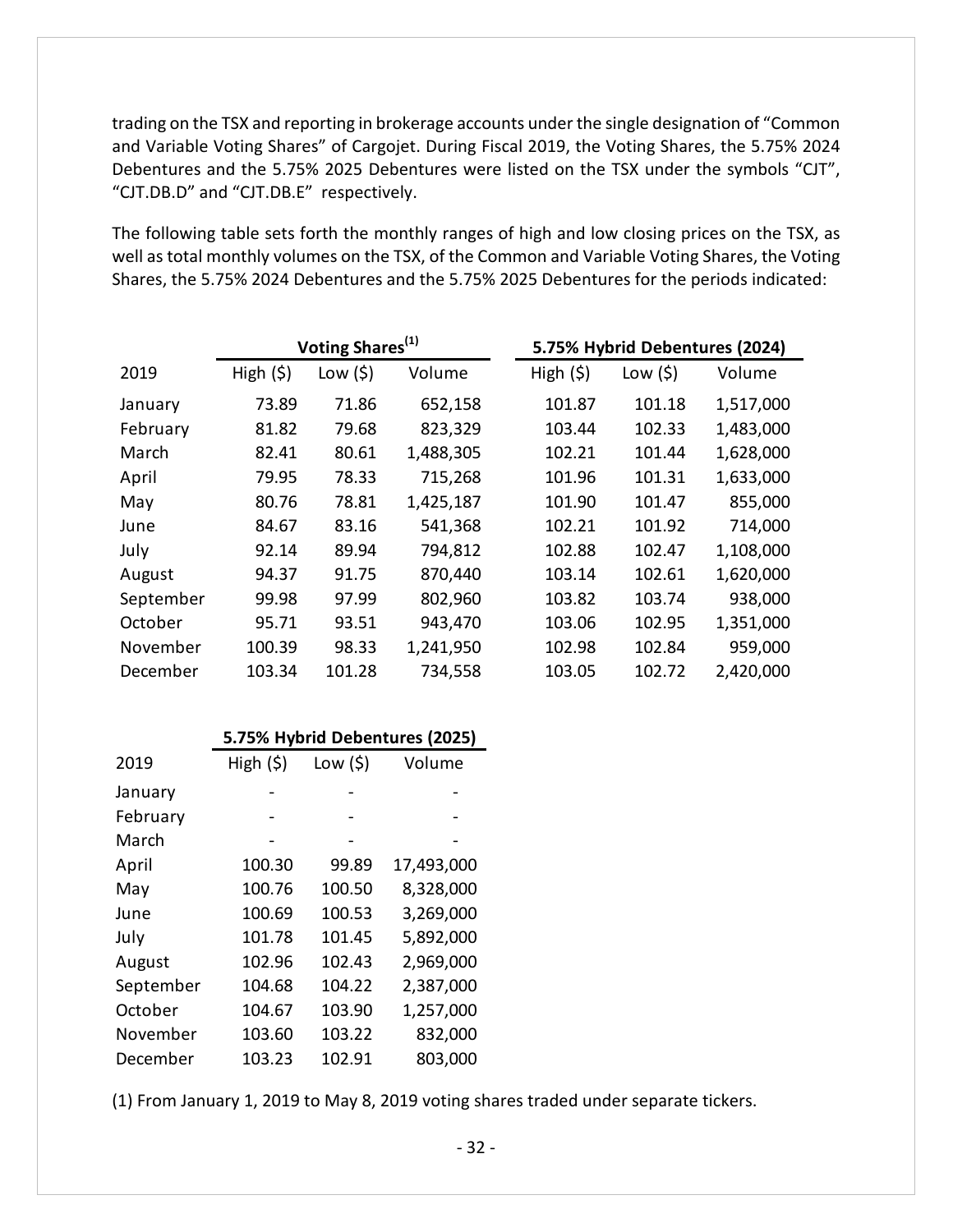### **Prior Sales**

On August 23, 2019, as part of the strategic agreement with Amazon, the Company issued to the Warrantholder the Warrants, in two tranches, on the conditions and terms described in the Warrant Certificate. The First Tranche Warrants entitle the Warrantholder to acquire up to 1,589,231 Variable Voting Shares of the Company at an exercise price of \$91.78. The Second Tranche Warrants entitle the Warrantholder to acquire up to 802,650 Variable Voting Shares of the Company. The exercise price of the Second Tranche Warrants will be based on the 30‐day VWAP determined at the earlier of**:** (a) the second anniversary of the date of issuance of the Warrants and (b) the date on which the First Tranche Warrants are fully vested. For additional information, see "*Material Contracts – Warrant Certificate*".

## **DIRECTORS AND OFFICERS**

#### **Name, Occupation and Security Holding**

The following tables set out, for each of the current directors and executive officers of Cargojet: the individual's name, province and country of residence, positions with Cargojet as of the date hereof and principal occupation(s) during the five preceding years . The term of office for each of the directors of Cargojet will expire at the next annual meeting of shareholders of Cargojet to be held on March 30, 2020. As at the date hereof, the directors and executive officers of Cargojet as a group beneficially own, or control or direct, directly or indirectly, 1,019,463 Voting Shares, representing approximately 6.55% of the Company. The information as to Voting Shares beneficially owned or over which control or direction is exercised, not being within the knowledge of the Company, has been furnished by the respective directors and executive officers individually.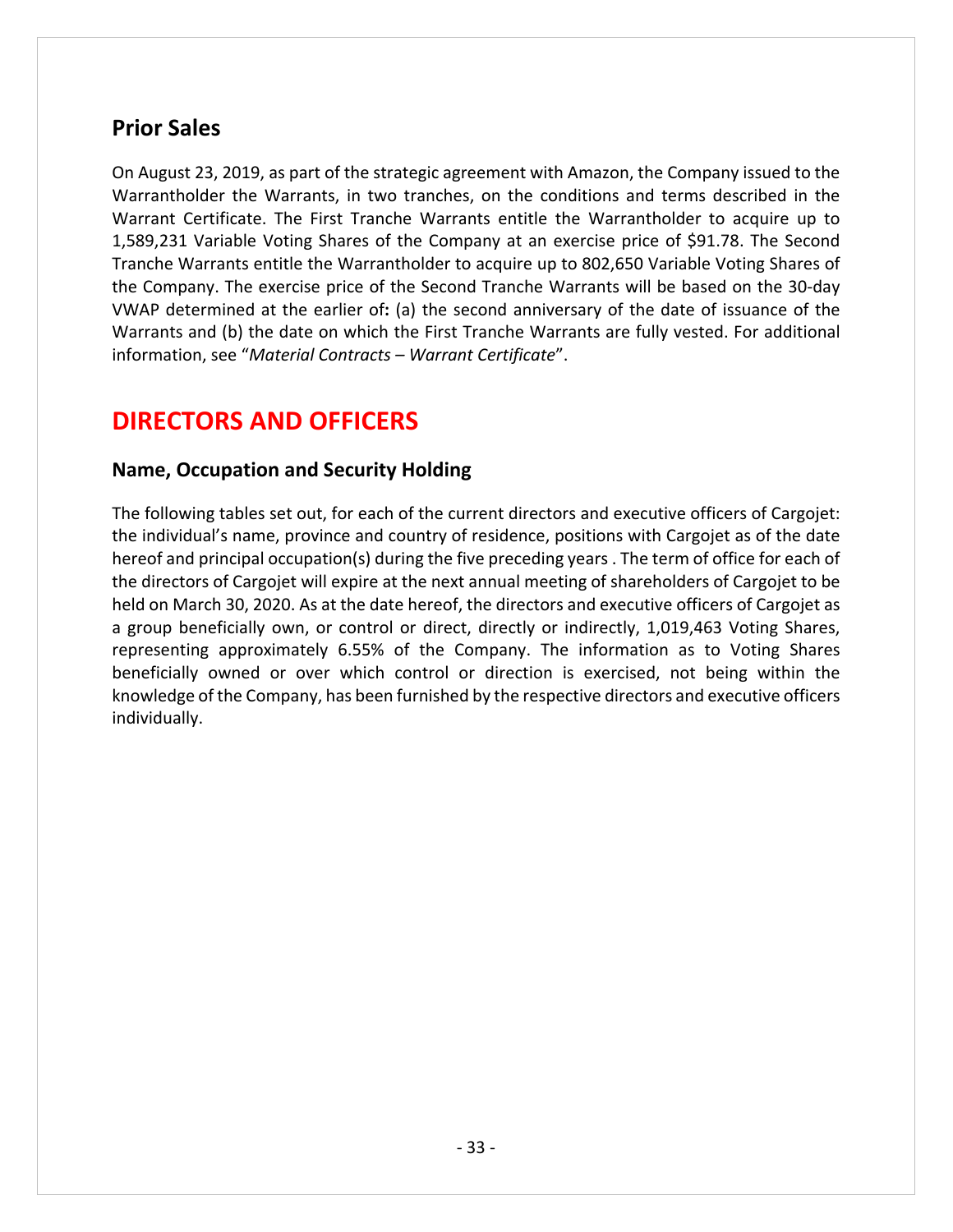### **Directors**

| <b>Name and Province</b><br>or State and Country<br>of Residence | Position(s) with<br>the Company                              | <b>Position with</b><br>the Company<br><b>Since</b> | <b>Principal Occupation for</b><br>Past Five Years <sup>(1)</sup>                                                      | <b>Voting Shares</b><br><b>Beneficially Owned,</b><br><b>Controlled or</b><br>Directed <sup>(2)</sup> |
|------------------------------------------------------------------|--------------------------------------------------------------|-----------------------------------------------------|------------------------------------------------------------------------------------------------------------------------|-------------------------------------------------------------------------------------------------------|
| James Crane <sup>(3)(4)(5)</sup><br>Texas, USA                   | Chairman of the<br>Board, Director                           | 2015                                                | Chairman, President and<br>Chief Executive Officer of<br>Crane Capital Group, Inc.                                     | 27,506 / 0.18%                                                                                        |
| Ajay Virmani<br>Ontario, Canada                                  | President, Chief<br><b>Executive Officer</b><br>and Director | 2005                                                | President and Chief<br><b>Executive Officer of</b><br>Cargojet                                                         | 877,356 / 5.63%                                                                                       |
| Arlene Dickinson <sup>(3)(4)(5)</sup><br>Ontario, Canada         | Director                                                     | 2018                                                | Chief Executive Officer of<br>Venture<br>Communications                                                                | 11,904 / 0.08%                                                                                        |
| Paul V. Godfrey <sup>(3)(4)(5)</sup><br>Ontario, Canada          | Director                                                     | 2009                                                | Executive Chairman of<br>Postmedia Network;<br>Former President and<br>Chief Executive Officer of<br>Postmedia Network | 24,988 / 0.16%                                                                                        |
| John P. Webster <sup>(3)(4)(5)</sup><br>Ontario, Canada          | Lead Director,<br>Director                                   | 2005                                                | President and Chief<br>Executive Officer of<br>Scotia Mortgage<br>Corporation                                          | 5,988/0.04%                                                                                           |

Notes:

(1) Unless otherwise indicated, each of the foregoing individuals has been principally engaged in the occupations set out opposite his or her name for the preceding five years. For additional biographical information about each of the directors who are not executive officers, see "*Audit Committee – Composition of the Audit Committee – Relevant Education and Experience***"** below.

(2) Number of shares and percentage of total issued and outstanding Voting Shares on a non‐diluted basis.

(3) Member of the Compensation and Nominating Committee. Mr. Godfrey is Chair of the Compensation and Nominating Committee.

(4) Member of the Corporate Governance Committee. Ms. Dickinson is Chair of the Corporate Governance Committee.

(5) Member of the Audit Committee. Mr. Webster is Chair of the Audit Committee.

## **Executive Officers Who Do Not Serve as Directors**

| Name and Province or<br><b>State and Country of</b><br><b>Residence</b> | Position(s) with the Company for<br><b>Past Five Years</b>                        | <b>Position with</b><br>the Company<br><b>Since</b> | <b>Voting Shares</b><br><b>Beneficially Owned,</b><br>Controlled or Directed <sup>(1)</sup> |
|-------------------------------------------------------------------------|-----------------------------------------------------------------------------------|-----------------------------------------------------|---------------------------------------------------------------------------------------------|
| Jamie Porteous<br>Ontario, Canada                                       | Executive Vice-President, Chief<br><b>Commercial Officer and Director</b>         | 2005                                                | 14,042 / 0.09%                                                                              |
| Pauline Dhillon<br>Ontario, Canada                                      | Executive Vice-President,<br>Marketing, Public and<br><b>Government Relations</b> | 2005                                                | 6,435/0.04%                                                                                 |
| John Kim<br>Ontario, Canada                                             | Chief Financial Officer                                                           | 2008                                                | 37,849 / 0.24%                                                                              |
| Paul Rinaldo<br>Ontario, Canada                                         | Senior Vice-President Engineering<br>and Maintenance                              | 2005                                                | 12,317 / 0.08%                                                                              |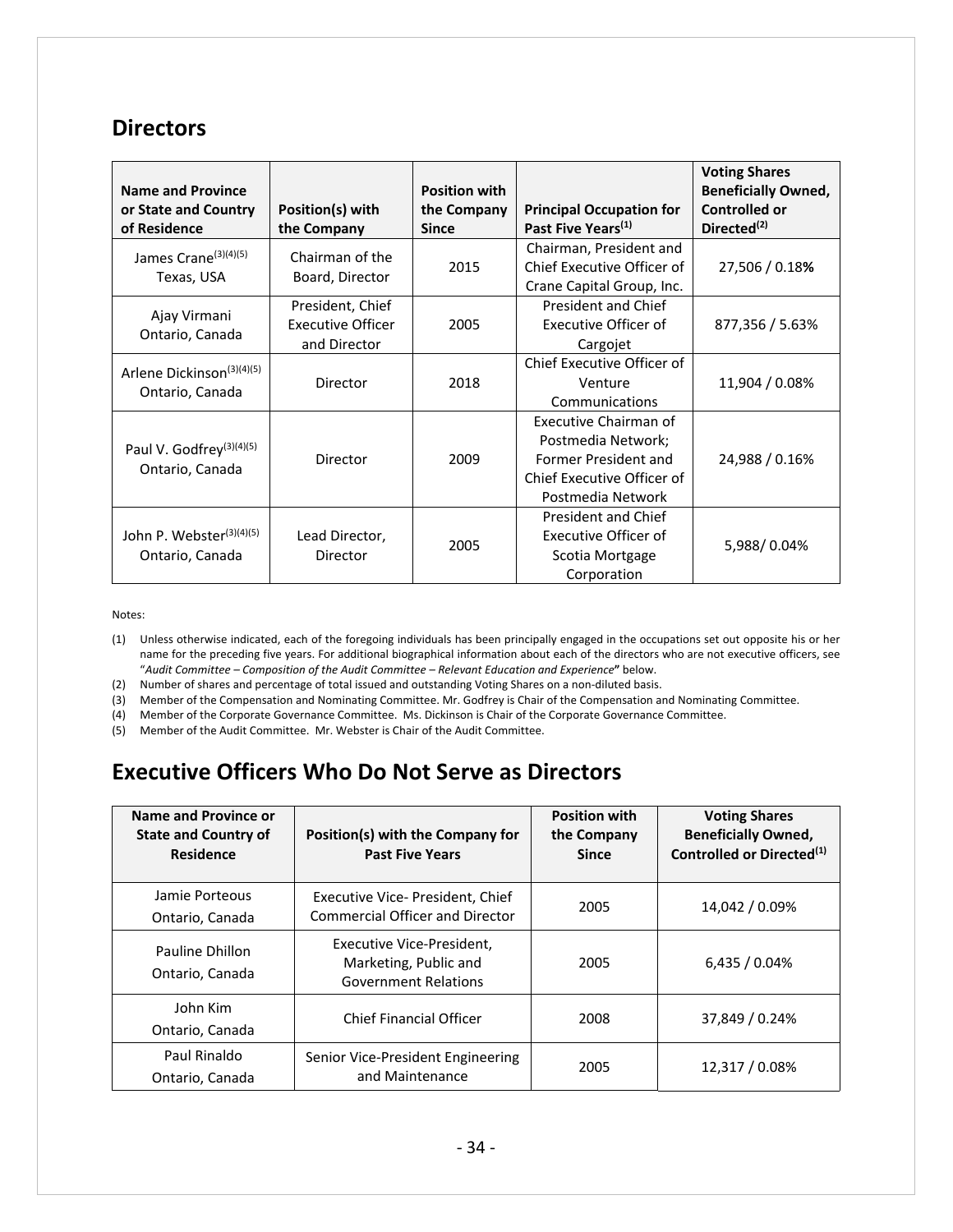Notes:

(1) Number of shares and percentage of total issued and outstanding Voting Shares on a non‐diluted basis.

### **Cease Trade Orders, Bankruptcies, Penalties or Sanctions**

To the best of the Company's knowledge, no director or executive officer of the Company is, as at the date of this Annual Information Form, or was within 10 years before the date of this Annual Information Form, a director, chief executive officer or chief financial officer of any company (including the Company), that, (i) was the subject of a cease trade order, an order similar to a cease trade order or an order that denied the relevant company access to any exemption under securitieslegislation, that wasin effect for a period of more than 30 consecutive days(an "**order**") that was issued while that person was acting in the capacity as director, chief executive officer or chief financial officer; or (ii) was subject to an order that was issued, after the director or executive officer ceased to be a director, chief executive officer or chief financial officer and which resulted from an event that occurred while that person was acting in the capacity as director, chief executive officer or chief financial officer.

Other than as described below, to the best of the Company's knowledge, no director or executive officer of the Company, or a shareholder holding a sufficient number ofsecurities of the Company to affect materially the control of the Company, (i) is, at the date of this Annual Information Form, or has been within 10 years before the date of this Annual Information Form, a director or executive officer of any company (including the Company) that, while that person was acting in that capacity or within a year of that person ceasing to act in that capacity, became bankrupt, made a proposal under any legislation relating to bankruptcy or insolvency, or was subject to or instituted any proceedings, arrangement or compromise with creditors or had a receiver, receiver manager or trustee appointed to hold its assets, or (ii) has, within 10 years before the date of this Annual Information Form, become bankrupt, made a proposal under any legislation relating to bankruptcy or insolvency, or become subject to or instituted any proceedings, arrangement or compromise with creditors or had a receiver, receiver manager or trustee appointed to hold the assets of the director, executive officer or shareholder of Cargojet, except as follows:

 Mr. Paul Godfrey served on the board of directors of Mobilicity (formerly known as Data & Audio Visual Enterprises Mobilicity), from November 20, 2008 to April 30, 2013. Mobilicity sought and received CCAA protection on September 30, 2013.

To the best of the Company's knowledge, no director or executive officer of the Company, or a shareholder holding a sufficient number of securities of the Company to affect materially the control of the Company, has been subject to (i) any penalties or sanctions imposed by a court relating to securities legislation or by a securities regulatory authority or has entered into a settlement agreement with a securities regulatory authority; or (ii) any other penalties or sanctions imposed by a court or regulatory body that would likely be considered important to a reasonable investor in making an investment decision.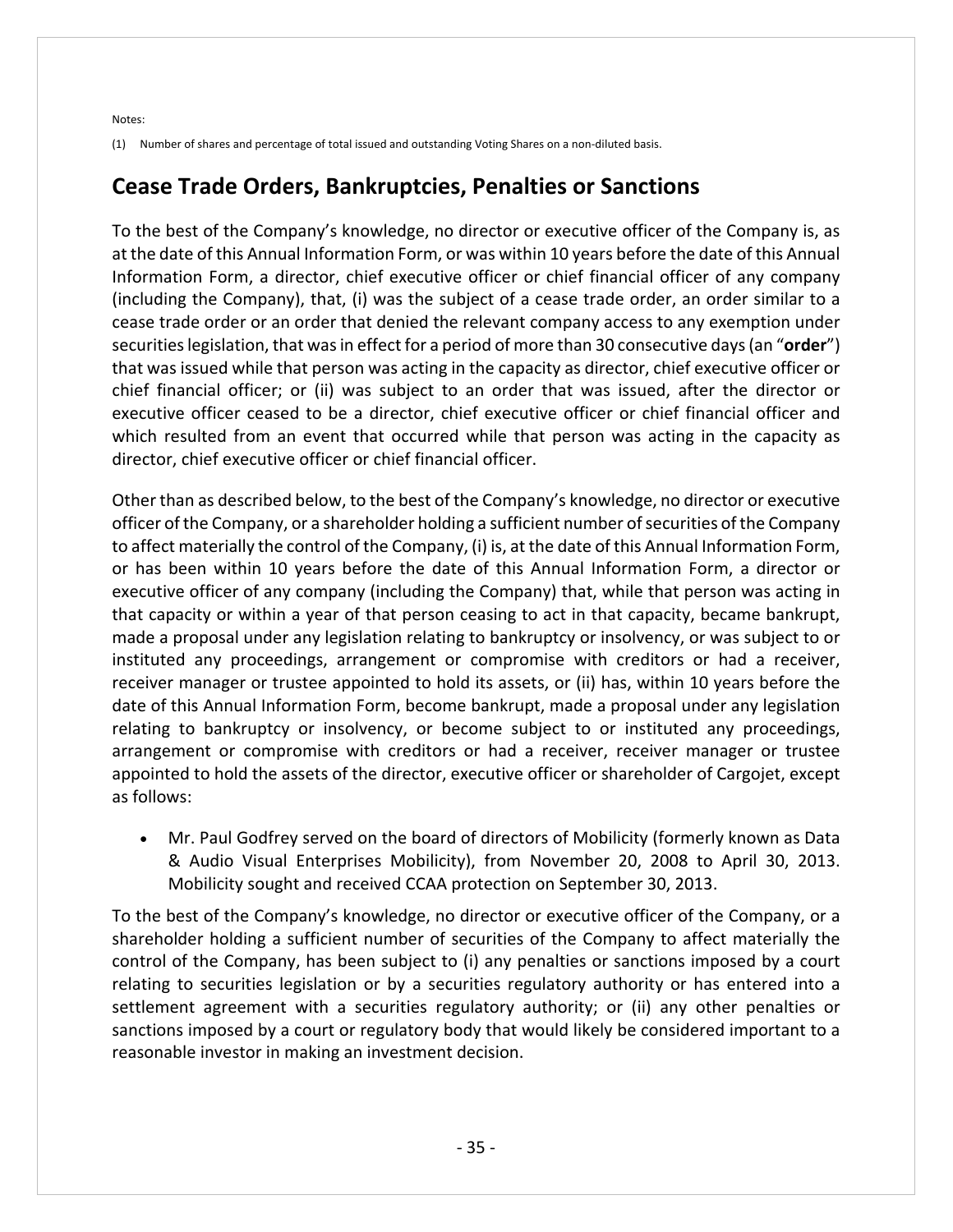## **Conflicts of Interest**

Other than as described elsewhere in this Annual Information Form, to the best of the Company's knowledge, there are no other known existing or potential material conflicts of interest between Cargojet, or a subsidiary of the Company, and any director or officer of the Company or of a subsidiary of the Company, except that certain of such directors and officers serve as directors and officers of other public companies and therefore it is possible that a conflict may arise between their duties as a director or officer of the Company and their duties as a director or officer of such other companies. See "*Directors and Officers*" and "*Interest of Management and Others in Material Transactions*".

## **AUDIT COMMITTEE**

### **Audit Committee Charter**

The mandate of the Audit Committee is to assist the Board in fulfilling its oversight responsibilities with respect to, among other things, (i) financial reporting and related financial disclosure, (ii) the implementation of risk management and internal control over financial reporting and disclosure controls and procedures; and (iii) external and internal audit processes.

The Audit Committee is also responsible for the effectiveness of the Company's whistleblower procedures and for any follow‐up regarding instances of non‐compliance. The Company's whistleblower policy provides that employees, directors and officers are required to anonymously report certain prohibited conduct regarding accounting, internal controls, disclosure controls or auditing matters to a designated third‐party service provider or the audit committee.

The Chair of the Audit Committee reports to the Board at each Board of Director meeting on the Audit Committee's activities since the last meeting. The Audit Committee has unrestricted access to all information regarding the Company that is necessary or desirable to fulfill its duties and all directors, officers and employees will be directed to cooperate as requested by members of the committee. The Audit Committee has the authority to retain, at the Company's expense, independent legal, financial and other advisors, consultants and experts, to assist the Audit Committee in fulfilling its duties and responsibilities, including sole authority to retain and to approve any such firm's fees and other retention terms without prior approval of the Board. The Audit Committee also has the authority to communicate directly with internal and external auditors.

The Board has adopted a written charter for the Audit Committee, which sets out the Audit Committee's duties and responsibilities. A copy of the Audit Committee Charter is attached hereto as Schedule "A".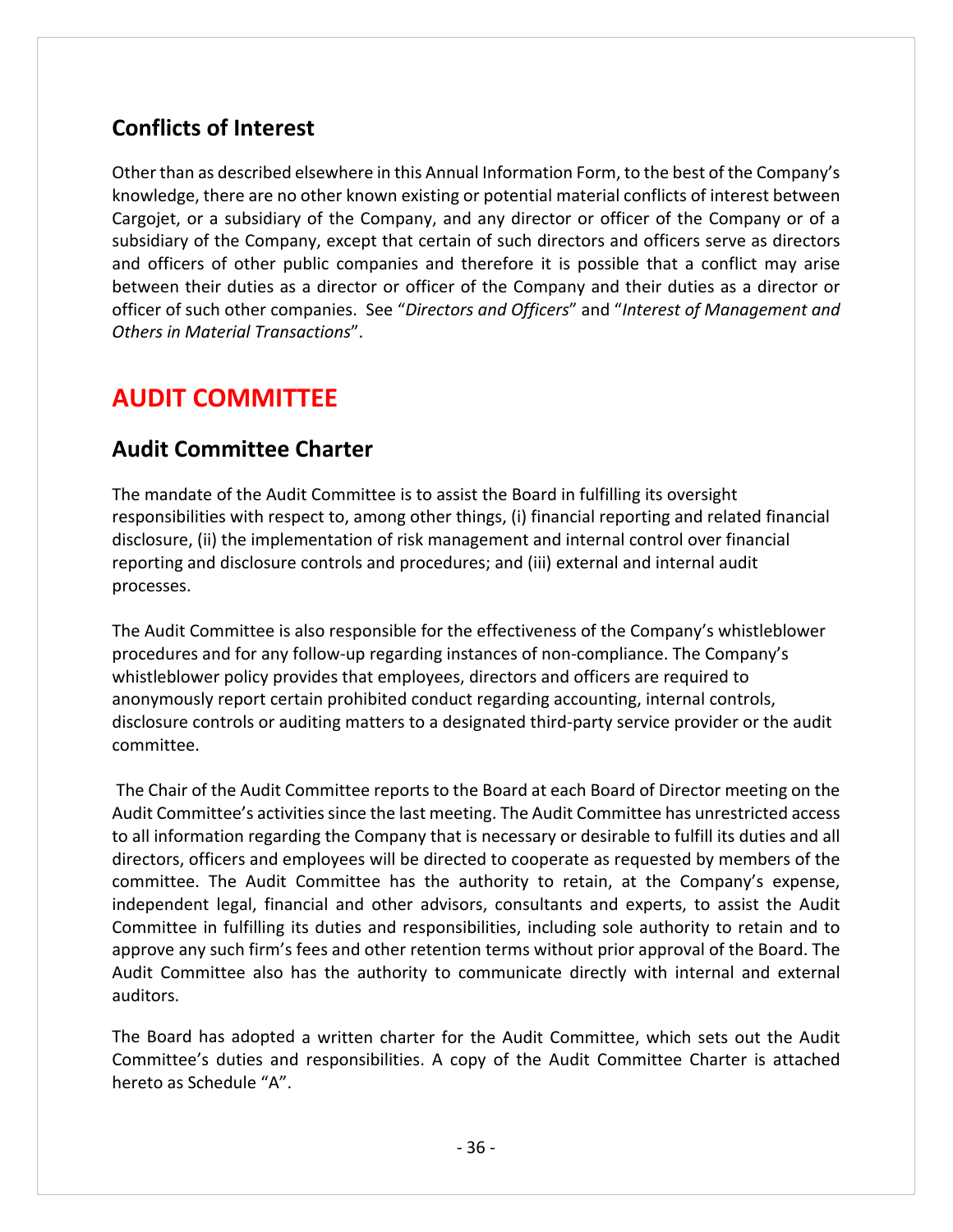### **Composition of the Audit Committee**

The Audit Committee of the Company is comprised of four directors, all of whom are independent and financially literate as defined under National Instrument 52‐110 – *Audit Committees*. As of the date hereof, the members of the Audit Committee are James Crane, Arlene Dickinson, Paul Godfrey and John Webster (Chair).

#### **Relevant Education and Experience**

In addition to each member's general business experience, the education and experience of each Audit Committee member that is relevant to the performance of his or her responsibilities as an Audit Committee member is as follows:

James Crane: Mr. Crane is the President and Chief Executive Officer & President of Crane Capital Group, Inc. Mr. Crane earned a Bachelor of Science degree in Industrial Safety from Central Missouri State University in 1976. In 1984, Mr. Crane founded Eagle USA Airfreight (EGL, Inc.), a freight forwarding company, and sold it in 2007. In 2008, Mr. Crane formed Crane Worldwide Logistics (CWL), a global provider of customized transportation and logistics services. Mr. Crane is also the controlling investor and Chairman of the Houston Astros baseball team. On April 1, 2010, Mr. Crane became the owner of the Floridian National Golf Club in Palm City, Florida.

Arlene Dickinson: Ms. Arlene Dickinson is the Founder and General Partner of District Ventures Capital, a venture capital firm focused on investing in the food and health space. She is also the CEO and sole owner of Venture Communications Ltd. one of Canada's largest independent full service marketing agencies. Ms. Dickinson served as a Director of Anchor Capital Corporation and Australia Capital Inc.

Ms. Dickinson is an Honorary Captain of the Royal Canadian Navy and is the recipient of Honorary Doctorate Degrees from Mount Saint Vincent University, Saint Mary's University, Concordia University as well as Degrees from Northern Alberta Institute of Technology and Olds College. She is the recipient of The Queen Elizabeth II Diamond Jubilee Medal.

Paul Godfrey: Mr. Godfrey currently serves as the Executive Chairman of Postmedia Network Canada Corp. and the Chairman of the Board of Trustees of RioCan Real Estate Investment Trust. He also served as the Chief Executive Officer of Postmedia Network Canada Corp. until January 2019. First elected to public office in 1964, Mr. Godfrey served as Chairman of the Metropolitan Toronto Council from 1973 to 1984. In 1984, Mr. Godfrey joined the Toronto Sun as Publisher and Chief Executive Officer and served as President and Chief Executive Officer of the Sun Media Corporation from 1992 to 2000. Mr. Godfrey has also served as the President and Chief Executive Officer of the Toronto Blue Jays Baseball Club from 2000 to 2008. Mr. Godfrey previously served as a director of Astral Media Inc., a director of Data & Audio‐Visual Enterprises Wireless Inc. which operated under the trade name "Mobilicity" and as Chair of the Ontario Lottery and Gaming Corporation. Mr. Godfrey graduated from the University of Toronto with a Bachelor of Applied Science in Chemical Engineering.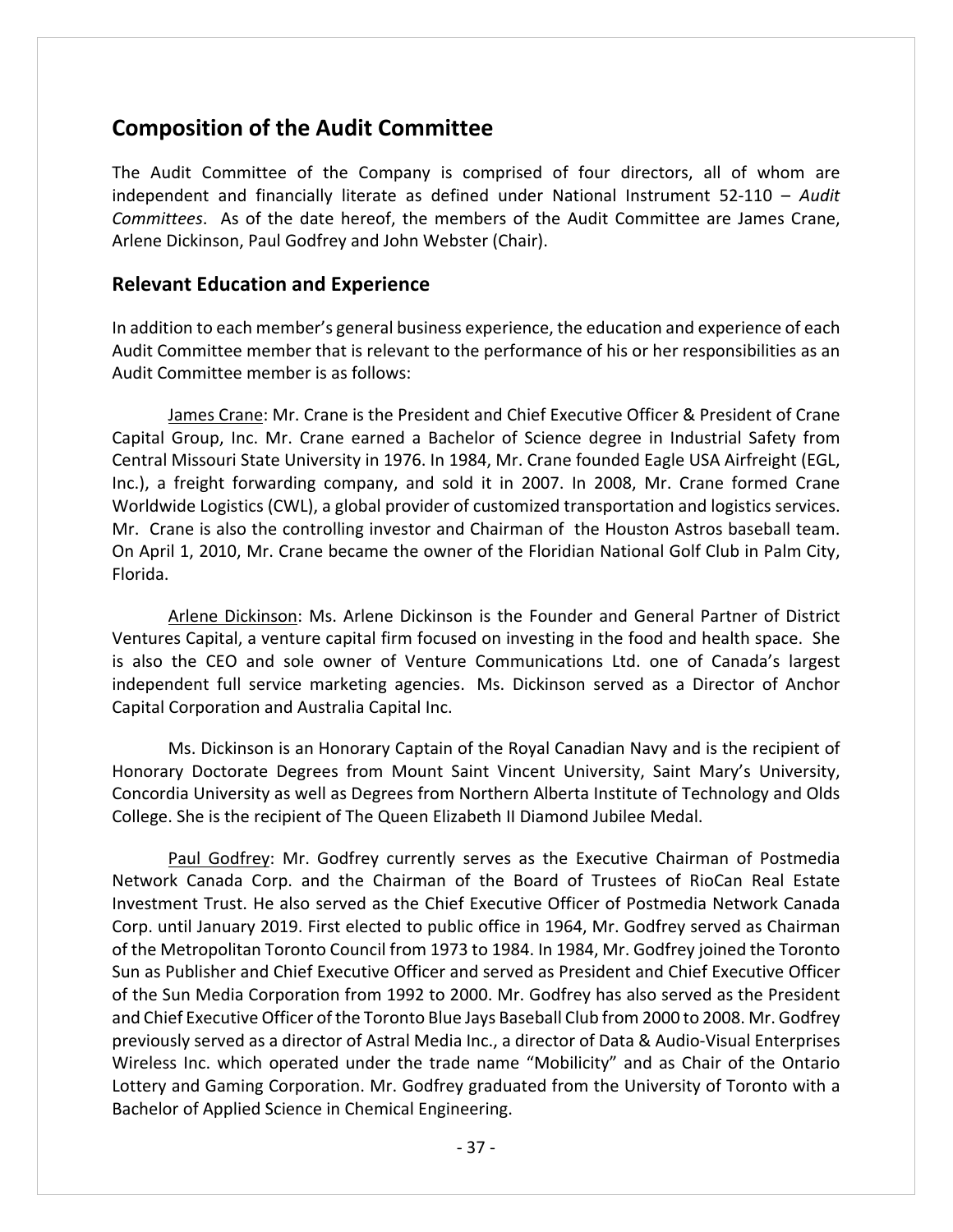John Webster: Mr. Webster has been the President and Chief Executive Officer of Scotia Mortgage Corporation since 2006. Mr. Webster has also been the President and Chief Executive Officer of Maple Trust Company since 1989. Maple Trust Company was acquired by Scotia in 2006. He has been the Chief Executive Officer and previously, the Chief Operating Officer, for regulated financial institutions for over twenty years. During such time Mr. Webster has participated in overseeing numerous internal and external audits as a member of senior management and as a board member. Mr. Webster's current and previous directorships include Maple Trust Company, Scotia Mortgage Corporation, Filogix Inc. and Dundee Financial Corporation. Mr. Webster received an Honours BA from Wilfred Laurier University and an LL.B and B.C.L. from McGill University.

#### **Pre‐Approval Policies and Procedures**

Pursuant to the terms of its charter, the Audit Committee oversees the work of the external auditor and, amongst other things, must pre‐approve all non‐audit services to be provided to the Company or its subsidiary entities by its external auditor (or the external auditor of the Company'ssubsidiary entities). The Audit Committee pre‐approved all the services performed by the Company's independent auditors for audit-related and non-audit related services for Fiscal 2019 and Fiscal 2018.

#### **External Auditor Service Fees**

PricewaterhouseCoopers LLP has served as Cargojet's auditing firm since August 2016. Fees payable for Fiscal 2019 and Fiscal 2018 to PricewaterhouseCoopers LLP are detailed in the following table. The nature of each category of fees is described in the notes to the table.

|                                   | <b>Fiscal year ended</b> | <b>Fiscal year ended</b> |
|-----------------------------------|--------------------------|--------------------------|
|                                   | 31-Dec-19                | 31-Dec-18                |
| Audit Fees <sup>(1)</sup>         | \$288,750                | \$288,750                |
| Audit Related Fees <sup>(2)</sup> | \$110,250                | \$141,957                |
| All Other Fees <sup>(3)</sup>     | \$14,500                 | \$13,975                 |
| <b>Total Fees Paid</b>            | \$413,500                | \$444,682                |

Notes:

<sup>(1)</sup> Audit Fees consist of fees incurred for professional services rendered in connection with audit services of the Company's annual consolidated financial statements and for services that are normally provided in connection with statutory and regulatory filings related to the annual consolidated financial statements, including review engagements performed on the interim condensed consolidated financial statements of Cargojet.

<sup>(2)</sup> Audit Related Fees consist of feesincurred that are reasonably related to the performance of the audit or review of the financialstatements. Such services included fees related to assurances, prospectus procedures and services related to filing documents.

<sup>(3)</sup> All Other Fees consist of an accounting support fee paid to the Canadian Public Accountability Board.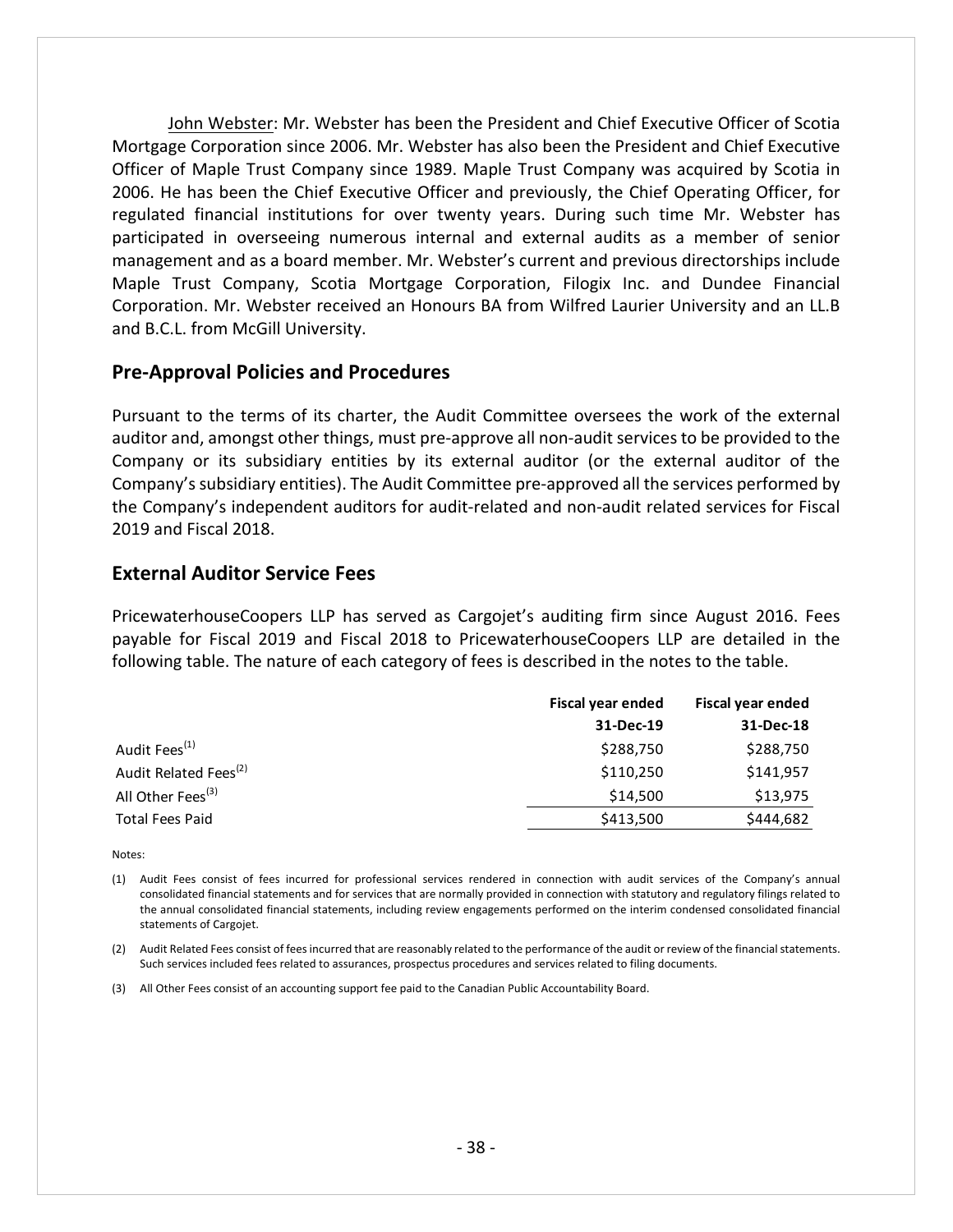## **RISK FACTORS**

*You should carefully consider the risks described below, which are qualified in their entirety by reference to, and must be read in conjunction with, the detailed information appearing elsewhere in this Annual Information Form, and all other information contained in this Annual Information Form. The risks and uncertainties described below are those we currently believe to be material,* but they are not the only risks that we face. If any of the following risks actually occur or any other *risks and uncertainties that we have not yet identified or that we currently consider not to be material become material risks, they may have a material adverse effect on our business and results of operations and consequently the price of the Voting Shares.*

### **Risks Related to the Business**

### **Loss of Customer Contracts – The cancellation, termination or non‐renewal of significant customer contracts could have a material adverse effect on the Company's business, results of operations or financial condition**

The Company'sten largest customers accounted for approximately 81.3% of Fiscal 2019 revenues of the Company and the Company's top three customers each accounted for over 10% of the Company's Fiscal 2019 revenues. The loss of any one of these contracts of the Company would cause immediate disruption and would adversely affect the Company's revenues. Any such loss could have a material adverse effect on the results of operations of the Company and there is no assurance that the contracts will be renewed for an additional term or that the commercial terms of any such renewal would be asfavorable to the Company asthe existing contracts. The inability of the Company to renew these contracts could have a material adverse effect on the Company's business, results of operations or financial condition.

Most of the Company's contracts with its customers are for a term of three to ten years with the ability to terminate generally upon six to eighteen months' notice or if the Company is not meeting specified performance targets. When these contracts expire, there is no assurance that the contracts will be renewed for an additional term or that the commercial terms of any such renewal would be asfavorable to the Company as existing contracts. The inability of the Company to renew these contracts could have a material adverse effect on the Company's business, results of operations or financial condition.

In 2014, the Company was awarded the Domestic Air Cargo Network Services("DACNS") contract and signed the Master Services Agreement ("MSA") with the Canada Post Group of Companies ("CPGOC"). The terms of contract require the Company to maintain specific on time performance metrics and provide minimum levels of dedicated cargo space. To fulfill its requirements under the contract, the Company has made material investments in its fleet, equipment and the hiring of new personnel. The cancellation of the MSA without penalty would have a material adverse effect on the Company's business, results of operations or financial condition.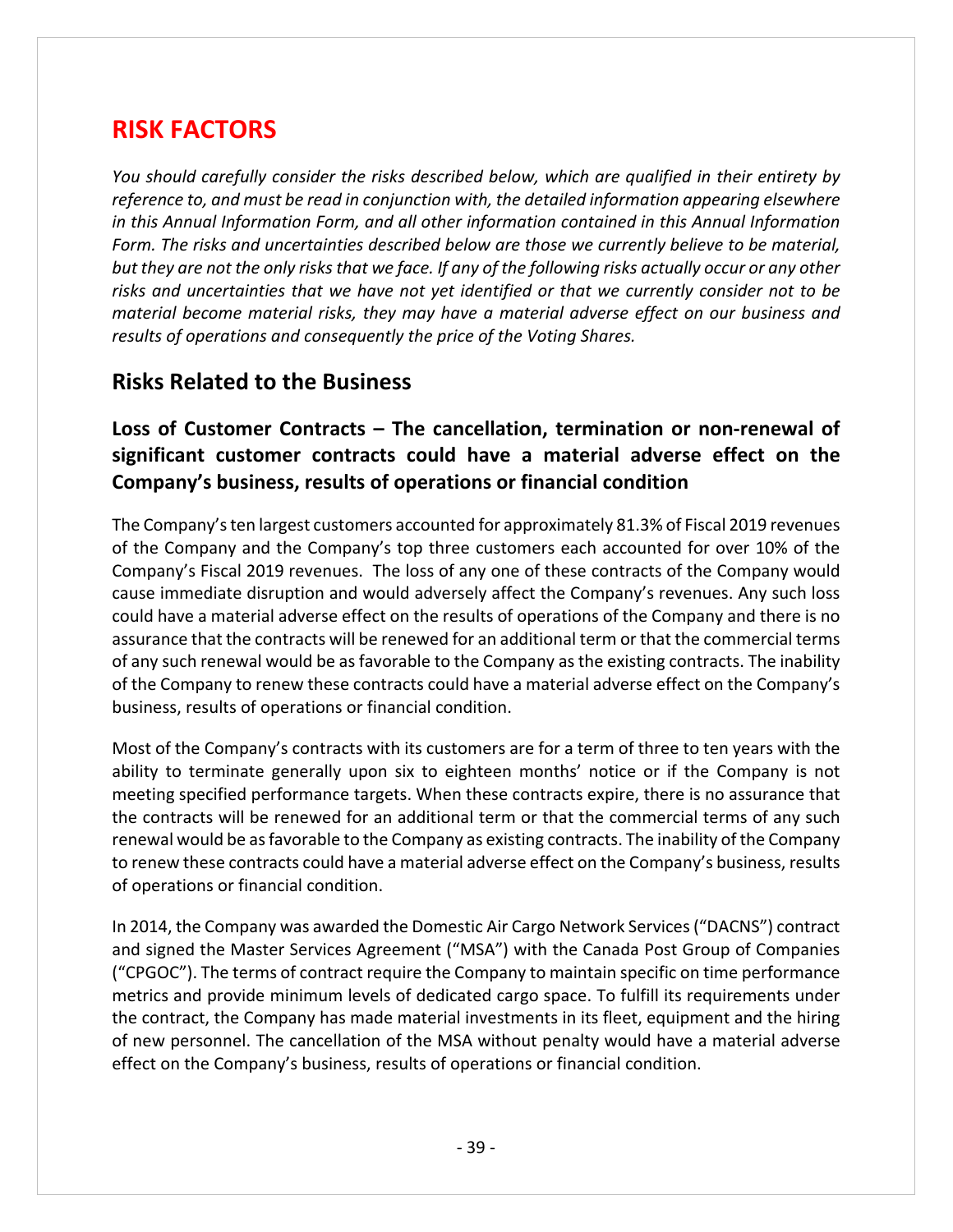### **Credit Facilities, Finance Lease and Loan Agreement and their Restrictive Covenants – Covenants contained in agreementsto which the Company is a party may affect and, in some cases, significantly limit or prohibit the manner in which the Company operates its business**

The ability of the Company to make distributions, pay dividends or make other payments or advances will be subject to applicable laws and contractual restrictions contained in the instruments governing any indebtedness and finance lease obligations. The degree to which the Company is leveraged could have important consequences to the shareholders, including: (i) a portion of the Company's cash flow from operations will be dedicated to the payment of the principal of and interest on the indebtedness and amounts payable under the finance leases, thereby reducing funds available for future operations and distribution to the Company; (ii) certain of the Company's borrowings and finance lease obligations will be at variable rates of interest, which exposes the Company to the risk of increased interest rates; and (iii) the Company's ability to obtain additional financing for working capital, capital expenditures or acquisitions in the future may be limited. The Company's ability to make scheduled payments of principal and interest and other amounts on, or to refinance, its indebtedness and finance lease obligations will depend on its future operating performance and cash flow, which are subject to prevailing economic conditions, prevailing interest rate levels, and financial, competitive, business and other factors, many of which are beyond its control. These factors might inhibit the Company from refinancing the indebtedness and finance lease obligations at all or on favorable terms.

The instruments governing the Company's indebtedness and finance lease obligations contain restrictive covenants that limit the discretion of management with respect to certain business matters. These covenants place restrictions on, among other things, the ability of the Company to incur additional indebtedness, to create liens or other encumbrances, to pay dividends or make certain other payments, investments, loans and guarantees and to sell or otherwise dispose of assets and merge, amalgamate or consolidate with another entity. In addition, such instruments contain financial covenants that require the Company to meet certain financial ratios and financial conditions tests. A failure to comply with these obligations could result in an event of default which, if not cured or waived, could permit acceleration of the relevant indebtedness. If the obligations under these instruments were to be accelerated, there can be no assurance that the Company's assets would be sufficient to satisfy such obligations in full. In addition, there can be no assurance that future borrowing or equity financing will be available to the Company or available on acceptable terms, in an amount sufficient to fund the Company's refinancing needs and other obligations arising on the maturity of such instruments, including the obligations to purchase the aircraft subject to the finance leases.

### **Canada — US Open Skies – Significant changes to the "Open Skies" agreement could impact the competitive environment, which in turn could have a material**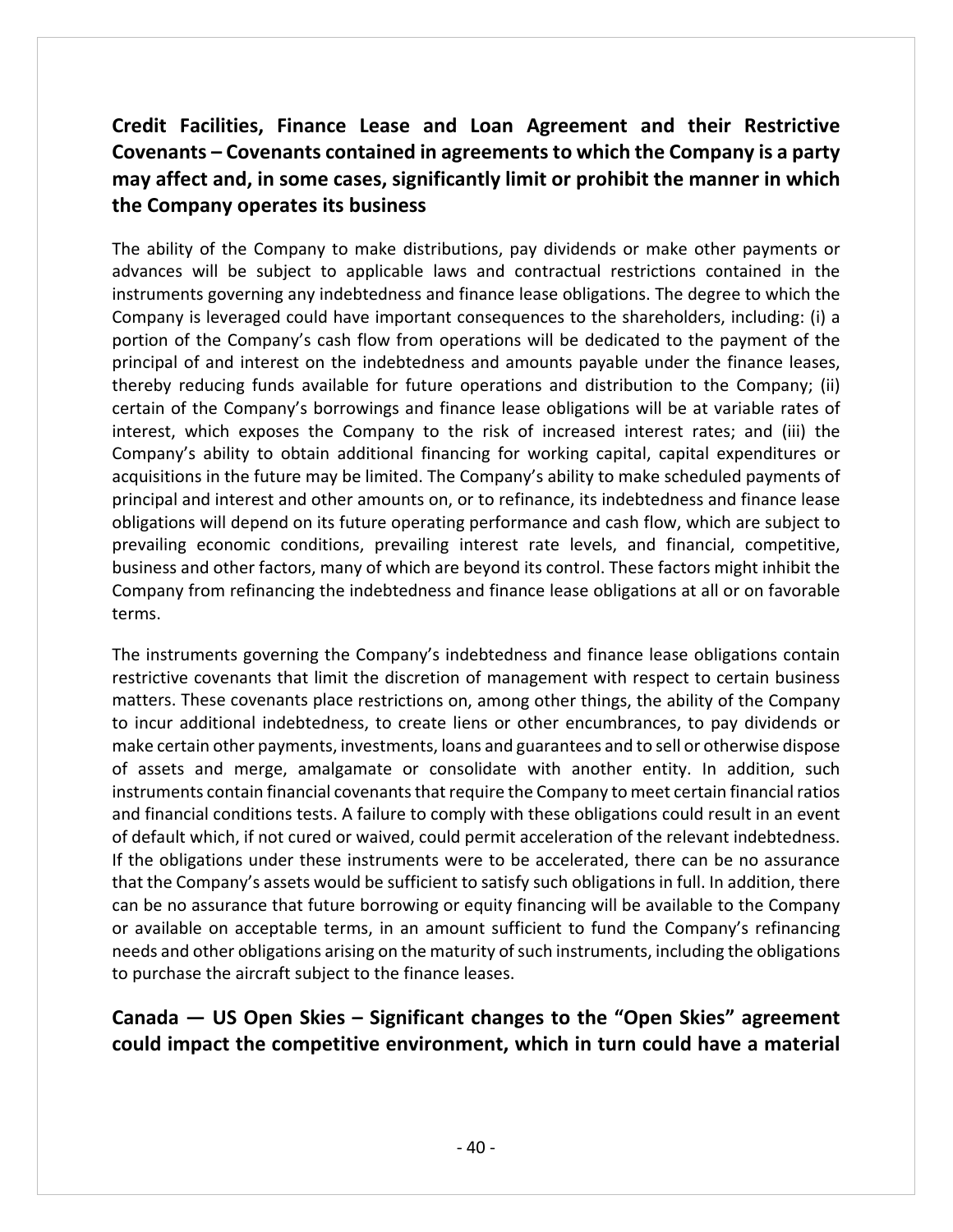### **adverse effect on the Company's business, results of operations or financial condition**

The current Canada — US "Open Skies" agreement provides regulation of the airline industry, including the air cargo industry, within Canada and currently provides protection of domestic national carriersin each country. The agreement allows cross‐border flights between Canada and the United States but provides major restrictions on carriers from operating flight routes between two points within the other's country. The most recent amendments negotiated between the two countries reinforced the restriction of cabotage and does not allow United States carriers to establish domestic flight routes within Canada and Canadian carriers including the Company to establish domestic routes within the United States. There is no assurance that this "Open Skies" agreement will continue in its present form in the future. Increased competition resulting from the liberalization or revocation of this agreement could affect the Company's ability to compete for a market share, which in turn could have a material adverse effect on the Company's business, results of operations or financial condition.

### **Competition – The Company operates in a highly competitive environment and faces increasing competition in North America and internationally**

The Company competes within the industry of air cargo courier services with other dedicated air cargo carriers. In addition, the Company competes for market share with motor carriers, express companies and other air couriers and airlines who offer cargo services on their regularly scheduled passenger flights. In addition to competition from existing competitors, new companies including those entering into expanded joint ventures and other arrangements, or utilizing disruptive business models or technology, may enter the domestic air cargo industry and may be able to offer services at discounted rates. Concentrating only on the air cargo industry does not allow the Company to compete in different modes of freight transportation which may provide a cheaper alternative to air cargo. The Company's inability to compete for a market share of the air cargo industry under these circumstances could have a material adverse effect on the Company's business, results of operations or financial condition.

### **Agreements with Amazon ‐ There can be no assurance that the Company will realize the anticipated revenue growth and expected benefits from the strategic agreement with Amazon**

While the Company believes that the strategic agreement with Amazon will deliver important financial and strategic benefits, including anticipated revenue growth from Amazon's business and the associated margins and that such revenue growth will be meaningfully accretive to Cargojet's earnings and cash flows over time as well as create other benefits and opportunities, including to Cargojet's existing network, there is a risk that some or all of the anticipated benefits associated with the Amazon strategic agreement may fail to materialize, or may not occur within the time periods currently anticipated by the Company. As part of the strategic agreement with Amazon, the Company issued Warrants to the Warrantholder, with vesting tied to the delivery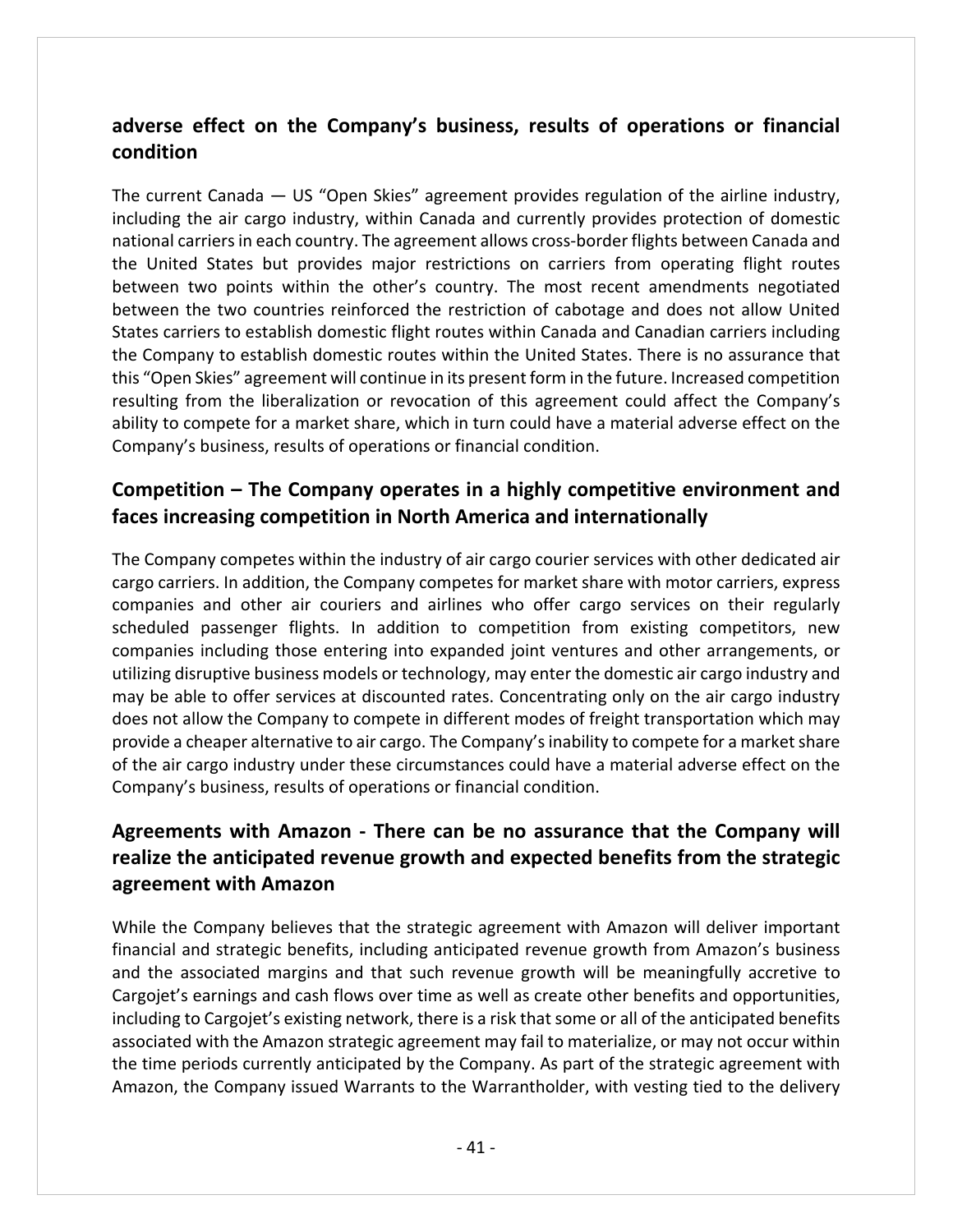by Amazon of up to \$600 million in business volumes over seven and a half years. If, as a result of meeting its business volume requirement and pursuant to its Warrants, Amazon exercises its right to acquire Voting Shares, it will dilute the ownership interests of the Company's then‐ existing shareholders and reduce the Company's earnings per share. In addition, any sales in the public market of any Voting Shares issuable upon the exercise of the warrants by Amazon could adversely affect prevailing market prices of the Company's Voting Shares. The realization of the expected benefits from the Amazon strategic agreement may be affected by a number of factors, including credit, market, currency, operational, capital expenditures, liquidity and funding risks generally, including changes in economic conditions, interest rates, exchange rates or tax rates, risks and uncertainties relating to retail, e‐commerce growth, labour, technology, changes in law or regulation, competition, and business generally and other risks inherent to the Company's business and/or factors beyond its control which could have a material adverse effect on the Company.

#### **Government Regulations – The Company is subject to extensive and evolving domestic and foreign regulation in a wide range of matters**

The Company's operations are subject to complex aviation, transportation, environmental, labour, employment and other laws, treaties and regulations. These laws and regulations generally require the Company to maintain and comply with a wide variety of certificates, permits, licenses and other approvals. The Company's inability to maintain required certificates, permits or licenses, or to comply with applicable laws, ordinances or regulations, could result in substantial fines or possible revocation of its authority to conduct operations.

The Company is routinely audited by various regulatory bodies including Transport Canada and the Canadian Transportation Agency to ensure compliance with all flight operation and aircraft maintenance requirements. To date, the Company has successfully passed all audits, however, there can be no assurance that the Company will pass all audits in the future. Failure to pass such audits could result in fines or grounding aircraft which could have a material adverse effect on the Company's business, results of operations or financial condition.

The Company is subject to certain federal, provincial and local laws and regulations relating to environmental protection, including those governing past or present releases of hazardous materials. Certain of these laws and regulations may impose liability on certain classes of persons for the costs of investigation or remediation of such contamination, regardless of fault or the legality of the original disposal. These persons include the present or former owner or a person in care or control of a contaminated property and companies that generated, disposed of or arranged for the disposal of hazardous substances found at the property. As a result, the Company may incur costs to clean up contamination present on, at or under its facilities, even if such contamination was present prior to the commencement of the Company's operations at the facility and was not caused by its activities which could have a material adverse effect on the Company's business, results of operations or financial condition.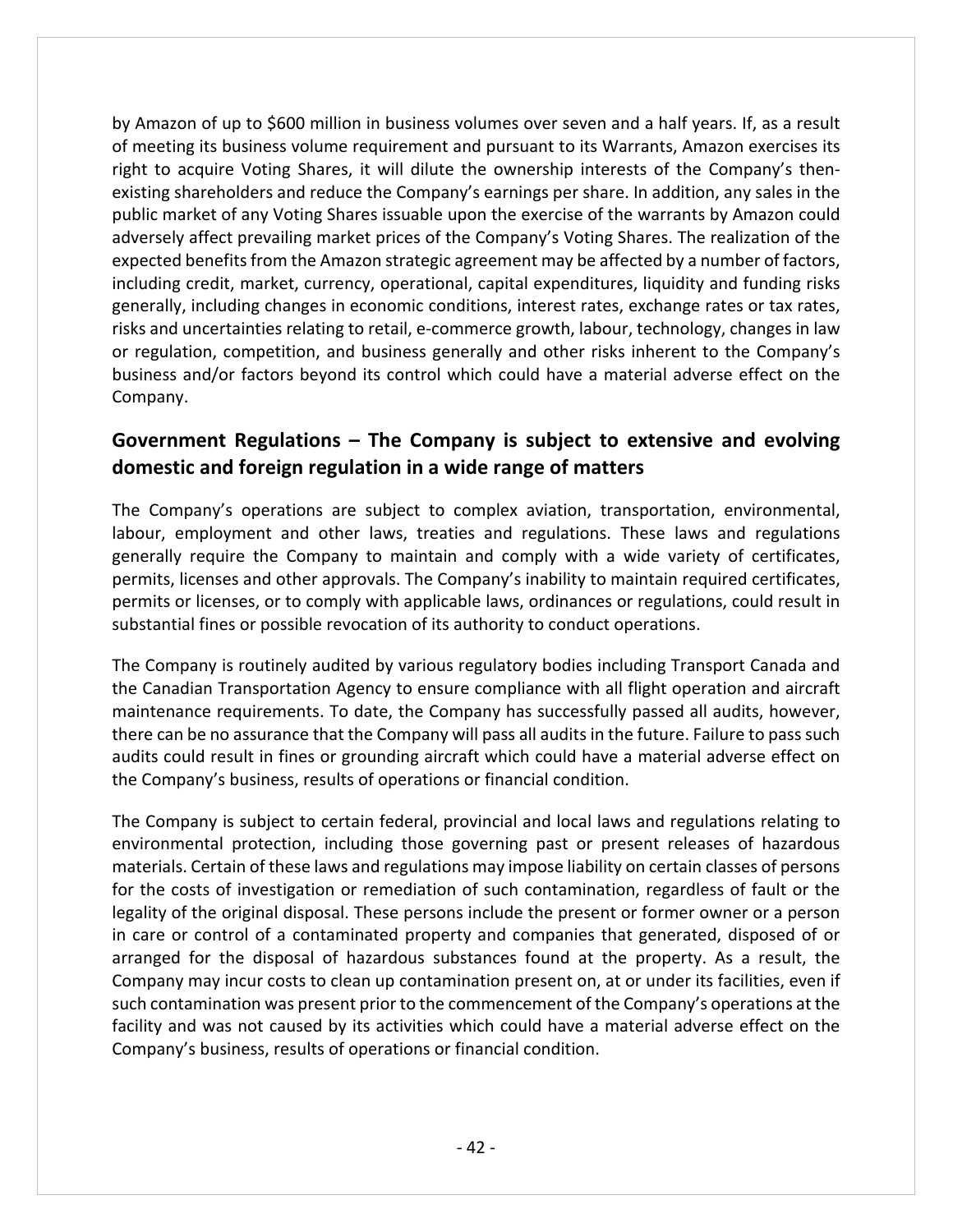With widespread attention on climate change has come recent efforts by the Canadian government to reduce greenhouse gas emissions. In short, the federal *Greenhouse Gas Pollution Pricing Act* requires that provinces that lack their own form of pricing for greenhouse gas emissions, including Manitoba, New Brunswick, Saskatchewan and Ontario, impose a carbon tax on airlines operating flights within provinces that fall under the federal system as well as intra‐ provincial flights. Outside of Canada, the international audience is paying close attention to climate change with governments and agencies founding initiatives to help reduce the carbon footprint worldwide. As a result, the Company may be subject to environment-related requirements imposed or proposed by foreign governments. These may be duplicative of, or incompatible with Canadian government requirements, resulting in increased compliance efforts and expense.

The Company cannot predict whether, or the manner in which, these or other initiatives will ultimately be implemented or their impact on the Company; however, future developments in Canada and abroad could adversely impact the Company, including by increasing its costs. While the Company is continually focused on efficiency improvements, including carbon footprint reduction initiatives, the impact to the Company of climate and other environmental initiatives may, in part, depend upon the extent to which the increased costs relating to such initiatives, if any, could be recovered, including in the form of higher cargo rates.

The Company cannot provide any assurance that existing laws, agreements, treaties or regulations will not be revised or that new laws, agreements, treaties or regulations, which could have an adverse impact on the Company's operations, will not be adopted or become applicable to the Company. For example, the Company's aircraft currently meet Transport Canada and FAA Stage III noise abatement guidelines. Any future implementation of Stage IV noise abatement guidelines would require the Company to incur expenses to ensure its aircraft meet such guidelines which expenses could negatively impact the Company's earnings. The Company also cannot provide any assurance that it will be able to recover any or all increased costs of compliance from its customers or that the business or financial condition of the Company will not be adversely affected by future changes in applicable laws and regulations.

### **Insurance Coverage and Cost – Increases in insurance costs or reduction in insurance coverage could have a material adverse effect on the Company's business, results of operations or financial condition**

The Company's operations are subject to risks normally inherent in the air cargo industry, including potential liability which could result from, among other circumstances, personal injury or property damage arising from disasters, accidents or incidents involving aircraft operated by the Company or its agents. The availability of, and ability to collect on, insurance coverage is subject to factors beyond the control of the Company. There can be no assurance that insurance coverage will be sufficient to cover one or more large claims, or that the applicable insurer will be solvent at the time of any covered loss. There can be no assurance that the Company will be able to obtain insurance at acceptable levels and costs in the future. Further, there has been an increasing trend in the aviation insurance industry for providersto reduce, either in full or in part,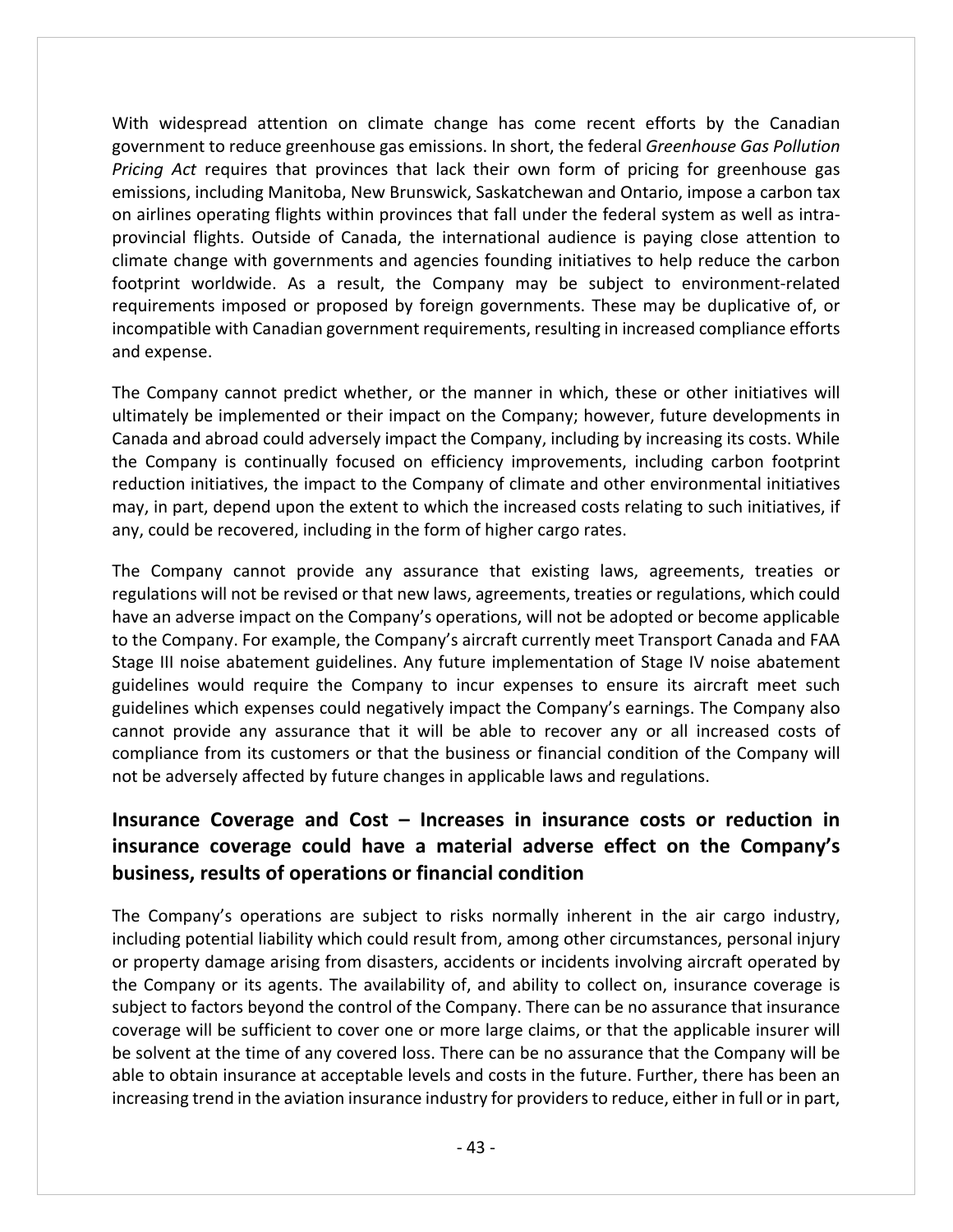the terrorism risks (including war risk insurance) that it covers. To the extent that the Canadian government is unwilling to fill this gap and provide the required coverage, the Company's insurance costs may increase and the Company may run the risk of being in breach of regulatory requirements or contractual agreements requiring specific insurance coverage be maintained. The Company may become subject to liability for hazards which it cannot or may not elect to insure because of high premium costs or other reasons or for occurrences which exceed maximum coverage under its policies. The occurrence of an aircraft-related accident or mishap involving the Company could have a material adverse effect on the Company's business, results of operations or financial condition. In addition, the Company does not carry any business interruption insurance.

### **Dependence on Technology and Cyber Security – The Company relies heavily on technology to operate its business and any technology systems failure or data breach could have a material adverse effect on the Company's business, results of operations or financial condition**

In today's connected business environment, various aspects of an organization's business activities are carried out in "cyberspace". Cyberspace is where people and organizations create an electronic presence and engage in virtual activities, exchanging information, products and services through the Internet. While operating in cyberspace offers advantages; it also makes organizations vulnerable to cyber attacks by criminals with far‐reaching consequences beyond the theft of information and financial losses. The Company continues to develop and enhance its cyber security in response to cyberspace risks to protect computer systems and data from threats originating in cyberspace. A security breach can cause significant implications that may include disruption in operations, significant financial losses, legal obligations and negative effects on the Company's reputation, any and all of which could have a material adverse effect on the Company's business, results of operations or financial condition. The Company has engaged security experts to enhance its cyber security strategy and has secured appropriate insurance coverage to offset potential losses on operation due to a security breach. However, there can be no assurance that the measures will be adequate to protect against all cyber risks or that insurance can cover all losses as a result of any breach. As of the date hereof there have been no incidents of security breach noted by the Company or its security advisors but any such breach could have a material adverse effect on the Company's business, results of operations or financial condition.

In addition to cyber attacks, the technology the Company relies on, including third party technology, is also subject to a variety of sources of failure, some of which are beyond the Company's control, including power failures, natural disasters, third party suppliers' acts or omissions and software failures. The costs of remedying any failed system could be expensive and any such failure could result in business delays and service disruptions, which could have a material adverse effect on the Company's business, results of operations or financial condition.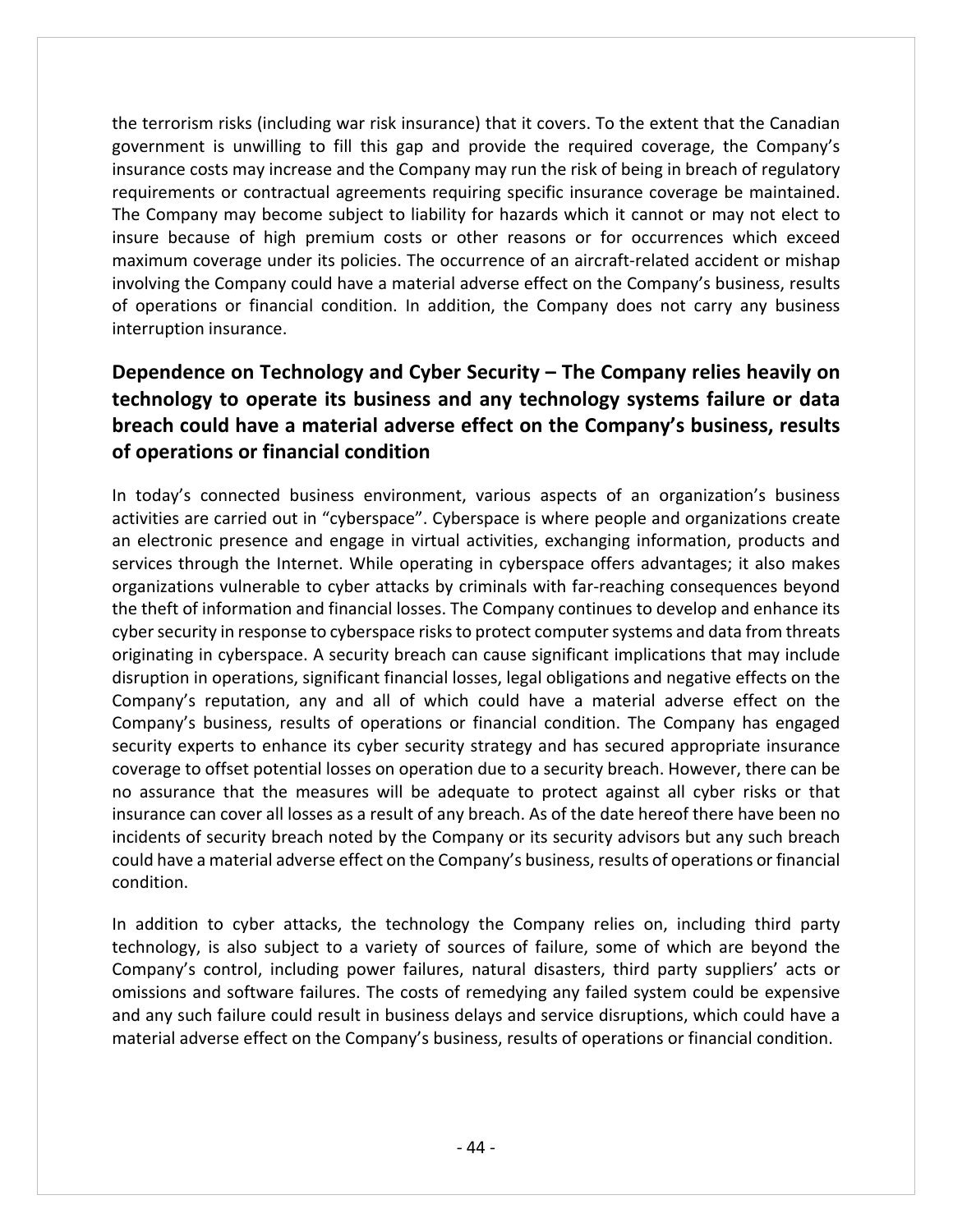**Maintaining Leased Aircraft and Availability of Future Aircraft – The Company may not be able to replace owned aircraft or maintain favorable leases or financing for future aircraft, which could have a material adverse effect on the Company's business, results of operations or financial condition**

The Company currently owns and operates eight B757‐200, and four B767‐300 and has seven B767‐300 that are under finance lease. It also leases one B767‐200 aircraft. The Company also owns two Challenger 601 aircraft and a B767‐200 passenger aircraft which are operating under a charter agreement with a third party . The success of the Company will depend, in part, on its ability to replace owned aircraft when necessary and to maintain favorable leases for its leased aircraft. There can be no assurance that the Company will be able to lease or purchase aircraft in the future on acceptable terms or to maintain favorable leases for its aircraft or be able to arrange financing for its current commitment of aircraft purchases or future replacements and expansions. Such risk could have a material adverse effect on the Company's business, results of operations or financial condition.

### **Fixed Costs – Due to the nature of the Company's business, the inflexibility of high fixed costs could have a material adverse impact on the Company's earnings**

The Company is subject to a high degree of operating leverage. Since fixed costs comprise a proportion of the operating costs of each flight route, the expenses of each flight route do not vary proportionately with the amount of shipments that the Company carries. Accordingly, a decrease in the Company's revenues could result in a disproportionately higher decrease in the Company's earnings as expenses would remain unchanged.

### **Fuel Prices and Availability – Decreases in the availability of fuel and increases in fuel prices could have a material adverse effect on the Company's business, results of operations or financial condition**

The Company requires significant quantities of fuel for its aircraft. Historically, fuel costs represented 25% to 30% of the Company's direct operating cost. The Company is therefore exposed to commodity price risk associated with variations in the market price for petroleum products. The price of fuel is sensitive to, among other things, the price of crude oil, which has increased dramatically over the past few years, refining costs, and the cost of delivering the fuel. Although the Company historically has implemented fuel surcharges to mitigate the earnings impact of unusually high fuel prices, competitive and other pressures may prevent the Company from passing these costs on to its customers in the future. The Company cannot provide any assurance that its supply of fuel will continue uninterrupted, that rationing will not be imposed or that the prices of, or taxes on, fuel will not increase significantly in the future. An extremely high fuel cost could adversely affect customer volumes as other cheaper modes of transportation are sought. Increases in prices that the Company is unable to pass on to its customers could have a material adverse effect on the Company's business, results of operations or financial condition.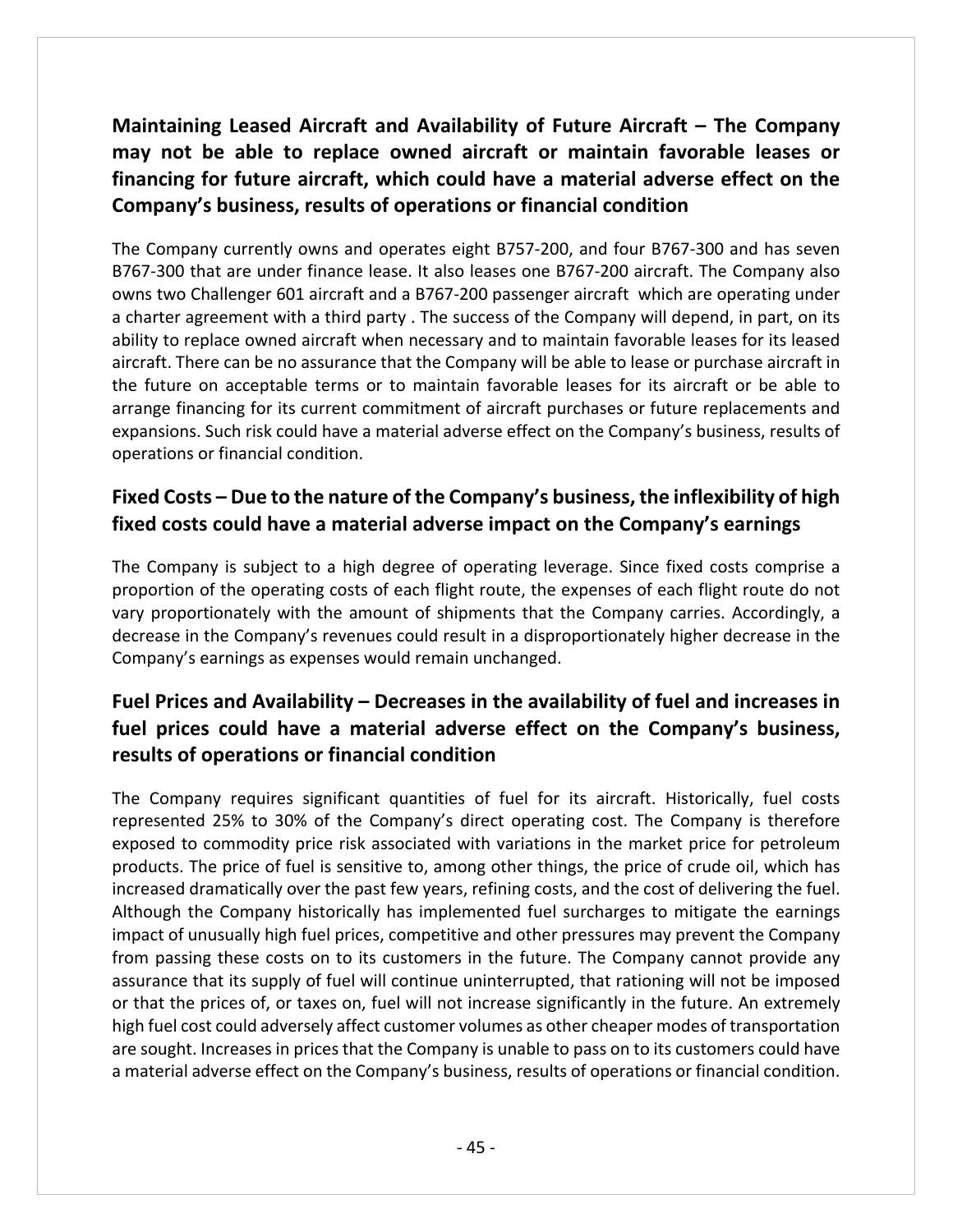**Costs Related to Mechanical and Maintenance Problems and Replacement of Equipment and Parts – Increasing maintenance costs, both expected and unexpected, associated with an aging aircraft fleet are outside of the Company's control and could have a material adverse effect on the Company's business, results of operations or financial condition**

Maintenance costs will increase as our fleet ages. It includes overhaul of engines, landing gears, APUs and airframes in addition to ongoing maintenance requirements. The Company has a maintenance program schedule and monitors the maintenance of aircraft for owned and leased aircraft. Although costs related to mechanical problems and to maintenance for the Company's aircraft have been forecasted and funded pursuant to its leasing arrangements and maintenance agreements, the actual costs may be higher than those anticipated. Unexpected repairs relating to mechanical problems and to maintenance are beyond the control of the Company and may have a material adverse effect on the Company's business, results of operations or financial condition. In addition, the ability of the Company to obtain equipment and replacement parts on satisfactory terms when required is not always certain. Any inability to obtain equipment or parts, or to obtain the required equipment or parts on satisfactory terms and on a timely basis could have a material adverse effect on the Company's business, results of operations or financial condition.

### **Foreign Exchange Fluctuations – A significant decrease in the Canadian dollar relative to U.S. and foreign currency could have a material adverse effect on the Company's business, results of operations or financial condition**

The Company undertakes sales and purchase transactions including aircraft maintenance costs, lease payments, loan payments, crew training and certain operating costs in foreign currencies, and therefore is subject to gains and losses due to fluctuations in the foreign currencies. Changes in the value of the Canadian dollar relative to the United States dollar or other foreign currencies could increase the costs of the Company relative to its United States or other foreign competitors and could have a negative effect on the profitability of the Company. For Fiscal 2019, the Company had a net cash flow exposure to the United States dollar of approximately U.S. \$75.2 million and to the Euro of approximately €0.7 million. As of the date of this Annual Information Form, the Company is exposed to fluctuations in the US-dollar exchange rate relating to four B767‐300 and one B767‐200 lease agreements. To the extent that the Company does not adequately hedge its foreign exchange risk, changes in the exchange rate between the Canadian dollar and the United States dollar may have a material adverse effect on the Company's business, results of operations or financial condition.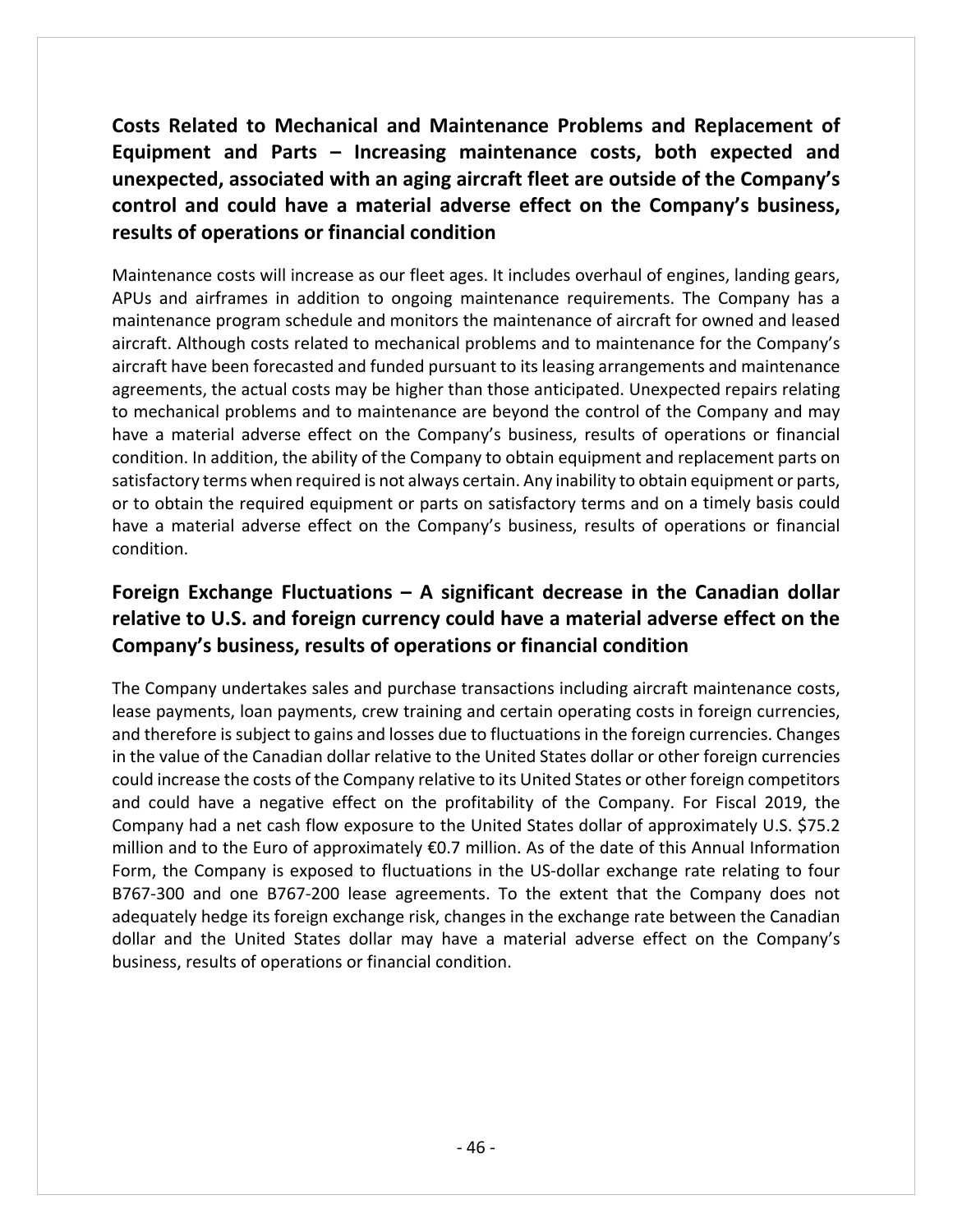### **Ability to Maintain Profitability and Manage Growth – The Company may sustain significant losses and be unable to successfully achieve and/or sustain positive net profitability or realize the objectives of any or all of its initiatives**

There can be no assurance that the Company's business and growth strategy will enable the Company to sustain positive net profitability in future periods. The Company's future operating results will depend on a number of factors, including general economic conditions, consumer confidence and demand for air cargo courier services.

Despite the pursuit of strategic and business initiatives, there can be no assurance that the Company will be successful in achieving its business initiatives or strategic plan, or that this strategic plan will enable the Company to grow at historical rates or to sustain profitability. Failure to successfully execute any material part of the Company's strategic plan, including those which seek to increase revenues, decrease costs, generate sufficient returns on capital expenditures or offset or mitigate risksfacing the Company including those described in this "Risk Factors" section, could have a material adverse effect on the Company's business, result of operations or financial condition.

There can be no assurance that the Company will be able to effectively manage its growth, and any failure to do so could have a material adverse effect on the Company's business, results of operations or financial condition.

### **Industry Risk and Economic Sensitivity – A downturn in any economy in which the Company serves could result in decreased demand for the Company's services and have a material adverse effect on the Company's business, results of operations or financial condition**

The Company serves numerous industries and customers that experience significant fluctuations in demand based on economic conditions and other factors beyond the control of the Company. Demand for the Company's services could be materially adversely affected by downturns in the businesses of its customers. The Company's revenues are impacted by the health of the economy in the regional markets in which the Company operates. Although the Company cannot specifically correlate the impact of macro-economic conditions on its business activities, the Company believes that a decline in economic conditions in Canada may result in decreased demand for the services the Company provides and, to the extent that this decline continues or increases in severity, the Company's business, results of operations or financial condition could be materially adversely affected. In addition, given the nature of the Company's business and its fixed cost structure, any prolonged impact arising from economic and geopolitical conditions, including a breakdown of political or economic relationships within or between jurisdictions where the Company does business or a deterioration of the Canadian, U.S. or international economies, could have a material adverse effect on the Company's business, results of operations or financial condition.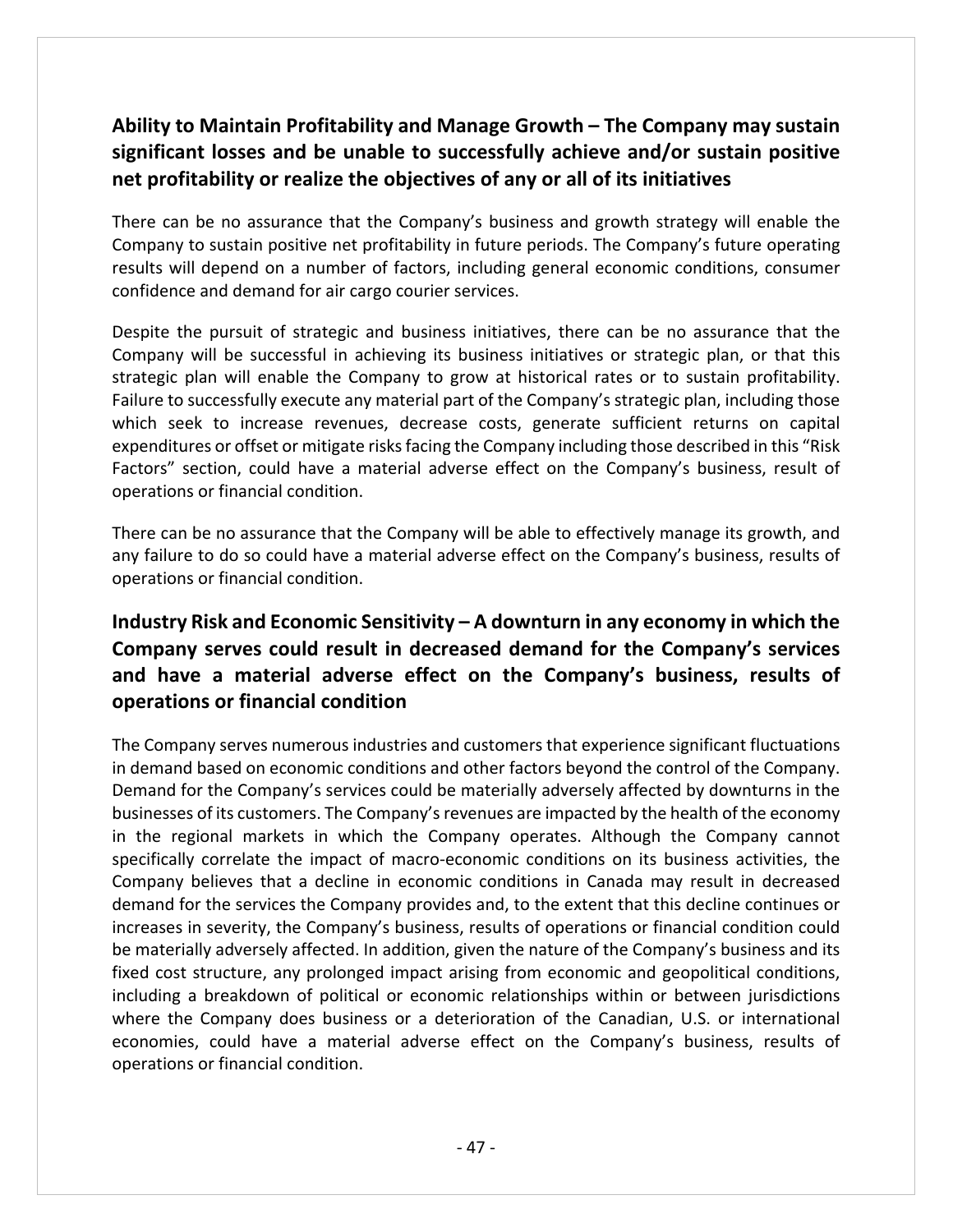### **Terrorist Activity ‐ Terrorist activity and associated security measures could have a material adverse effect on the Company's business, results of operations or financial condition**

The terrorists' attacks of September 11, 2001 and their aftermath negatively impacted the air cargo courier industry. Following the events of September 11, 2001, a host of countries including Canada introduced new cargo security programs or strengthened existing programs, with the objective to prevent cross‐border shipment of illicit goods. The impact on the industry was increased cargo scrutiny and border delays, which translates into higher indirect costs for businesses engaged in cross‐border trade. Additional terrorist attacks (whether international or domestic and whether involving the Company, another air cargo company or no air cargo company at all), the fear of such attacks or increased hostilities could further negatively impact the air cargo industry. The perceived threat of terrorist activity could lead to a decrease in customer demand for air cargo courier services, with customers choosing other methods of cargo transport, as well as the potential need for a substantial increase in insurance. The Company could experience a decrease in the use of its air cargo network as a means of transporting goods domestically and internationally and an increase in costs. Any resulting reduction in the use of the Company's cargo network and/or increase in costs could have a material adverse effect on the Company's business, results of operations or financial condition.

### **Dependence on Key Personnel and Skilled Labour – The Company is dependent on key employees and a loss or substantial turnover of such employees could have a material adverse effect on the Company**

The Company's success will be substantially dependent on the continued services of senior management of the Company. The loss of the services of one or more key members of senior management of the Company could have a material adverse effect on the Company's business, results of operations or financial condition. In addition, Cargojet operates in an industry that requires specialized skills and knowledge. Cargojet employs individuals who possess specific technical knowledge and experience in the areas of aircraft operation, aircraft maintenance, flight planning, flight dispatch, crew planning, crew training, ground handling and commercial airline cargo management. While Cargojet has not experienced material difficulty in recruiting and retaining appropriate staff to carry out its operations, the Company's continued growth depends on the ability of the Company to attract and retain skilled managers and employees and the ability of its personnel to manage the Company's growth. The inability to attract and retain key personnel could have a material adverse effect on the Company's business, results of operations or financial condition.

### **Labour Relations – Collective bargaining activities by Company employees increases the risk of labour conflicts and disruptions and could have a material**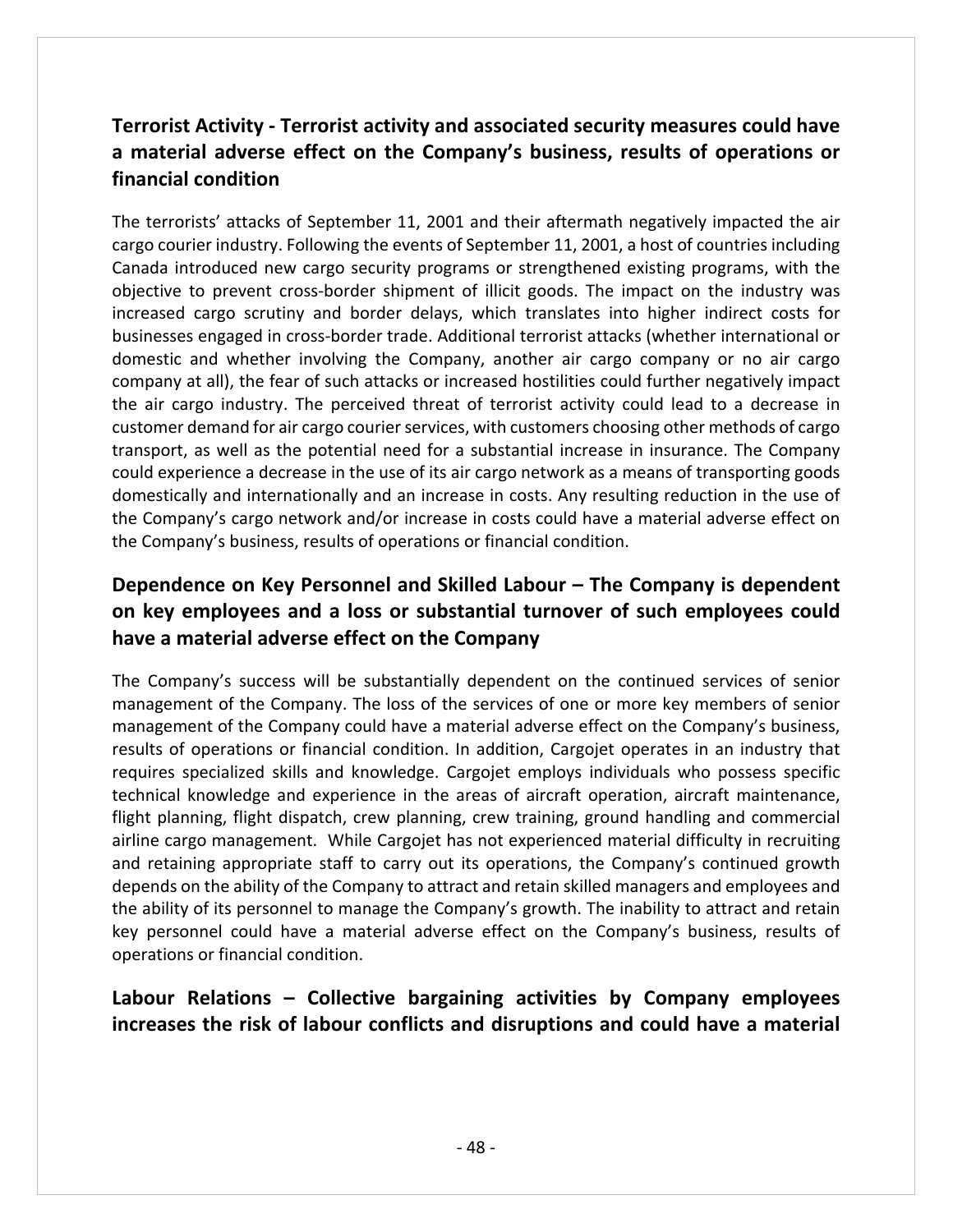### **adverse effect on the Company's business, results of operations or financial condition**

On October 19, 2012, the Company's pilots were certified as a bargaining union by the Canadian Industrial Relations Board (the "CIRB"). As of the date hereof, 181 of the Company's pilots are certified as a union by the CIRB. The Company entered into a five-year collective agreement with the union representing the Company's pilots. The pilots ratified the agreement in July, 2018.

On May 21, 2019, the Company and UNIFOR agreed to bring in changes in the terms of the agreement to meet the requirements of the Transportation Canada fatigue regulations. The changes include the extension of the contract for three more years until June 30, 2026, workload scheduling and introduction of a new incentive program.

On June 1, 2015, the CIRB certified Unifor as the bargaining agent for all cargo agents and load planners of the Company at the Halifax International Airport, consisting of 16 employees. The employees sought to have the union decertified as their bargaining agent in 2018. Such application was approved on October 22, 2018 by the CIRB.

None of Cargojet's other employees are unionized. The maintenance of a productive and efficient labour environment and the successful negotiation of collective bargaining agreements cannot be assured. Protracted and extensive work stoppages or labour disruptions such as strikes or lockouts, and any resulting collective bargaining agreement may increase labour costs or impose terms and conditions that restrict or reduce the Company's ability to sustain its business objectives or pursue its strategic initiatives, all of which could have a material adverse effect on the Company's business, results of operations or financial condition.

In addition to labour relations at the Company, there can be no assurance that there will not otherwise be any labour conflict or action that could also lead to an interruption or stoppage by key suppliers or other parties with whom the Company conducts business or relies on, such as interline partners, which could have a material adverse effect on the Company's business, results of operations or financial condition.

### **Severe Weather Patterns or Natural or Manmade Disasters – The Company has no control over weather conditions and natural and manmade disasters, any and all of which could have a material adverse effect on the Company's business, results of operations or financial condition**

Severe weather conditions and other natural or manmade disasters, including storms, floods, hurricanes, fires, earthquakes or epidemics may result in decreased revenues, as the demand for air cargo courier services may be adversely impacted. The Company may experience an increase in costs or inability to operate its business as a result of severe weather conditions or natural or manmade disasters, which could have a material adverse effect on the Company's business, results of operations or financial condition. In the event that the Company is still able to provide services to its customers during a period of severe weather, particularly during any protracted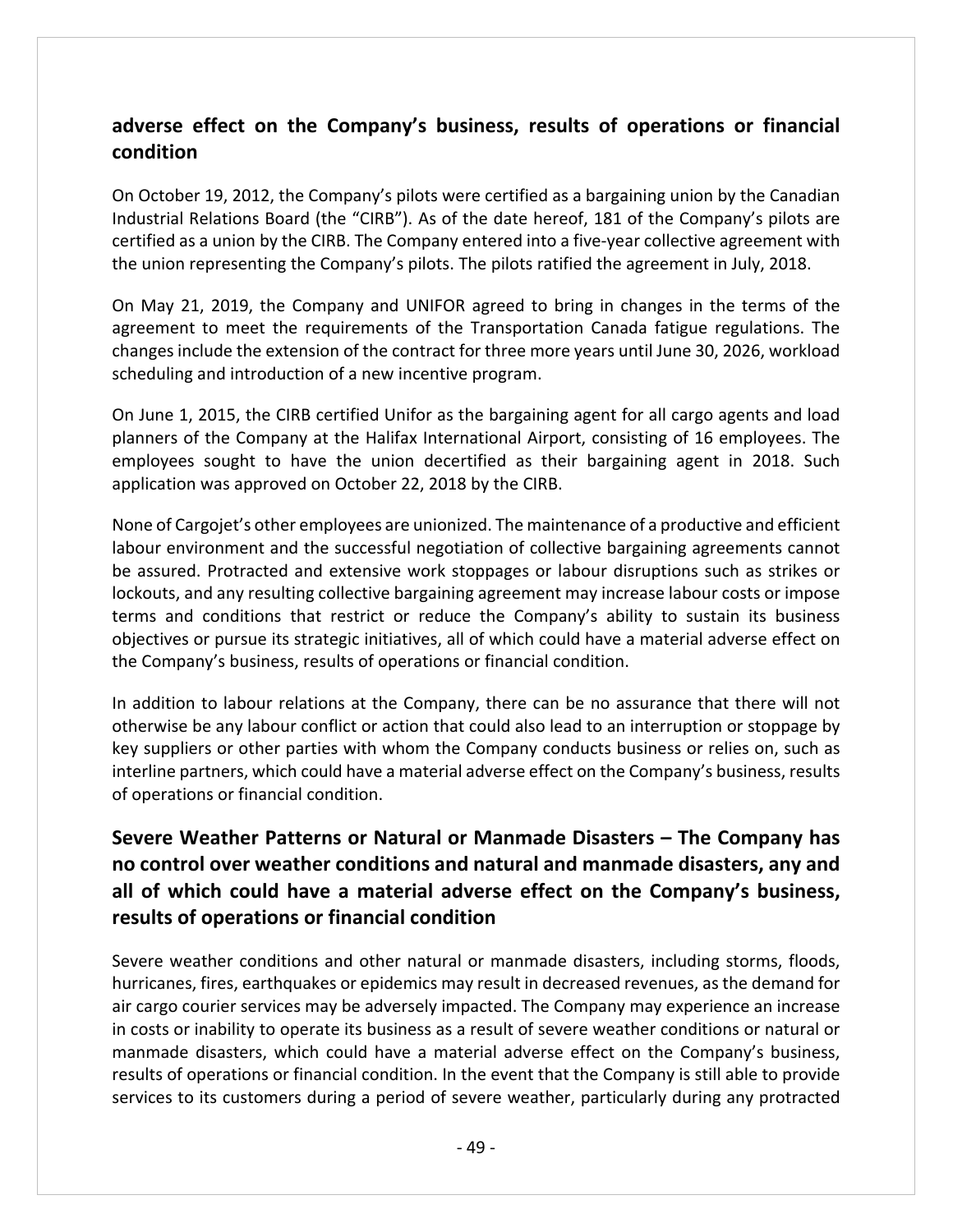period of time, there may be forced flight cancellations or the Company may not be able to deliver shipments in a timely manner. Any extended delay in meeting time sensitive shipping deadlines could have a material adverse effect on the Company's business, results of operations or financial condition.

### **Seasonal Fluctuations – Canadian and global trade flows are typically seasonal and the Company, including the businesses of the Company's customers, experiences seasonal variations**

Traditionally, the Company has experienced its best operating results in the third and fourth quarters of each year. Shipping activity is usually the best in the fourth quarter as a result of the holiday season and is usually the lowest in the first quarter. Accordingly, the seasonal nature of the business of the Company will affect the quarterly financial results of operation of the Company that will be reported.

### **Dependence on International Trade – Any change to the health of international trade conditions and law on which the Company relies could have a material adverse effect on the Company's business, results of operations or financial condition**

The principal businesses of the Company are indirectly related to, and future performance of the Company is dependent upon, the volume of international trade, including cross‐border trade between Canada and the U.S. Such trade isinfluenced by many factors, including North American and overseas economic and political conditions, major work stoppages, wars, terrorist acts or security operations, exchange controls, currency fluctuations and Canadian, US and foreign laws relating to duties, trade restrictions, foreign investment and taxation, including but not limited to the United States‐Mexico‐Canada Agreement ("**USMCA**").

Due to recent political developments in the United States, North American Free Trade Agreement is terminated and replaced with USMCA. Canada, the United States and Mexico concluded negotiations and agreed to terms on the USMCA on October 1, 2018, and signed the USMCA on November 30, 2018.

There can be no assurance that trade‐related events beyond the control of the Company, such as the failure to reach or adopt trade agreements, an increase in trade restrictions or the outcome of the ongoing negotiations and discussions related to USMCA, or at all will not have a material adverse effect on the Company's business, results of operations or financial condition.

### **Future Sales of Voting Shares by the Directors and Officers of Cargojet – Substantial sales of Voting Shares by the directors and officers of the Company could adversely affect the market price of the Voting Shares**

The directors and officers of Cargojet directly or indirectly hold in aggregate 1,019,463 Voting Shares, or approximately 6.55% of the outstanding Voting Shares on a non‐diluted basis. If the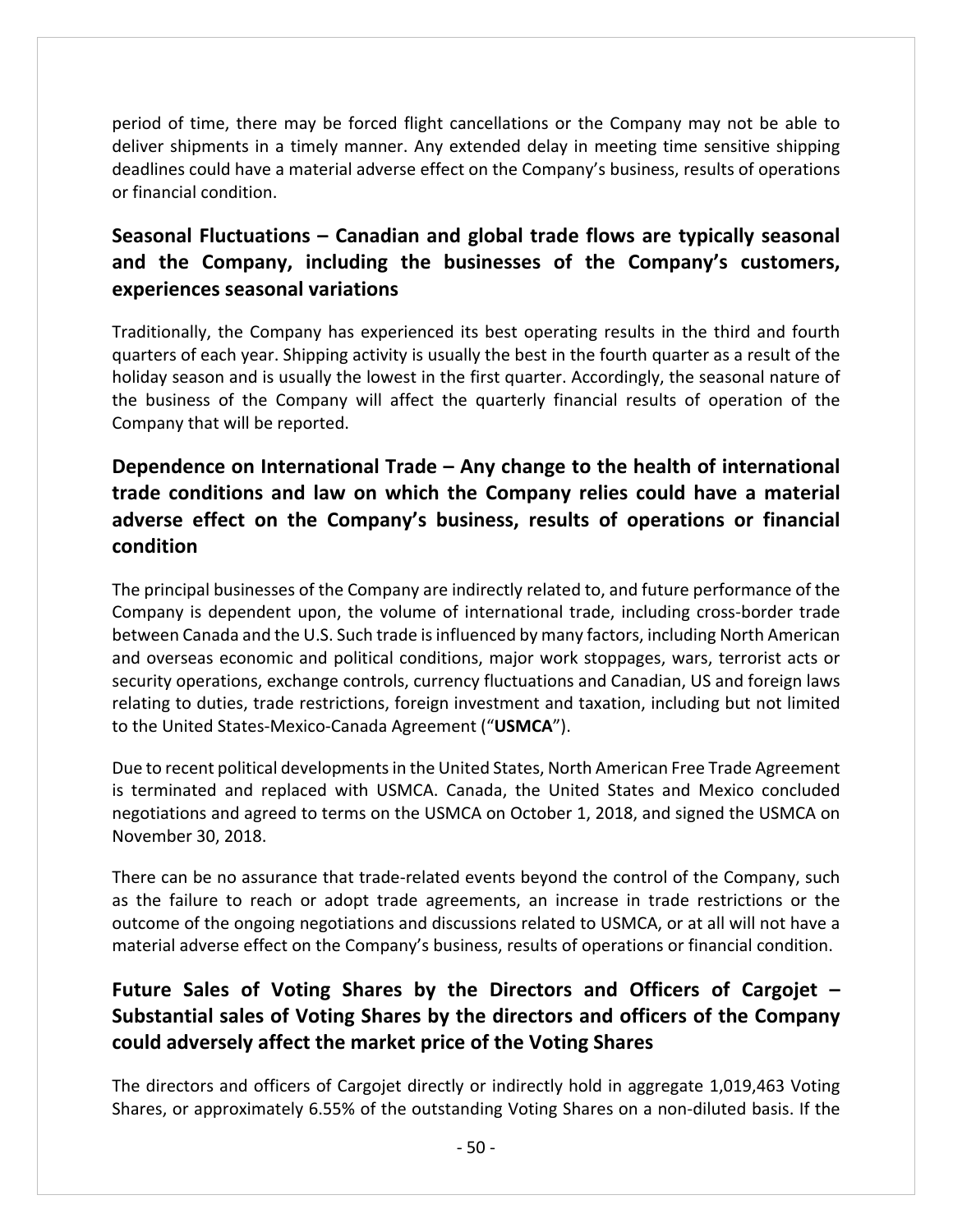directors and officers of Cargojet sell substantial amounts of Voting Shares in the public market, the market price of the Voting Shares could decrease. The perception among the public that these sales will occur could also produce such an effect.

### **Income Tax Matters – The Company is subject to audits by tax authorities and there can be no assurance that tax authorities will agree with the Company's tax filing positions**

Cargojet is subject to federal and provincial income taxes. Although the Company is of the view that all expenses to be claimed by the Company and its subsidiaries in the determination of their respective incomes under the *Income Tax Act* (Canada) (the "**Tax Act**") will be reasonable and deductible by the appropriate entity in accordance with the applicable provisions of the Tax Act, and that the allocations of income and loss of Cargojet Holdings Limited Partnership ("**CHLP**") and the Cargojet Partnership ("**CJP**") to be made for purposes of the Tax Act will be reasonable, there can be no assurance that the Tax Act or the interpretation of the Tax Act will not change, or that the Canada Revenue Agency ("**CRA**") or the provincial taxing authority will agree. Counsel can provide no opinion with respect to the reasonableness of any expense or of the allocation of income by a partnership. If the CRA or any provincial tax authority successfully challenges the deductibility of expenses or the allocation of income, Cargojet's liability to income tax may increase.

### **Increase in Interest Rates – An increase in market interest rates may have an adverse effect on the market price of the Company's Voting Shares**

One of the factors that may influence the price of the Voting Shares in public trading markets will be the annual cash-on-cash return from dividends by the Company on the Voting Shares as compared to cash-on-cash returns on other financial instruments. Thus, an increase in market interest rates will result in higher cash‐on‐cash returns on other financial instruments, which could adversely affect the market price of the Voting Shares.

### **Future Legal Proceedings – The Company may become subject to future legal proceedings which may result in unanticipated costs and could have a material adverse effect on the Company's business, results of operations or financial condition**

In the course of operating its business, the Company may become subject to various claims and litigation including with respect to its contractual arrangements and current or new laws and regulations. As a result of potential future legal proceedings, the Company may be required to pay significant sums of money in the form of legal fees, judgments or settlements. Any future claims or litigation and any resulting monies owed could have a material adverse effect on the Company's business, results of operations or financial condition.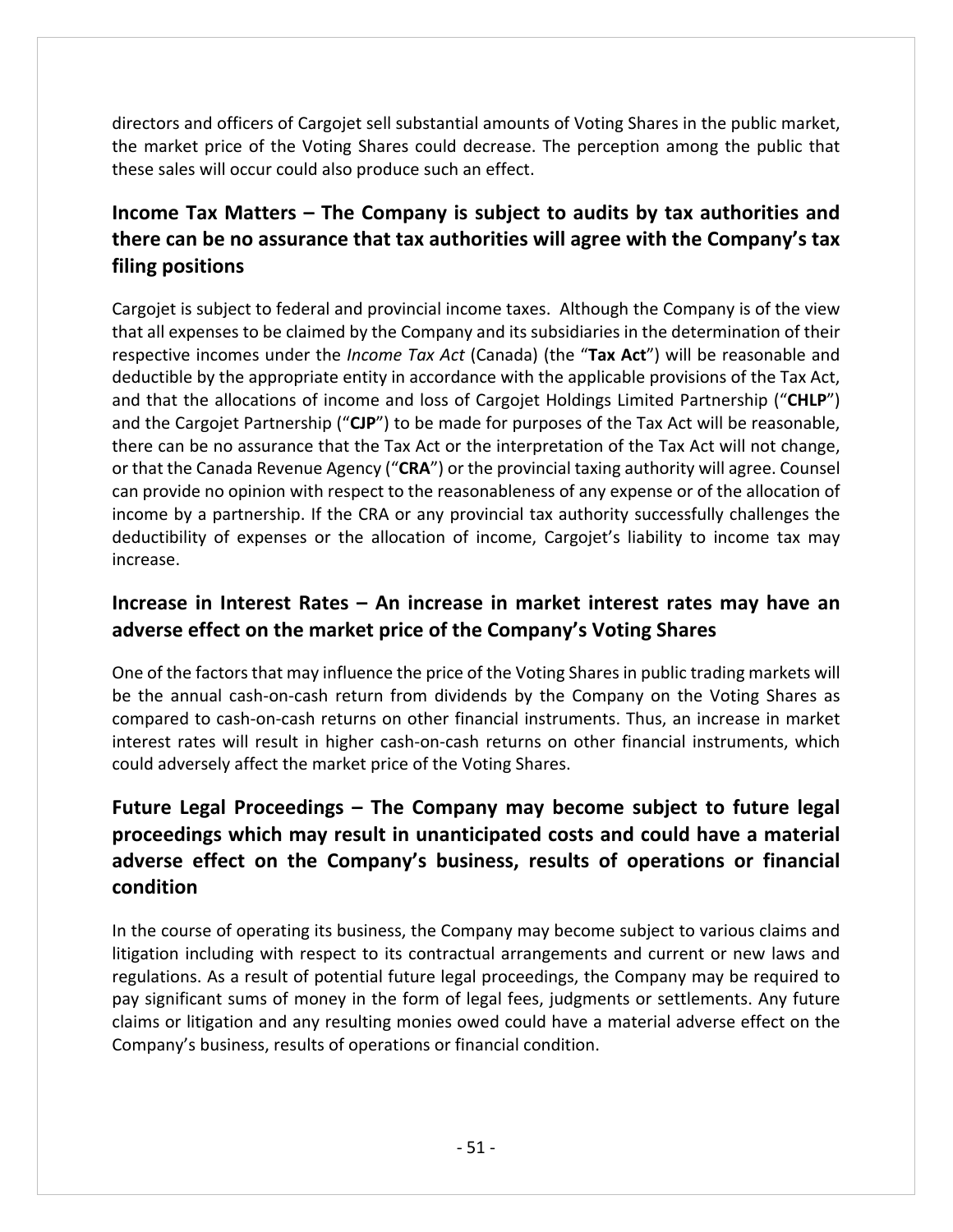### **Interline Partnerships and Alliances – Departure of a key interline partner or its failure to meet its obligations could have a material adverse effect on the Company's business, results of operations or financial condition**

The Company has entered into several strategic interline partnerships/alliances thus providing customers with seamless air cargo courier services around the world to all destinations to and from Canada. The loss of a significant interline partner or its failure to meet its obligations towards the Company could have a material adverse effect on the Company's business, results of operations or financial condition.

### **Key Supplies and Suppliers – The Company's failure or inability to obtain certain goods and services from key suppliers on favorable terms could have a material adverse effect on the Company's business, results of operations or financial condition**

The Company is dependent upon its ability to source, on favorable terms and costs, sufficient quantities of goods and services of desirable quality, in a timely manner, including those required for the Company's business or operations, such as fuel, aircraft and related parts, aircraft maintenance services, and information technology systems and services. If for any reason the Company is required to find new suppliers, including by reason of suppliers increasing their rates, the transition to new or alternative suppliers may not be possible or may take a significant amount of time or require significant resources. A failure, refusal or inability of a supplier may arise as a result of a wide range of causes, many of which are beyond the Company's control. Any failure or inability of the Company to successfully source goods and services, or to source goods and services of desirable quality on terms and pricing and within the timeframes acceptable to the Company, could have a material adverse effect on the Company's business, results of operations or financial condition.

### **Financial Risks**

### **Declaration of Dividends – There can be no assurance that dividends will be distributed on a regular basis or at all**

Dividends are dependent on cash flows of the Company. The declaration and payment of future dividends will be at the discretion of the Board, are subject to restrictions under our Credit Facility and may be affected by various other factors, including our earnings, levels of indebtedness, financial condition and legal or contractual restrictions. While it is the intention of the Board of Directors, subject to financial results, capital requirements, available cash flow and any other factors that the Board may consider relevant, to declare a quarterly dividend on an ongoing basis, there can be no assurance that we will have the financial flexibility to pay dividends at the same rate (or at all) in the future.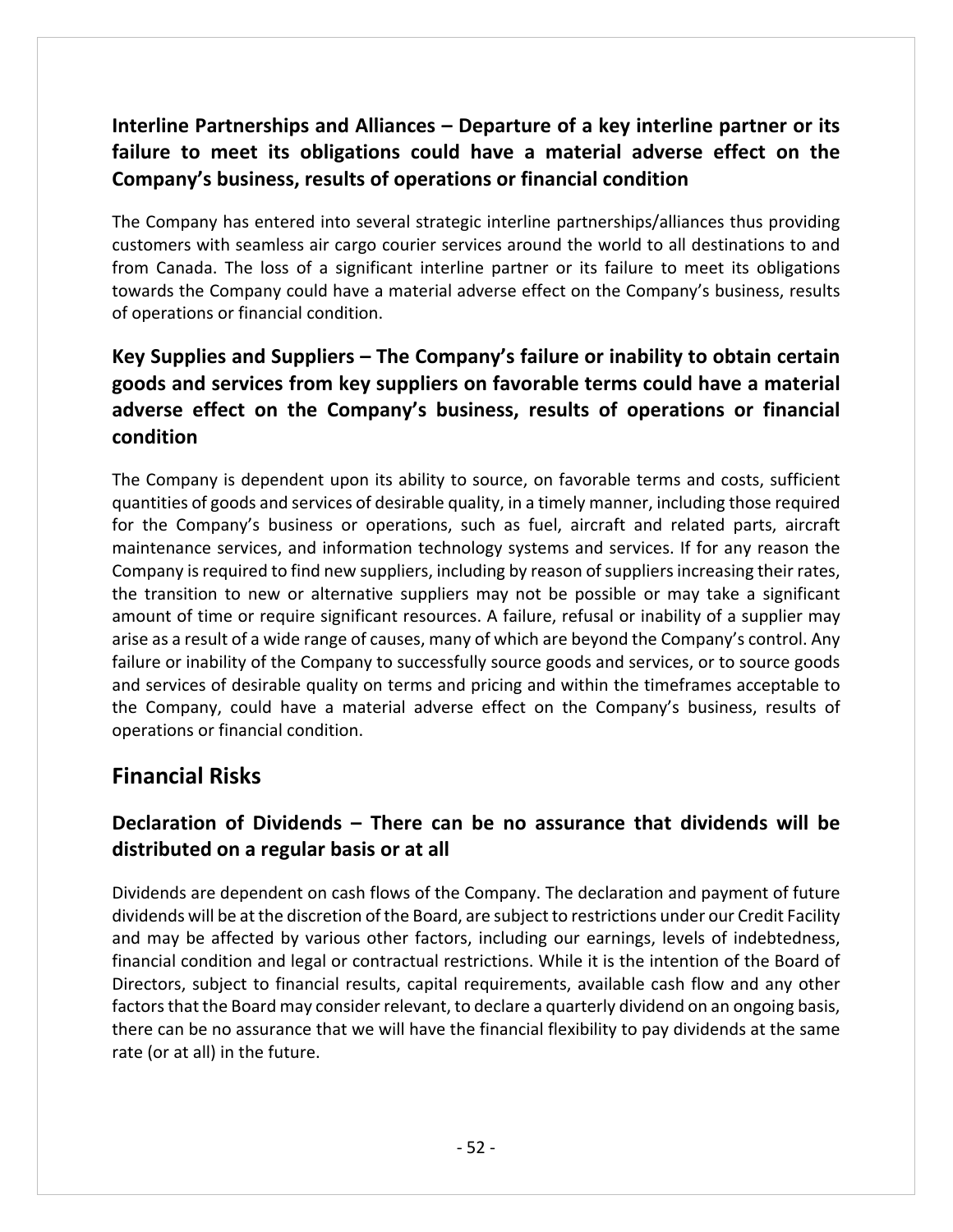### **Potential Volatility of Voting Share Price – There are a variety of factors that may cause the market price of the Company's Voting Shares to significantly fluctuate**

The market price of our Voting Shares could be subject to significant fluctuations. Some of the factors that may cause the market price of our Voting Shares to fluctuate include:

- volatility in the market price and trading volume of comparable companies;
- actual or anticipated changes or fluctuations in our operating results or in the expectations of market analysts;
- adverse market reaction to any indebtedness we may incur or securities we may issue in the future;
- short sales, hedging and other derivative transactions in our Voting Shares;
- litigation or regulatory action against us;
- investors' general perception of us and the public's reaction to our press releases, our other public announcements and our filings with Canadian securitiesregulators, including our financial statements;
- publication of research reports or news stories about us, our competitors or our industry;
- positive or negative recommendations or withdrawal of research coverage by securities analysts;
- changes in general political, economic, industry and market conditions and trends;
- sales of our Voting Shares by existing shareholders;
- recruitment or departure of key personnel;
- significant acquisitions or business combinations, strategic partnerships, joint ventures or capital commitments by or involving us or our competitors; and
- the other risk factors described in this section of this Annual Information Form.

Additionally, these factors, as well as other related factors, may cause decreases in asset values that are deemed to be other than temporary, which may result in impairment losses. As well, certain institutional investors may base their investment decisions on consideration of our environmental, governance and social practices and performance against such institutions' respective investment guidelines and criteria, and failure to satisfy such criteria may result in limited or no investment in our Voting Shares by those institutions, which could materially adversely affect the trading price of our Voting Shares. There can be no assurance that fluctuations in price and volume in our Voting Shares will not occur. If such increased levels of volatility and market uncertainty continue for a protracted period of time, our operations and the trading price of our Voting Shares may be materially adversely affected.

In addition, broad market and industry factors may harm the market price of our Voting Shares. Hence, the price of our Voting Shares could fluctuate based upon factors that have little or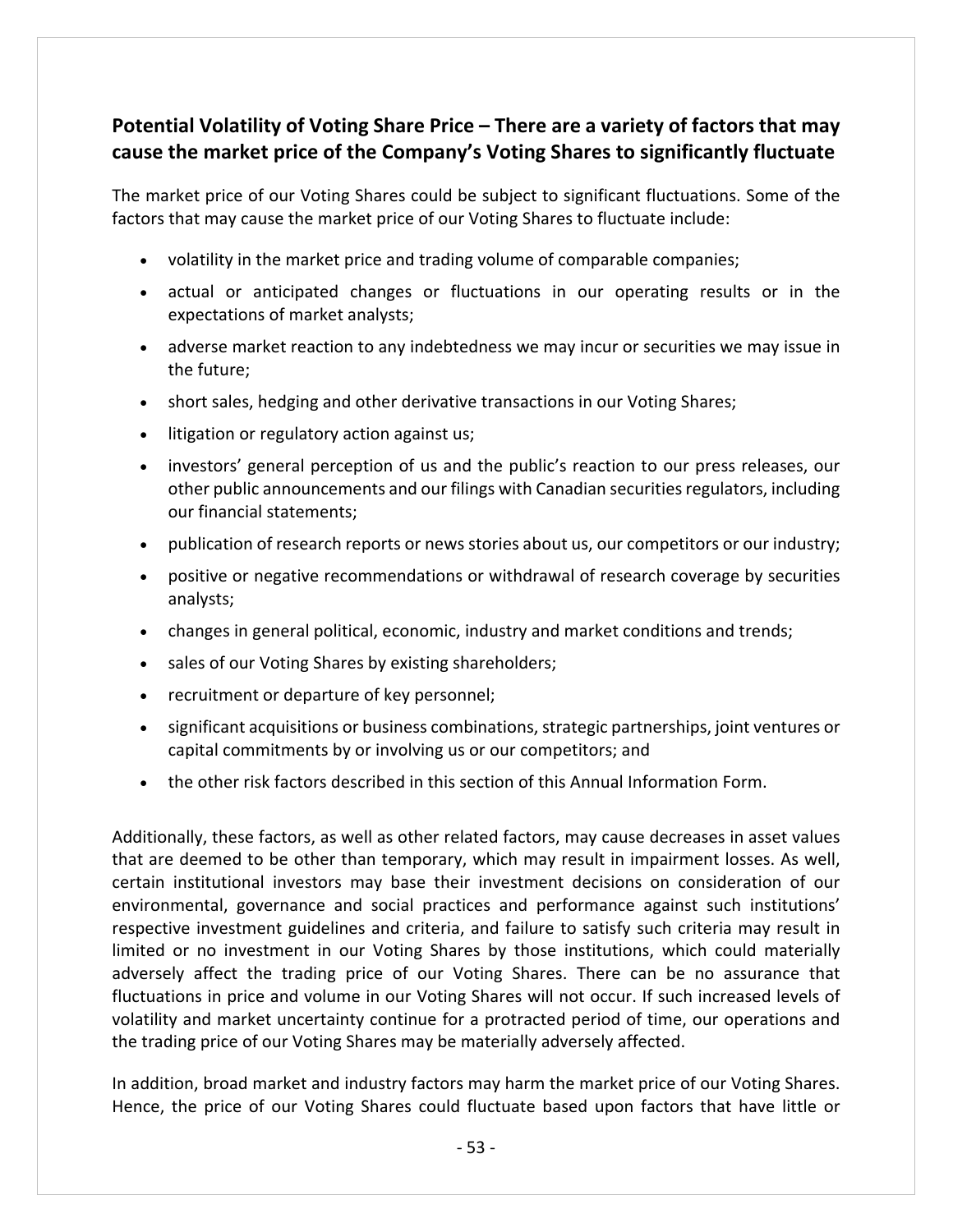nothing to do with us, and these fluctuations could materially reduce the price of our Voting Shares regardless of our operating performance. In the past, following a significant decline in the market price of a company's securities, there have been instances of securities class action litigation having been instituted against that company. If we were involved in any similar litigation, we could incur substantial costs, our management's attention and resources could be diverted and it could harm our business, operating results or financial condition.

## **LEGAL PROCEEDINGS**

The Company is not aware of any legal proceedings or regulatory actions to which the Company is a party or of which any of the Company's properties are subject, nor have any such proceedings or actions been pending during Fiscal 2019. In addition, no such other proceedings or actions are currently known by the Company to be contemplated.

## **REGULATORY ACTIONS**

During Fiscal 2019, the Company has not been subject to any penalties or sanctions imposed against it by a court relating to securities legislation or by a securities regulatory authority, and has not entered into any settlement agreements before a court relating to securities legislation with a securities regulatory authority.

## **INTEREST OF MANAGEMENT AND OTHERS IN MATERIAL TRANSACTIONS**

Other than as set out below or elsewhere in this Annual Information Form, no (i) director or executive officer of the Company, (ii) shareholders of Cargojet that, to the knowledge of the Company, beneficially own, or control, directly or indirectly, more than 10% of any class ofshares of Cargojet, or (iii) any associate or affiliate of the persons referred to in (i) or (ii), has or had any material interest, direct or indirect, in any transaction within the three most recently completed financial years or during the current financial year prior that has materially affected or is reasonably expected to materially affect the Company or any of its subsidiaries.

## **TRANSFER AGENT AND REGISTRAR**

The transfer agent and registrar for the Voting Shares is Computershare Investor Services Inc. at its principal transfer office in Toronto. The trustee for the 5.75% 2024 Debentures and the 5.75% 2025 Debentures is Computershare Trust Company of Canada at its principal transfer office in Toronto.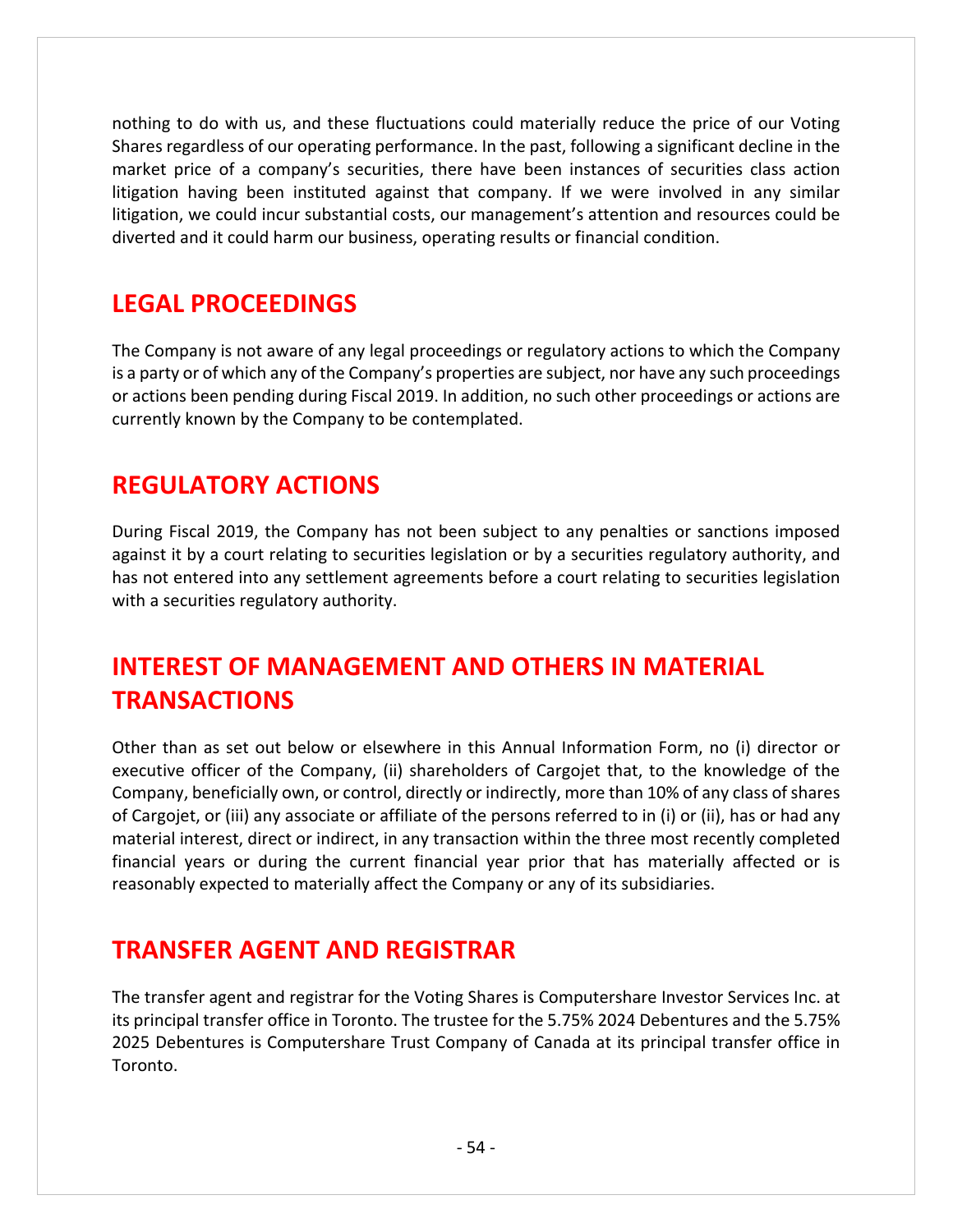## **MATERIAL CONTRACTS**

The following are the only material contracts, other than those contracts entered into in the ordinary course of business, which the Company has entered into during Fiscal 2019, or entered into before such year but which are still in effect. Each of the summaries below describes certain material provisions of the relevant material contract and issubject to, and qualified in its entirety by reference to, the relevant material contract, a copy of which is available under the Company's profile on SEDAR at www.sedar.com.

### **Warrant Certificate**

On August 23, 2019, as part of the strategic agreement with Amazon, the Company issued to the Warrantholder the Warrants, in two tranches, on the conditions and terms described in a warrant certificate representing such Warrants (the "**Warrant Certificate**"). The First Tranche Warrants entitle the Warrantholder to acquire up to 1,589,231 Variable Voting Shares of the Company, representing 9.9% of the Voting Shares, including vested options and outstanding restricted share units, on a post-exercise basis as of the date of issuance of the Warrants, subject to satisfaction of vesting conditions and certain anti‐dilution adjustments. The exercise price of the First Tranche Warrants is \$91.78 is based on the 30‐day VWAP of the Voting Shares immediately prior to the date of the issuance of the Warrants. 401,331 First Tranche Warrants vested immediately on issuance of the Warrants, and the remaining First Tranche Warrants will vest in specified increments over a period of six and a half years, with vesting tied to the delivery by Amazon of up to \$400 million in business volumes during the same term.

The Second Tranche Warrants entitle the Warrantholder to acquire up to 802,650 Variable Voting Shares of the Company, representing 5.0% of the Voting Shares on a fully-diluted and postexercise basis as of the date of issuance of the Warrants, subject to satisfaction of vesting conditions and certain anti‐dilution adjustments. The exercise price of the Second Tranche Warrants will be based on the 30‐day VWAP determined at the earlier of**:** (a) the second anniversary of the date of issuance of the Warrants and (b) the date on which the First Tranche Warrants are fully vested. The Second Tranche Warrants will vest in specified increments over a period ofseven and a half years, with vesting tied to the delivery by Amazon of up to an additional \$200 million in business volumes during the same term.

The First Tranche Warrants and the Second Tranche Warrants together represent a right acquire in the aggregate up to 2,391,881 Variable Voting Shares of the Company, representing 14.9% of the Voting Shares on a fully‐diluted and post‐exercise basis as of the date of issuance of the Warrants, assuming full vesting.

In accordance with the terms of the Warrants, certain customary adjustments shall be made to the Warrants and/or the exercise price of the Warrants, as applicable, to account for, among other things, (i) changes in share capital of the Company; (ii) certain issuances of Voting Shares in respect of principal amount outstanding or interest payable on securities convertible, exercisable or exchangeable for Voting Shares (excluding any issuance of Voting Shares on the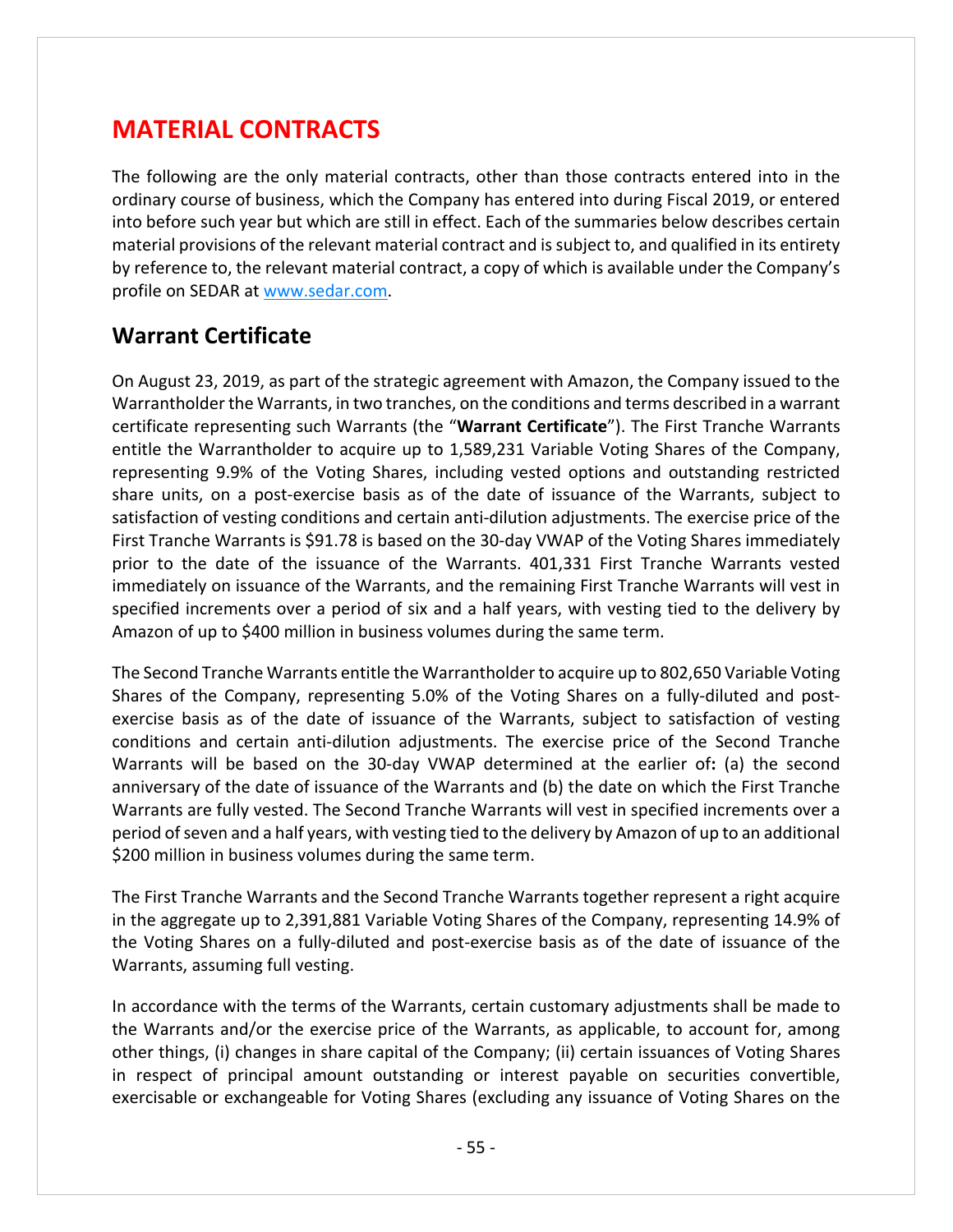conversion of the Company's convertible unsecured convertible debentures due December 31, 2021); or (iii) certain distributions of extraordinary dividends (excluding any ordinary course cash dividends). The Warrantholder is not entitled to dividend equivalents on any vested Warrants.

Upon an event constituting a "change of control" of the Company (as defined in the Warrant Certificate), all unvested Warrants will fully vest and become immediately exercisable. In the event the Company completes a business combination whereby the Voting Shares are exchanged solely for cash consideration, the Company has a right to cause the Warrantholder to exercise the Warrant in full in respect of the vested Warrants, including those that vest in connection with such business combination. The Warrantholder is also entitled to a right of first notice with respect to a proposal that could lead to a change of control of the Company.

### **Voting**

With respect to any matter, proposal or resolution submitted to shareholders of the Company at an annual or special meeting of the shareholders, the Warrantholder shall only be entitled to exercise its right to vote on a maximum of 9.9% of the then issued and outstanding Voting Shares during the term of the First Tranche Warrants and 14.9% of the then issued and outstanding Voting Shares after the First Tranche Warrant has vested in full.

During the Standstill Period (as defined below), the Warrantholder has agreed that it and its affiliates shall cause all of the Voting Shares beneficially owned by them by way of exercise of any or all Warrants to be present and/or represented for quorum purposes at each and every meeting of shareholders of the Company, and either vote "for" or abstain from voting on (but not withholding) on each business matter recommended for shareholder approval by the Company's board of directors (the "**Board**") related to the election of directors and the appointment of the auditor of the Company.

### **Transfers**

The Warrantholder has agreed to not transfer any Warrants held by it, except to a permitted transferee in accordance with the terms of the Warrant Certificate. Subject to certain exceptions, without the prior written consent of the Company, the Warrantholder shall not transfer in a private sale any Voting Shares it acquires pursuant to an exercise of any or all Warrants, to a person or group of persons who beneficially own, or who would, after giving effect to such transfer, more than 10% of the then issued and outstanding Voting Shares.

### **Standstill**

Until the earlier of the expiry of the Warrants and such time as the Warrantholder beneficially owns less than 5% of the then issued and outstanding Voting Shares (the "**Standstill Period**"), except as otherwise set forth in the Warrant Certificate, the Warrantholder has agreed to not, without the prior written consent of the Company, among other things: acquire any equity interests of the Company; solicit any proxies; requisition meetings of shareholders; nominate persons to the Board; subject any equity interests of the Company to any voting agreement;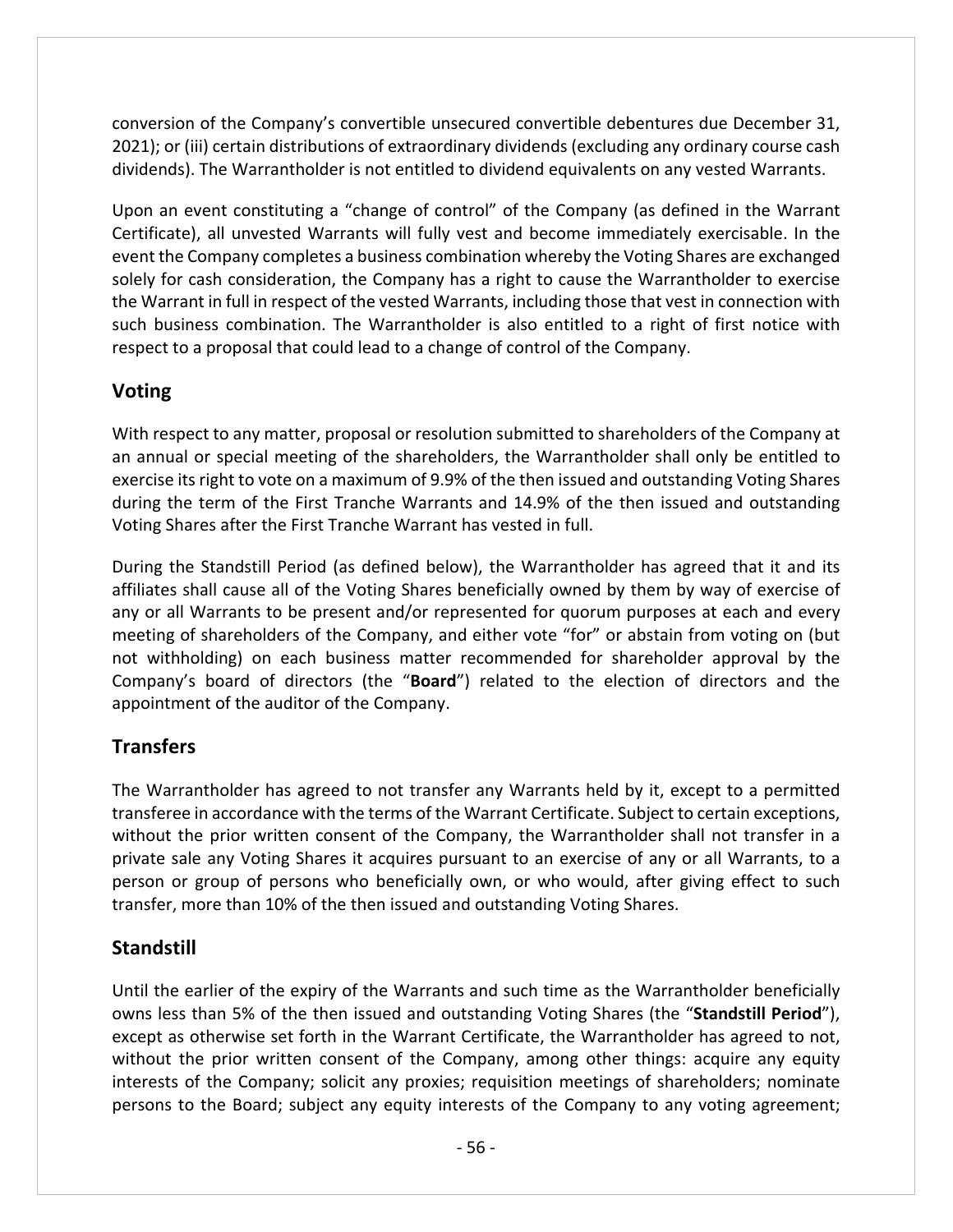propose or enter into a transaction involving the Company; take any action with respect to the preceding actions that would reasonably be expected to require the Company to make a public announcement; and advise other persons to undertake any of the foregoing.

Notwithstanding the standstill provisions, the Warrantholder and its affiliates shall not be prohibited from making and submitting to the Company or the Board any confidential proposal, inquiry or indication of interest with respect to any transaction involving the Company or the equity interests of the Company, and the standstill provisions shall become void upon public announcement by the Company that it has entered into a definitive agreement with respect to a change of control transaction with a person other than the Warrantholder or any of its affiliates.

### **Registration Rights**

The Warrantholder has the right to require the Company to use commercially reasonable efforts to file a prospectus, with applicable Canadian securities regulatory authorities, qualifying the Voting Shares held by the Warrantholder and its permitted transferees. The Warrantholder is entitled to request not more than four demand distributions in any twelve-month period, subject to certain conditions, as well as to be included as a "piggy back" holder in any distribution of Voting Shares by the Company. The Warrant Certificate also contains customary expense reimbursement and indemnification provisions in the case of a demand or piggy‐back distribution.

For more information, see the Company's material change report, dated August 23, 2019, which is available on SEDAR under the Company's corporate profile at www.sedar.com.

### **5.75% 2025 Debenture Indenture**

On April 16, 2019, the Company closed an offering of \$100,000,000 aggregate principal amount of 5.75% Debentures due April 30, 2025. On April 26, 2019, the underwriters exercised their over‐allotment option in full, resulting in the issue of an additional \$15,000,000 aggregate principal amount of 5.75% 2025 Debentures. The 5.75% 2025 Debentures are direct, senior unsecured obligations of the Company and rank subordinate to all existing and future senior secured and other secured indebtedness of the Company, and rank *pari passu* to all existing and future senior unsecured, and other unsecured and unsubordinated indebtedness of the Company. The 5.75% 2025 Debentures rank *pari passu* with the Company's 5.75% 2024 Debentures. The 5.75% 2025 Debentures bear interest at a rate of 5.75% per annum, payable semiannually in arrears on April 30 and October 31 of each year. The 5.75% 2025 Debentures will mature on April 30, 2025. The terms of the 5.75% 2025 Debentures are set out in the 5.75% 2025 Debenture Indenture dated April 16, 2019 entered into between the Company and Computershare Trust Company of Canada.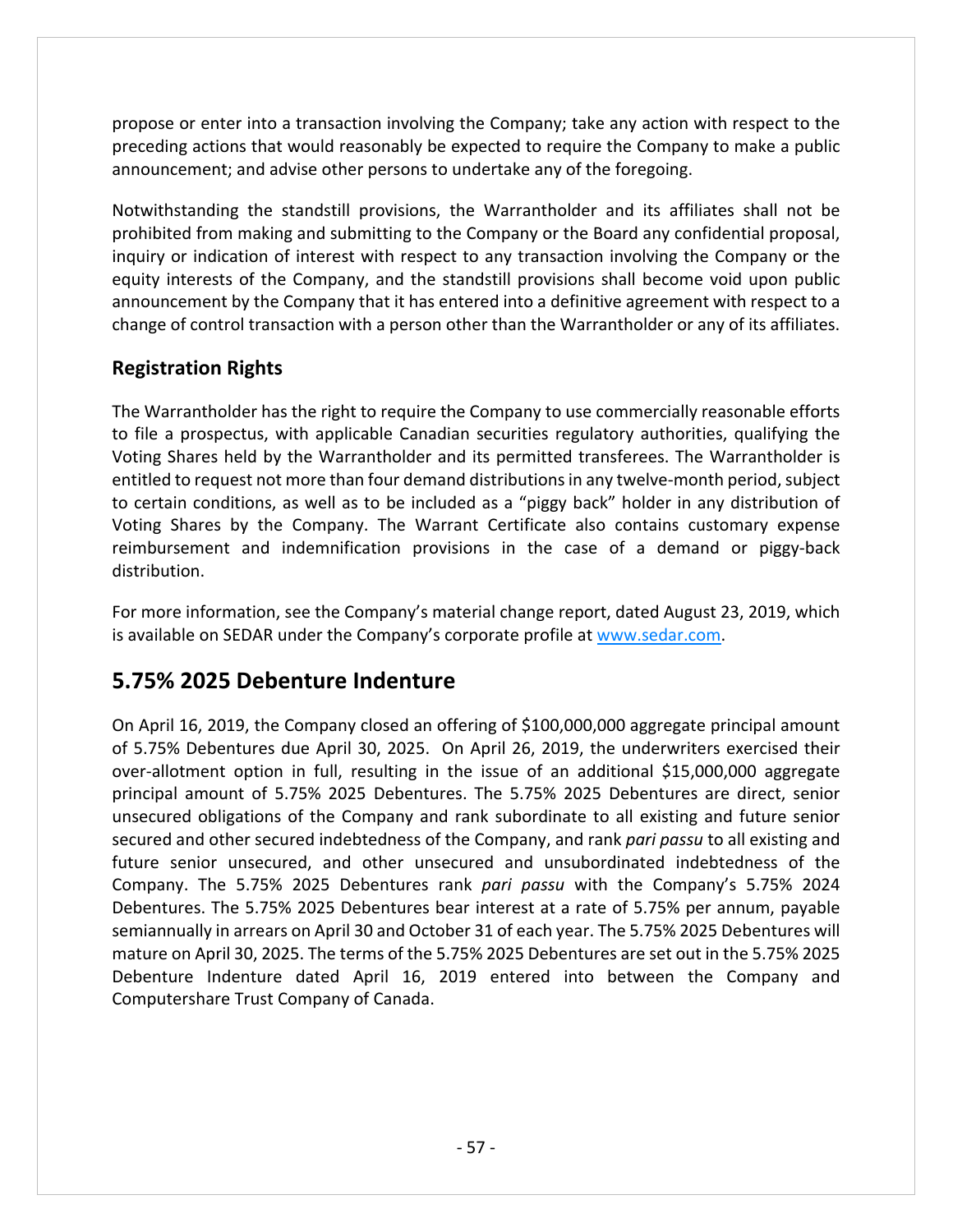### **5.75% 2024 Debenture Indenture**

On November 6, 2018 the Company closed an offering of \$75,000,000 aggregate principal amount of 5.75% Debentures due April 30, 2024. On November 8, 2018, the underwriters exercised their over-allotment option in full, resulting in the issue of an additional \$11,250,000 aggregate principal amount of 5.75% 2024 Debentures. The 5.75% 2024 Debentures are direct, senior unsecured obligations of the Company and rank subordinate to all existing and future senior secured and other secured indebtedness of the Company, and rank *pari passu* to all existing and future senior unsecured, and other unsecured and unsubordinated indebtedness of the Company. The 5.75% 2024 Debentures rank and *pari passu* to the Company's 5.75% 2025 Debentures. The 5.75% 2024 Debentures bear interest at a rate of 5.75% per annum, payable semi‐annually in arrears on April 30 and October 31 of each year. The 5.75 % 2024 Debentures will mature on April 30, 2024. The terms of the 5.75% 2024 Debentures are set out in the 5.75% 2024 Debenture Indenture dated November 6, 2018 entered into between the Company and Computershare Trust Company of Canada.

## **INTERESTS OF EXPERTS**

The auditors of the Company are PricewaterhouseCoopers LLP, Chartered Professional Accountants, Chartered Accountants, Toronto, Ontario. Cargojet's audited consolidated annual financial statements for Fiscal 2019 were filed under National Instrument 51‐102 – *Continuous Disclosure Obligations* in reliance on the report of PricewaterhouseCoopers LLP, Chartered Professional Accountants, Chartered Accountants, given on their authority as experts in auditing and accounting. PricewaterhouseCoopers LLP has confirmed to the Company that it is independent within the meaning of the Rules of Professional Conduct of the Chartered Professional Accountants of Ontario.

## **ADDITIONAL INFORMATION**

Additional information relating to the Company can be found under the Company's profile on SEDAR at www.sedar.com.

Additional information, including, without limitation, directors' and officers' remuneration and indebtedness, principal holders of the Company's securities and securities authorized for issuance under equity compensation plans will be contained in the Company's management information circular to be mailed and filed in connection with its annual and special meeting of shareholders scheduled to be held on March 30, 2020.

Additional financial information is provided in the audited consolidated annual financial statements and related management's discussion and analysis of Cargojet for Fiscal 2019.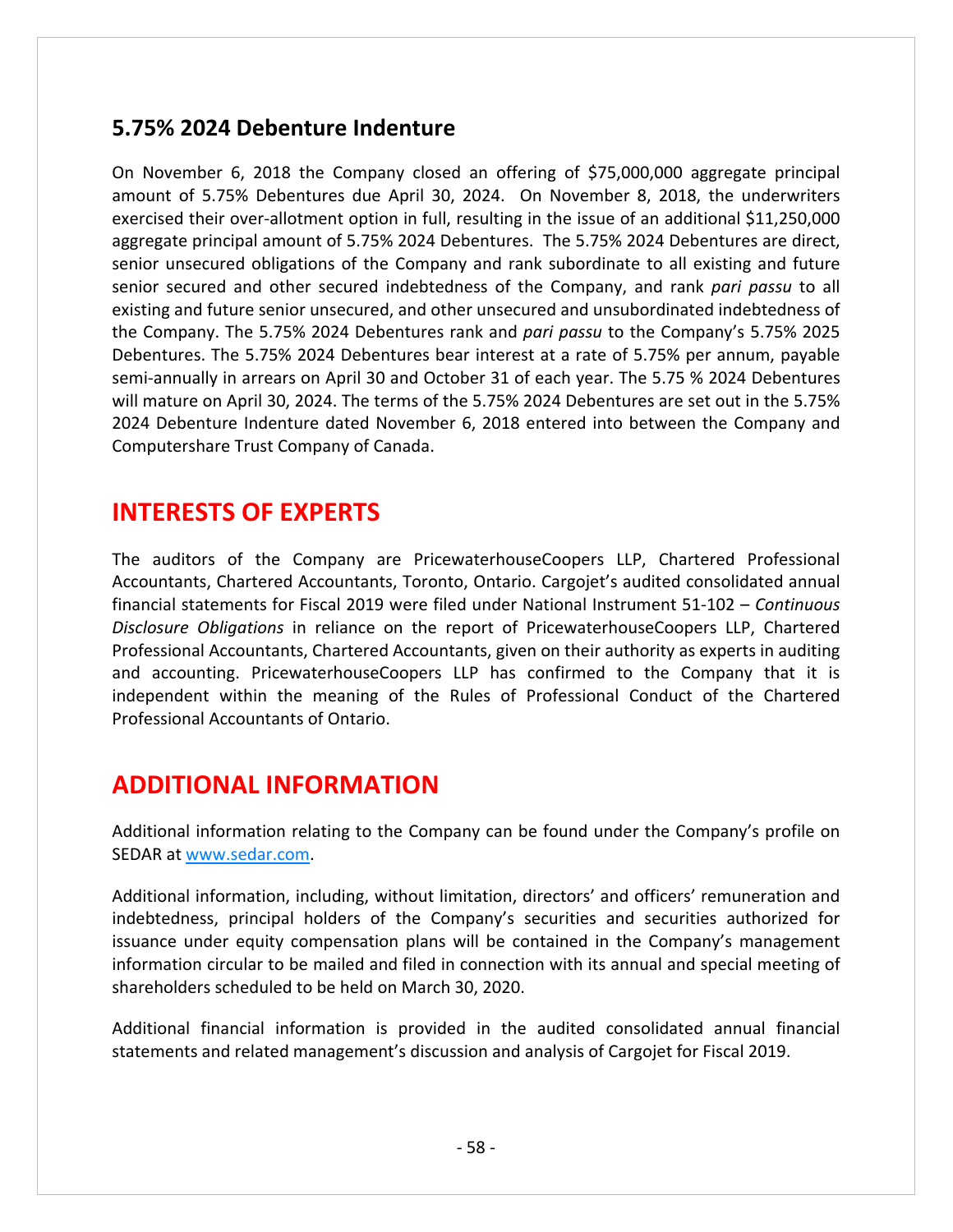#### **SCHEDULE A ‐ CHARTER OF THE AUDIT COMMITTEE**

#### **I. Purpose**

The Audit Committee's mandate isto provide assistance to the Board of Directors of Cargojet Inc. (the "**Corporation**") in fulfilling its financial reporting and control responsibility to the shareholders and the investment community.

#### **II. Composition**

The Audit Committee will be comprised of at least three directors of the Corporation, all of whom, subject to any exemptions set out in National Instrument 52‐110 *Audit Committees* ("**NI 52‐110**"), will be independent and financially literate. An "independent" director is a director who has no direct or indirect material relationship with the Corporation. A "material relationship" is a relationship that could, in the view of the Board of Directors of the Corporation, be reasonably expected to interfere with the exercise of the director'sindependent judgement or a relationship deemed to be a material relationship pursuant to NI 52‐110. A "financially literate" director is a director who has the ability to read and understand a set of financial instruments that present a breadth and level of complexity of accounting issues that are generally comparable to the breadth and complexity of the issues that can reasonably be expected to be raised by the financial statements of the Corporation.

#### **III. Responsibilities**

Responsibilities of the Audit Committee generally include, but are not limited to, the undertaking of the following tasks:

- **I.** Making recommendations to the Board of Directors of the Corporation regarding the selection, evaluation and compensation of the external auditors to be nominated for the purpose of preparing or issuing an auditor's report or performing other audit, review or attest services for the Corporation. In making such recommendations, the Audit Committee will:
	- (a) confirm the independence of the auditors and report to the Board of Directors of the Corporation its conclusions on the independence of the auditors and the basis for these conclusions; and
	- (b) meet with the auditors and financial management to review the scope of the proposed audit for the current year, and the audit procedures to be used.
- **II.** Overseeing the work of the external auditor engaged for the purpose of preparing or issuing an auditor's report or performing other audit, review or attest services for the Corporation, including the resolution of disagreements between management and the external auditor regarding financial reporting. In overseeing such work, the Audit Committee will: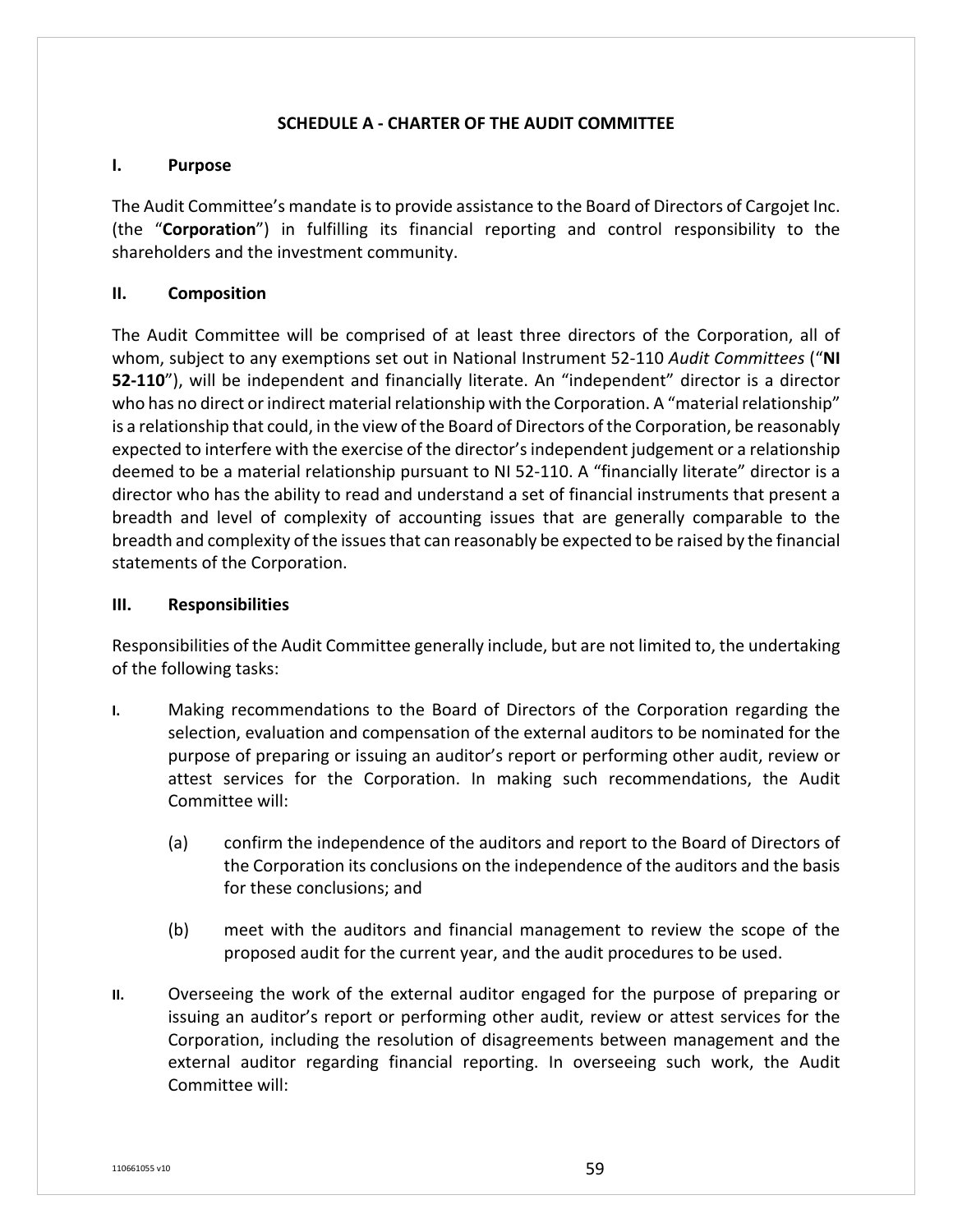- (a) review with the external auditors any audit problems or difficulties and management's response;
- (b) at least annually obtain and review a report prepared by the external auditors describing (i) the auditors' internal quality-control procedures; and (ii) any material issues raised by the most recent internal quality‐control review, or peer review, of the auditors, and reviewing any steps taken to deal with any such issues;
- (c) serve as an independent and objective party to monitor the Corporation's financial reporting process and internal control system and oversee management's reporting on internal control;
- (d) provide open lines of communication among the external auditors, financial and senior management, and the Board of Directors of the Corporation for financial reporting and control matters;
- (e) make inquiries of management and the external auditors to identify significant business, political, financial and control risks and exposures and assess the steps management has taken to minimize such risks to the Corporation; and
- (f) establish procedures to ensure that the Audit Committee meets the external auditors on a regular basis in the absence of management.
- **III.** Pre-approving all non-audit services to be provided to the Corporation or its subsidiary entities by the Corporation's external auditor, subject to any exemptions set out in NI 52‐ 110. Notwithstanding the pre‐approval process, the Audit Committee will ensure that the external auditors are prohibited from providing the following non-audit services and will determine the other non‐audit services the external auditors are prohibited from providing:
	- (a) bookkeeping or other services related to the accounting records or financial statements of the Corporation;
	- (b) financial information systems design and implementation;
	- (c) appraisal or valuation services, fairness opinions, or contribution‐in‐kind reports;
	- (d) actuarial services;
	- (e) internal audit outsourcing services;
	- (f) management functions or human resources;
	- (g) broker, dealer, investment adviser or investment banking services;
	- (h) legal services and expert services unrelated to the audit; and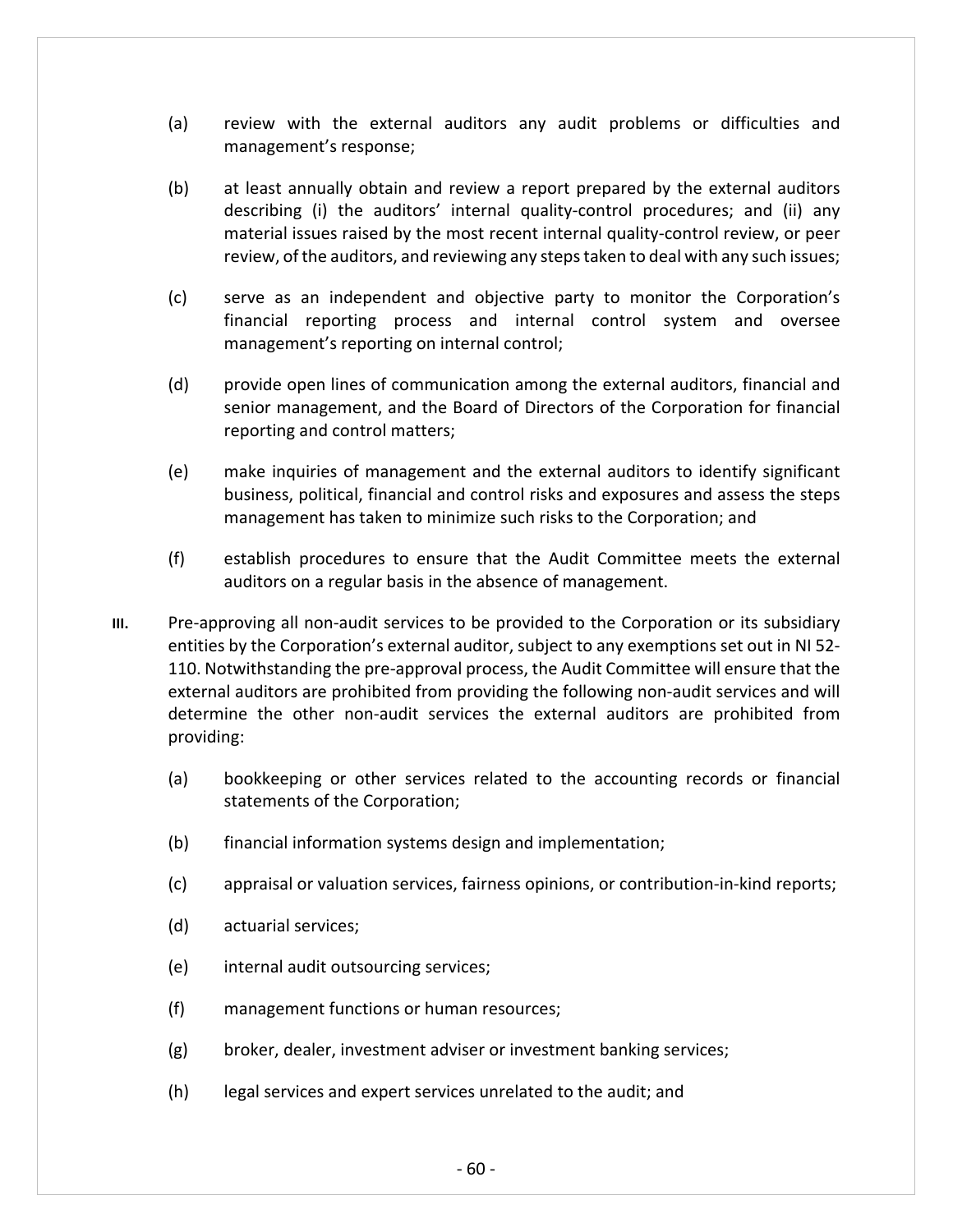- (i) any other service that the Audit Committee determines to be impermissible.
- **IV.** Reviewing the Corporation's financial statements, management's discussion and analysis and annual and interim profit or loss press releases before the Corporation publicly discloses the information. In connection with such review, the Audit Committee will ensure that:
	- (a) management has reviewed the financial statements with the Audit Committee, including significant judgments affecting the financial statements;
	- (b) the members of the Audit Committee have discussed among themselves, without management or the external auditors present, the information disclosed to the Audit Committee; and
	- (c) the Audit Committee has received the assurance of both financial management and the external auditors that the Corporation's financial statements are fairly presented in conformity with International Financial Reporting Standards in all material respects.
- **V.** Ensuring that adequate procedures are in place for the review of the Corporation's public disclosure of financial information extracted or derived from the Corporation's financial statements, other than the public disclosure referred to in paragraph 4 above, and periodically assessing the adequacy of those procedures.
- **VI.** Establishing procedures for:
	- (a) the receipt, retention and treatment of complaints received by the Corporation regarding accounting, internal accounting controls, or auditing matters; and
	- (b) the confidential, anonymous submission by employees of the Corporation of concerns regarding questionable accounting or auditing matters.
- **VII.** Reviewing and approving the Corporation's hiring policies regarding partners, employees and former partners and employees of the present and former external auditor of the Corporation.
- **VIII.** Annually reviewing and revising this Charter as necessary with the approval of the Board of Directors of the Corporation and the text relating to this Charter, which is required to appear in the AIF of the Corporation, as more specifically set out in Form 52‐110FI Audit Committee Information Required in an AIF.

#### **IV. Authority**

The Audit Committee has the authority to: